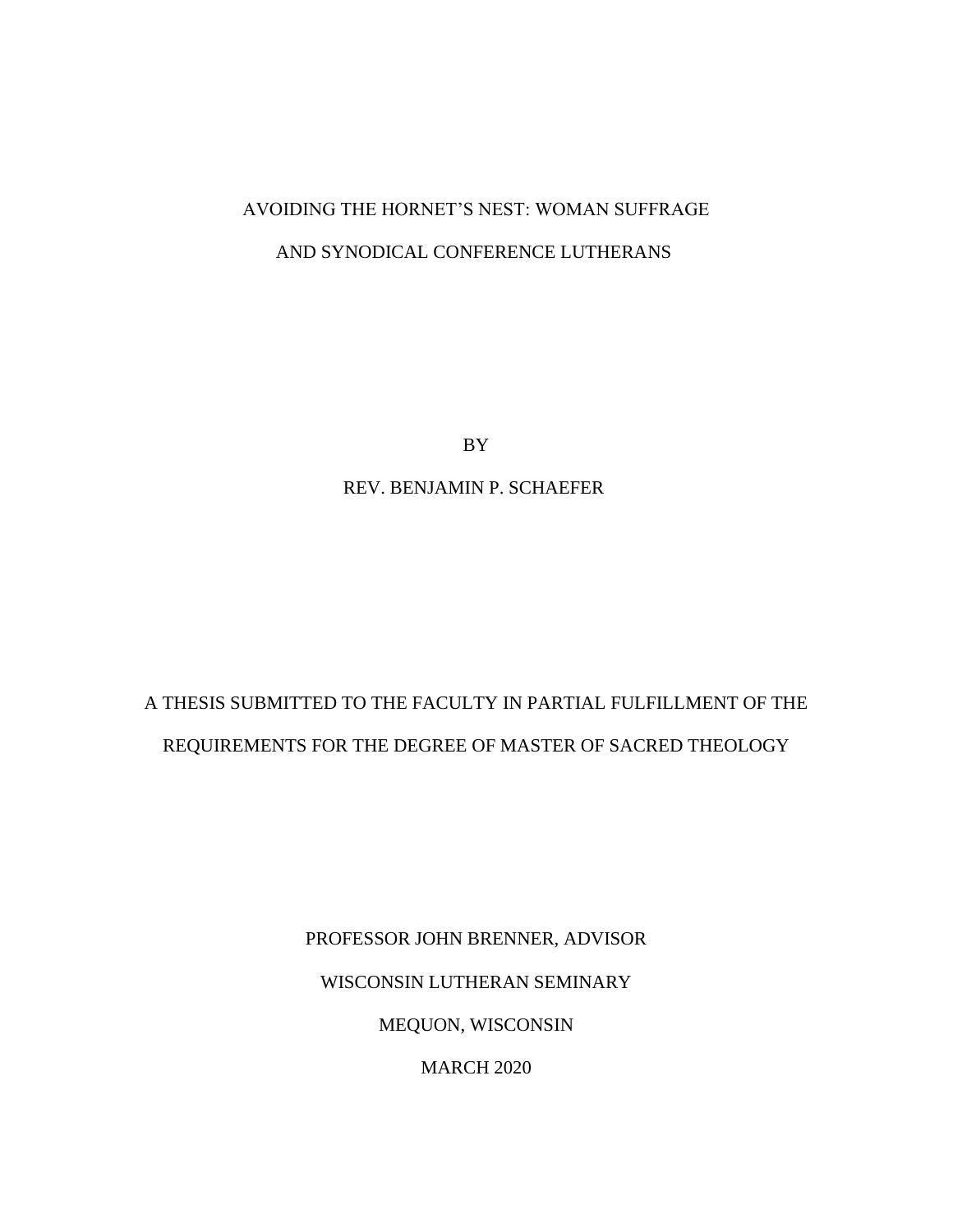### ABSTRACT

The 19<sup>th</sup> Amendment of the United States Constitution granted women the right to vote. The movement for "Woman Suffrage" must be seen in its cultural context, in order to understand the arguments used for and against the notion of women voting in the United States. Lutherans in the Wisconsin Synod and the Synodical Conference reacted to this movement with a mixture of apathy, ignorance, fear, disdain, and measured thoughtfulness. The question of allowing a woman to vote in society also led Lutherans to debate a woman's role in the Church. This paper examines the official publications within the Synodical Conference, which guided the conscientious Christian reader to explore the topic of the roles of men and women in light of God's Word. My thesis is that Biblical truth and cultural norms led most within the Synodical Conference to oppose the women's suffrage movement and its goals for society and the church, while those same voices praised the abilities and contributions of women. The writings of Lutheran teachers and pastors also display the interplay between Biblical truth, cultural norms, and personal preference and illustrate how such perspectives contribute to the Church's public teaching on contentious cultural issues. The Lutheran approach to take every thought captive to God's Word continues to provide the foundation to deal with similar cultural questions today.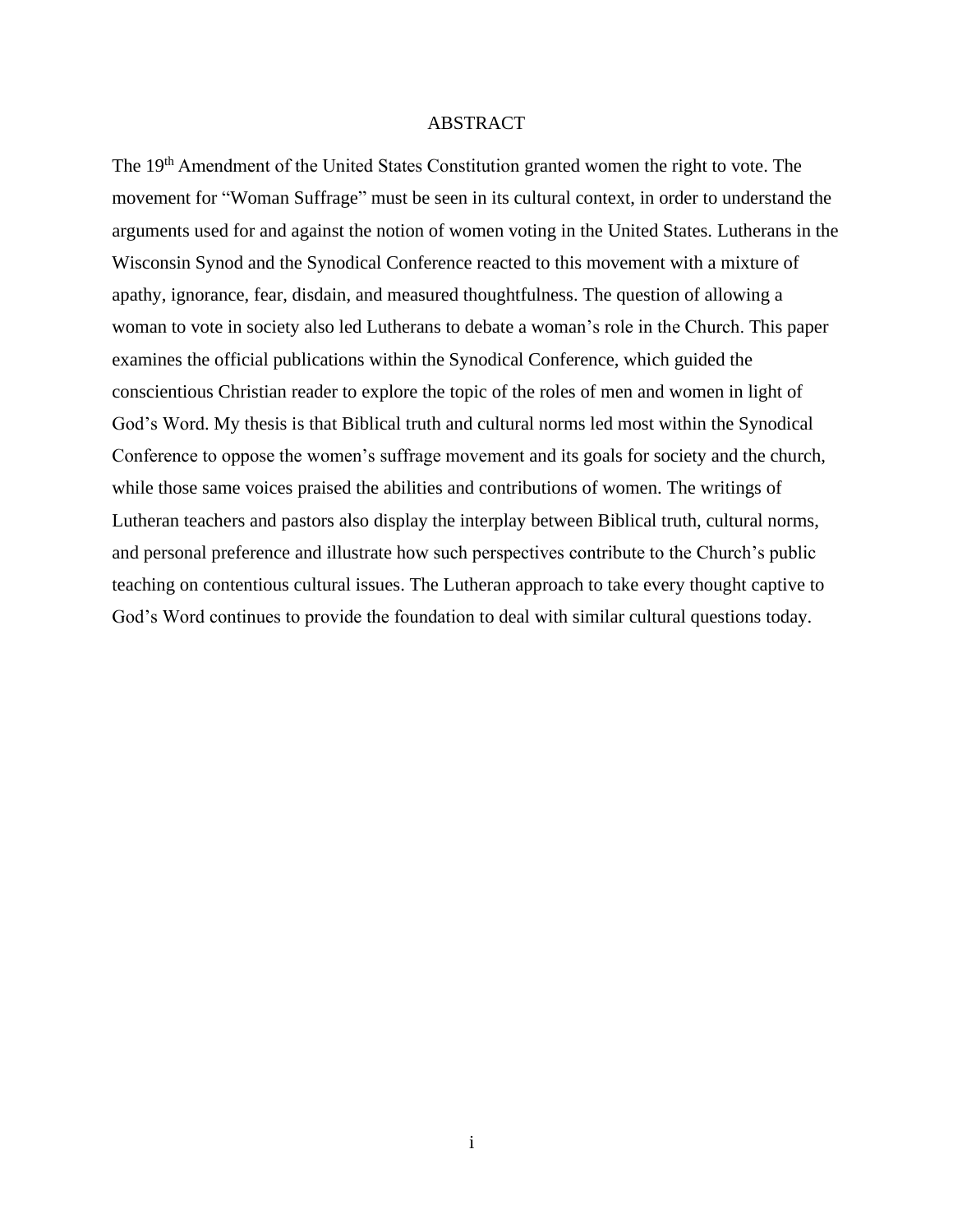### **CONTENTS**

| PART 1: A History of the Woman Suffrage Movement and the 19 <sup>th</sup> Amendment2 |
|--------------------------------------------------------------------------------------|
|                                                                                      |
|                                                                                      |
| PART 4: Woman Suffrage in the State and Synodical Conference Lutherans18             |
|                                                                                      |
|                                                                                      |
| PART 5: Woman Suffrage in the Church and Synodical Conference Lutherans32            |
|                                                                                      |
|                                                                                      |
|                                                                                      |
|                                                                                      |
|                                                                                      |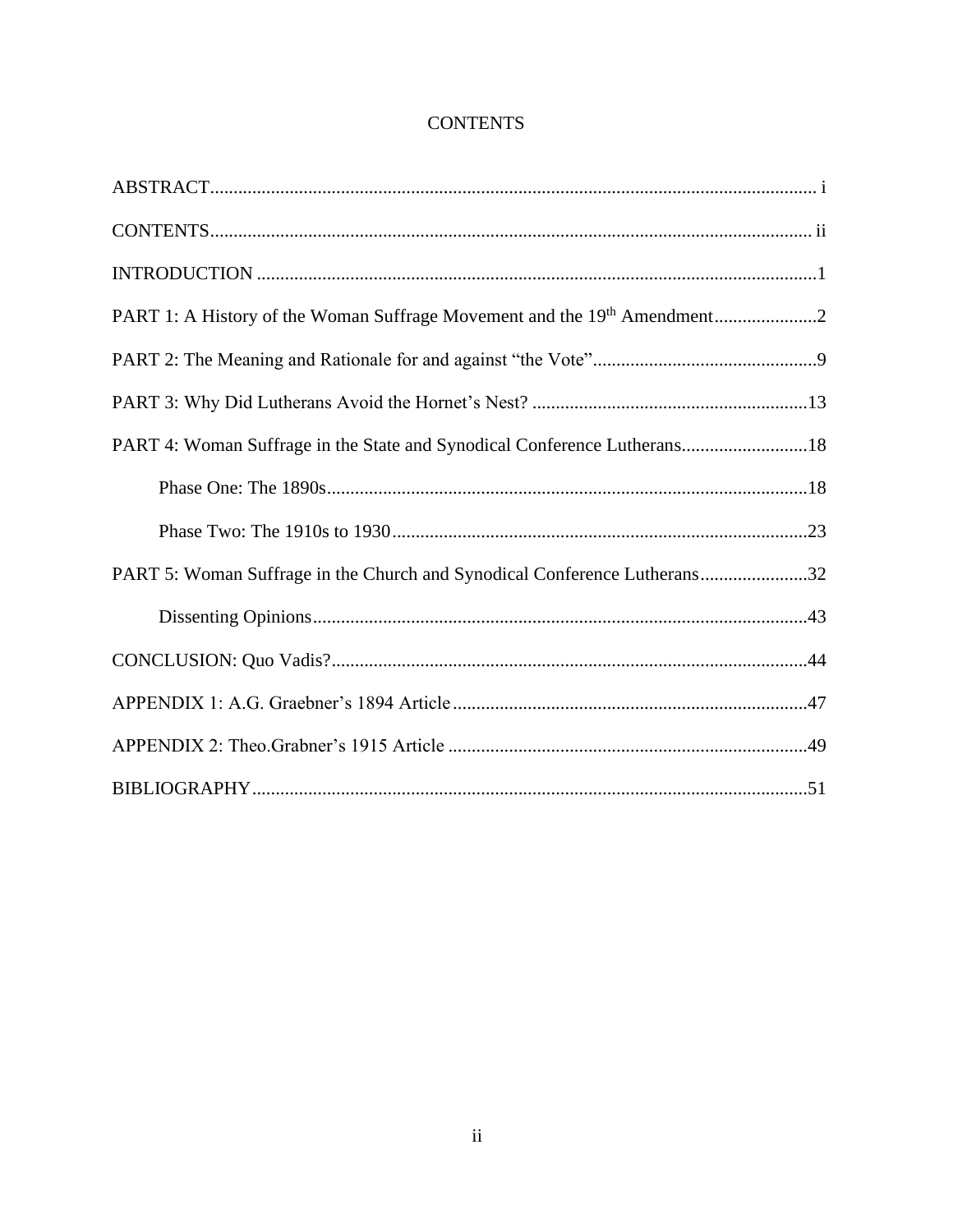### **INTRODUCTION**

"If we expect the trumpets of a given era to sound unwavering notes, we will be disappointed, for the past tells us that politics is an uneven symphony."<sup>1</sup> With these words Jon Meacham laments how progressive heroes, like President Woodrow Wilson, did not deliver the resounding leadership he expected in the early  $20<sup>th</sup>$  century. When it comes to the question of granting the suffrage to women, confessional Lutherans in the Synodical Conference<sup>2</sup> did not present any symphony, much less an "uneven symphony." The voices addressing the question of woman suffrage were few, and we might be fortunate to find a clarinet playing on the back page of the Missouri Synod's *Lutheran Witness* or a piccolo in passing in the Wisconsin Synod's *Gemeinde-Blatt.* There were no official synodical resolutions with statements regarding woman suffrage or the roles of men and women, because "no Lutheran body took official action pro or con."<sup>3</sup> We may find such silence startling, since the passage of the 19<sup>th</sup> Amendment in 1920 was the culmination of decades of effort and the single greatest expansion of democratic voting rights in United States history.

Paul Lindemann, a Missouri Synod pastor in New Jersey and the first editor of the *American Lutheran* magazine (1918-1938), was assigned a conference paper on the topic of "women in the church." He sadly struggled to find anything in the theologically rich literature of his Synod. He wrote, "The fact that in all this literature the question is never exhaustively treated, seems to indicate that it has been considered as definitely settled and, therefore, unworthy of discussion, or as too dangerous and full of controversial possibilities to tackle. Much to the sorrow of the essayist, the great stack of Synodical Reports failed to grant expected illumination. The hornet's nest has been carefully avoided."<sup>4</sup> This paper seeks to examine the

<sup>&</sup>lt;sup>1</sup> Jon Meacham. *The Soul of America: The Battle for Our Better Angels.* (New York: Random House, 2018), 103.

<sup>&</sup>lt;sup>2</sup> The Evangelical Lutheran Synodical Conference of North America (aka Synodical Conference) was founded in 1872 and consisted of the Missouri Synod, the Wisconsin Synod, and others. Mark Braun has observed the close confessional alliance at this time: "The Wisconsin Synod praised Missouri's orthodoxy and sought to emulate it… Missouri and Wisconsin as "separate synods" testified to "the truth, the whole truth, and nothing but the truth," rejecting any compromise of their teachings to liberalism and "refusing to fraternize with any church body that will not accept our Evangelical Confession." See Mark Braun, *A Tale of Two Synods,* (Milwaukee: NPH, 2003), 45.

<sup>3</sup> E. Clifford Nelson, *The Lutherans in North America.* (Philadelphia: Fortress Press, 1980), 417. John Philipp Koehler's *History of the Wisconsin Synod* examines Wisconsin Synod history until 1930 and mentions nothing about woman suffrage or any of the other social movements of the early 20<sup>th</sup> century.

<sup>4</sup> Paul Lindemann. "The Woman in the Church." *Theological Quarterly* 24 (1920): 39.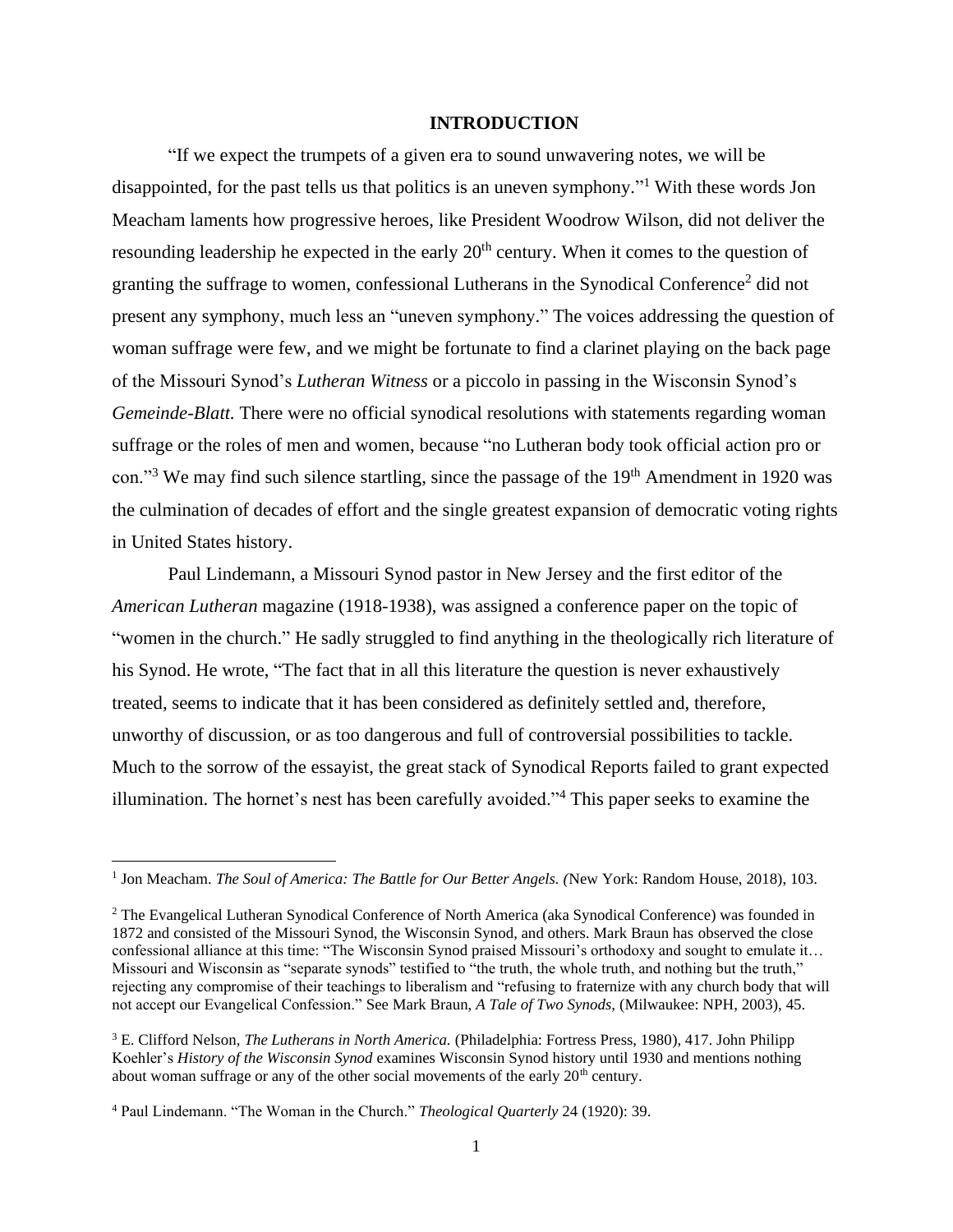"hornet's nest" and find what was written in various Lutheran publications. It is my contention that Biblical truth and cultural norms led most within the Synodical Conference to oppose the women's suffrage movement and its goals for society and the church, while those same voices praised the abilities and contributions of women. By picturing the women's movement in its historical context and by understanding the response of Lutherans within the Synodical Conference, we begin to see the "hornet's nest" and the complexity of the topic. After examining the movement and the response of Lutherans to the question of woman suffrage in society, my research has also uncovered the ways in which Lutherans addressed the question of woman suffrage in the church. A better understanding of these issues will illustrate how we too have been influenced by the woman suffrage movement.<sup>5</sup>

A word of caution before we embark on this study, lest we be stung by the language of the day. Every effort has been made to examine all Synodical Conference sources and publications available from 1890 to 1930. Much of what we would consider highly offensive today was not regarded as such by most scholars writing on the topic of woman suffrage during the years under consideration. The verbiage and the expressions used on both sides of the debate were similar, and in the case of the Lutheran authors, they were slightly tamer compared to the scathing opinions of secular authors. In addition, what the Lutheran writers regarded as "praise" for woman and her gifts, abilities, and work, many today would likely label as "sexist." This topic is, after all, called a "hornet's nest" for a reason.

### **PART 1: A History of the Woman Suffrage Movement and the 19th Amendment**

The conventionally recognized date for the beginning of the women's rights movement in the United States is the 1848 Seneca Falls Convention, organized by Elizabeth Cady Stanton, Lucretia Mott, and others. Stanton was the only organizer who was not a Quaker social activist. Mrs. Stanton also chiefly authored "The Declaration of Sentiments," which was presented at the Convention. She used the Declaration of Independence as a template for the eloquence, structure,

<sup>&</sup>lt;sup>5</sup> United States society today and in turn many Christians have been shaped by the feminism of the late  $19<sup>th</sup>/early$ 20th centuries in the following ways: women vote; women hold public office; women are allowed to have a salaried job and be married at the same time; women have the same rights over their children as husbands and men do. Male and female students are welcome at almost every college. This is all very American. These practices and realities were revolutionary, however, when first proposed and reflect fundamental changes which have taken place over the last roughly 125 years. For further reading see Nathan Pope, *Feminism: Understanding and Balancing Its Impact on Marriage, Family, and Church.* Milwaukee: Northwestern Publishing House, 2003.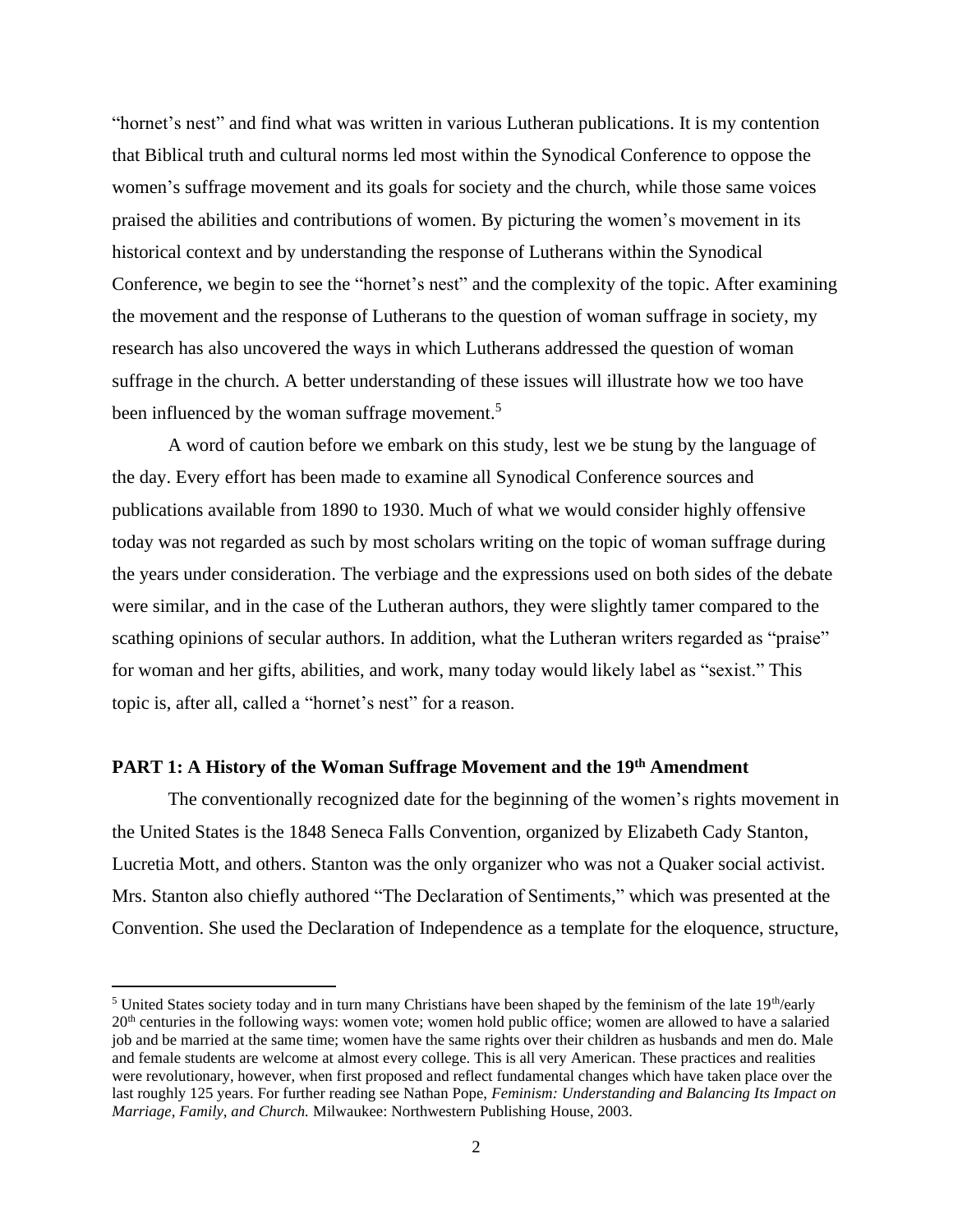and content to be presented. She wrote: "We hold these truths to be self-evident: that all men and women are created equal." The organizers had wanted something which would grab the attention of those who heard it and stress the gravity of their "rebellion" against the prevailing order. The Declaration of Sentiments was designed to highlight the chief wrongs perpetrated against women: "The history of mankind is a history of repeated injuries and usurpations on the part of man toward woman... He has never permitted her to exercise her inalienable right to the elective franchise... he has oppressed her on every side."<sup>6</sup> The litany of wrongs included grievances on equitable divorce, custody and property rights, the ways women were prohibited from higher education and thus the fields of medicine, law, and the ministry. Unequal pay was decried. But the most jarring and controversial focused on the franchise which man has never permitted her to exercise, despite it being an "inalienable right." It was so shocking that Stanton's social activist husband refused to attend the convention, if she left the demand in her Declaration. She left it in; he did not attend.

This movement, initiated in Seneca Falls, New York, has been called "equity feminism." It sought justice and fairness for women, equal to what men enjoyed. That was its stated goal, and suffrage was its major focus. Without the vote, most believed the movement would not accomplish any real gains. The women of this movement did so without necessarily jettisoning their femininity. They were suffragists.<sup>7</sup> The differences between men and women were obvious and important, as we shall see. Nathan Pope states, "The  $19<sup>th</sup>$  century feminists were politically feminine... They were not looking to diminish or eliminate their feminine characteristics."<sup>8</sup>

In 1851 Elizabeth Stanton connected with Susan B. Anthony, who would prove to be another key figure in the movement. The two women became life-long friends and fellow workers in the cause of women's rights. Together they started a newspaper in 1868 championing the cause of women's rights. Though the paper itself had only a 29-month run, the name and principle idea for the paper stuck. It was called *The Revolution.* In a letter to Anthony at the time,

<sup>6</sup> Elizabeth Cady Stanton, Susan B. Anthony, and Matilda Joslyn Gage, editors. *A History of Woman Suffrage in Six Volumes.* volume 1:70.

 $^7$  A distinction is made between suffragists (women in the US who advocated for the vote through largely legal means) and suffragettes (women in Great Britain in the early 20<sup>th</sup> century who violently advocated for the vote).

<sup>8</sup> Pope, *Feminism,* 7.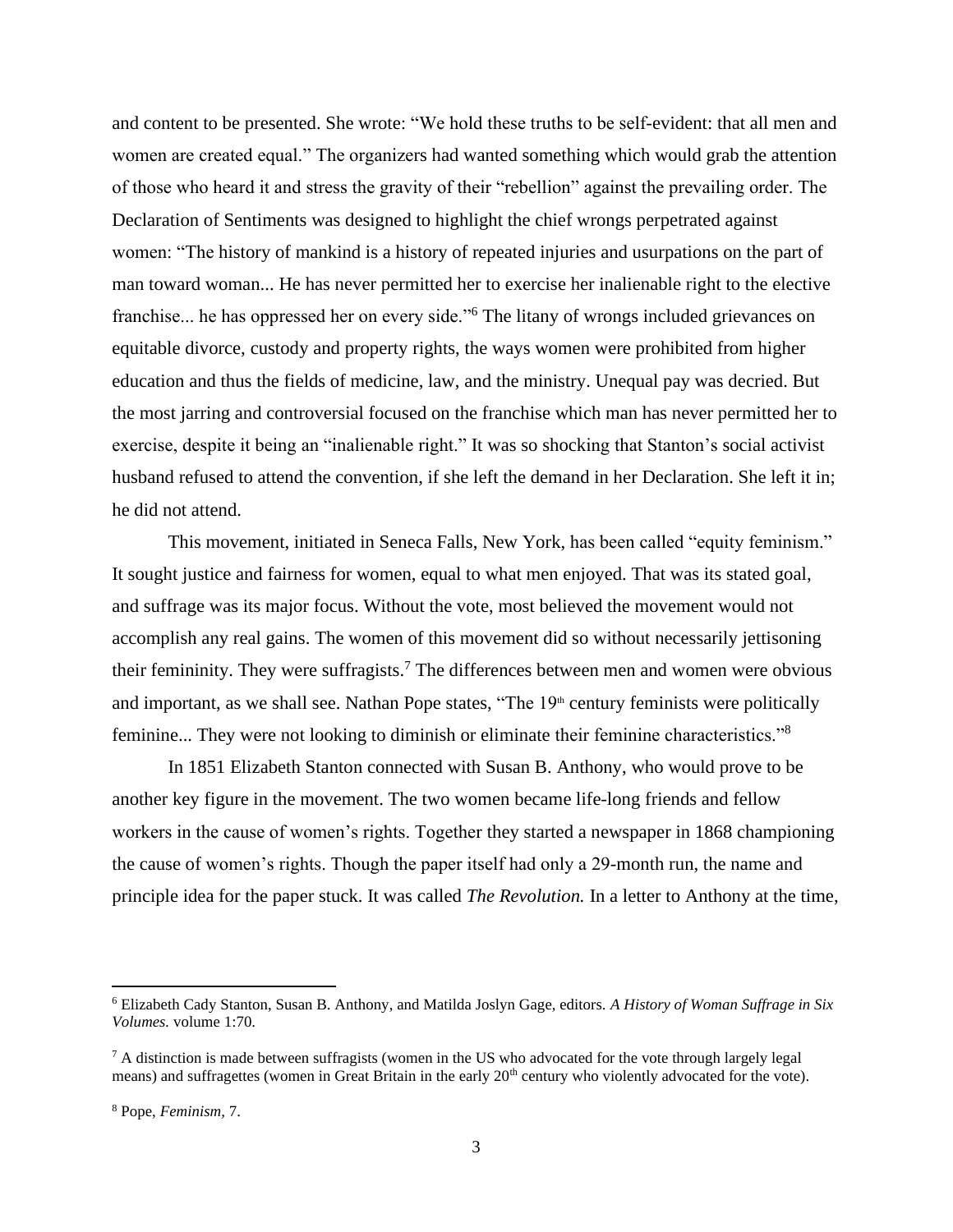Stanton wrote, "There could not be a better name than *Revolution.* The establishing of woman on her rightful throne is the greatest revolution the world has ever known or ever will know."<sup>9</sup>

Before the Civil War and into the Reconstruction era, there was a close relationship with the abolitionist movement. Frederick Douglass, the abolitionist leader, had been in attendance at the Seneca Falls Convention and proved to be a wise ally for the suffragists. But it was far from a perfect relationship. Stanton, Anthony, and other women leaders were upset that the push for the suffrage of black men took precedence over a universal suffrage amendment. In turn, the women's movement descended into racism, especially in the South, and argued that white woman's enfranchisement would be a hedge against "Negro Rule." Stanton brushed off any criticism of her tactics by saying, "If the Devil steps forward ready to help, I shall say good fellow come on."<sup>10</sup> The same racism would be found throughout the movement in the southern States and even in Washington, D.C. When suffragists marched in the nation's capital in the 1910s, suffragists refused to let black women march alongside them.<sup>11</sup>

After attempts in the 1870s to force the Supreme Court to decide the matter,  $^{12}$  the leaders of the women's rights movement turned to state legislatures and even sought a national amendment. In 1890 the two major national groups, the American Woman Suffrage Association (AWSA) and the National Woman Suffrage Association (NWSA), merged to form the National American Woman Suffrage Association (NAWSA). The two groups had initially held different philosophies; the NWSA had been more confrontational and disruptive in public life, while the AWSA sought more respectable avenues to achieve moderate goals. The merged organization (NAWSA) focused more on passing legislation through state governments. Stanton was elected the president of the new organization and Anthony the vice-president.

The "New Woman" also appeared as a powerful concept in the 1890s. This designation was used by women who were often professional or well-educated; they were seeking radical change in society and traditional roles for women. The "New Woman" had some powerful tools

<sup>9</sup> Harriet Sigerman, *Elizabeth Cady Stanton: The Right is Ours,* (New York: Oxford University Press, 2001), 95.

<sup>&</sup>lt;sup>10</sup> Elain Weiss, *The Woman's Hour: The Great Fight to Win the Vote*, (New York: Random House, 2018), 135.

<sup>11</sup> Cf. *"The 'Undesirable Militants' Behind the Nineteenth Amendment"* by Adrienne LaFrance (June 4, 2019) *The Atlantic.* This is also why many Americans today find it difficult to "celebrate" the 19<sup>th</sup> Amendment's passage.

 $12$  In 1872 Susan B. Anthony was arrested for casting a ballot in the presidential election. The case never made its way to the Supreme Court, though that's what suffragist leadership was hoping would happen.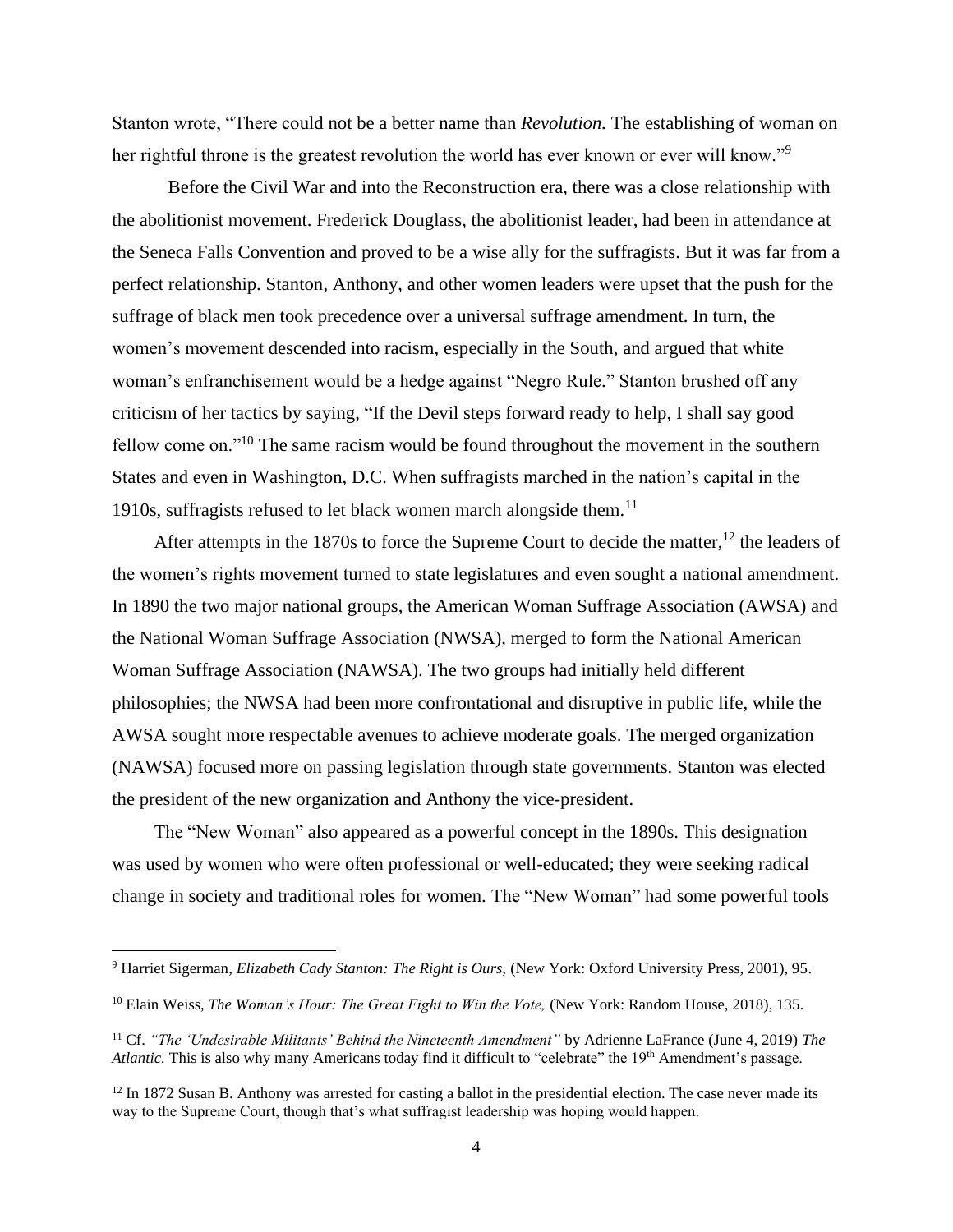at her disposal, such as, *The Women's Bible*. This work was a commentary on various sections of the Bible, meant to set woman free from the religious traditions which were hindering her emancipation. Elizabeth Cady Stanton was the chief author and editor; she published part one (Genesis to Deuteronomy) in 1895 and part two (Joshua to Revelation) in 1898. The first part went through seven printings in six months and was translated into several languages. Stanton made no effort to hide her disdain for traditional religious faith and observance. She rejected the Bible as the word of God<sup>13</sup> and made it clear that the church and clergy are "the very powers that make [woman's] emancipation impossible."<sup>14</sup> In the preface of *The Women's Bible*, Stanton stated her agenda in publishing this annotated version of certain sections of Scripture: "Women have compelled their legislators in every state in the Union to so modify their statutes for women that the old common law is now almost a dead letter. Why not compel Bishops and Revising Committees to modify their creeds and dogmas?... For so far-reaching and momentous a reform as her complete independence, an entire revolution in all existing institutions is inevitable."<sup>15</sup> Stanton offers her commentary on the Genesis account in which God said "Let us make mankind in our image" and then makes them "male and female." She explains her position: "If language has any meaning, we have in these texts a plain declaration of the existence of the feminine element in the Godhead, equal in power and glory with the masculine. The Heavenly Mother and Father!"<sup>16</sup> Another contributor to this commentary points out her belief that in Genesis 1 and 2 there are two entirely different creation accounts, written by two separate authors. "No Christian theologian of to-day [sic], with any pretentions to scholarship, claims that Genesis was written by Moses." <sup>17</sup> More examples of a similar flavor fill the pages of *The Woman's Bible* and served as an aid to the "New Woman."

In a preface to a recent edition of *The Woman's Bible,* Maureen Fitzgerald explains that Stanton's methods to achieve radical change within the state, church, and home were not always

<sup>&</sup>lt;sup>13</sup> Elizabeth Cady Stanton. *The Women's Bible*, (Boston: Northeastern University Press, 1993), 9.

<sup>14</sup> *Ibid.,* 8*.*

<sup>15</sup> *Ibid.,* 10-11.

<sup>16</sup> *Ibid.*, 14.

<sup>17</sup> *Ibid.,* 16.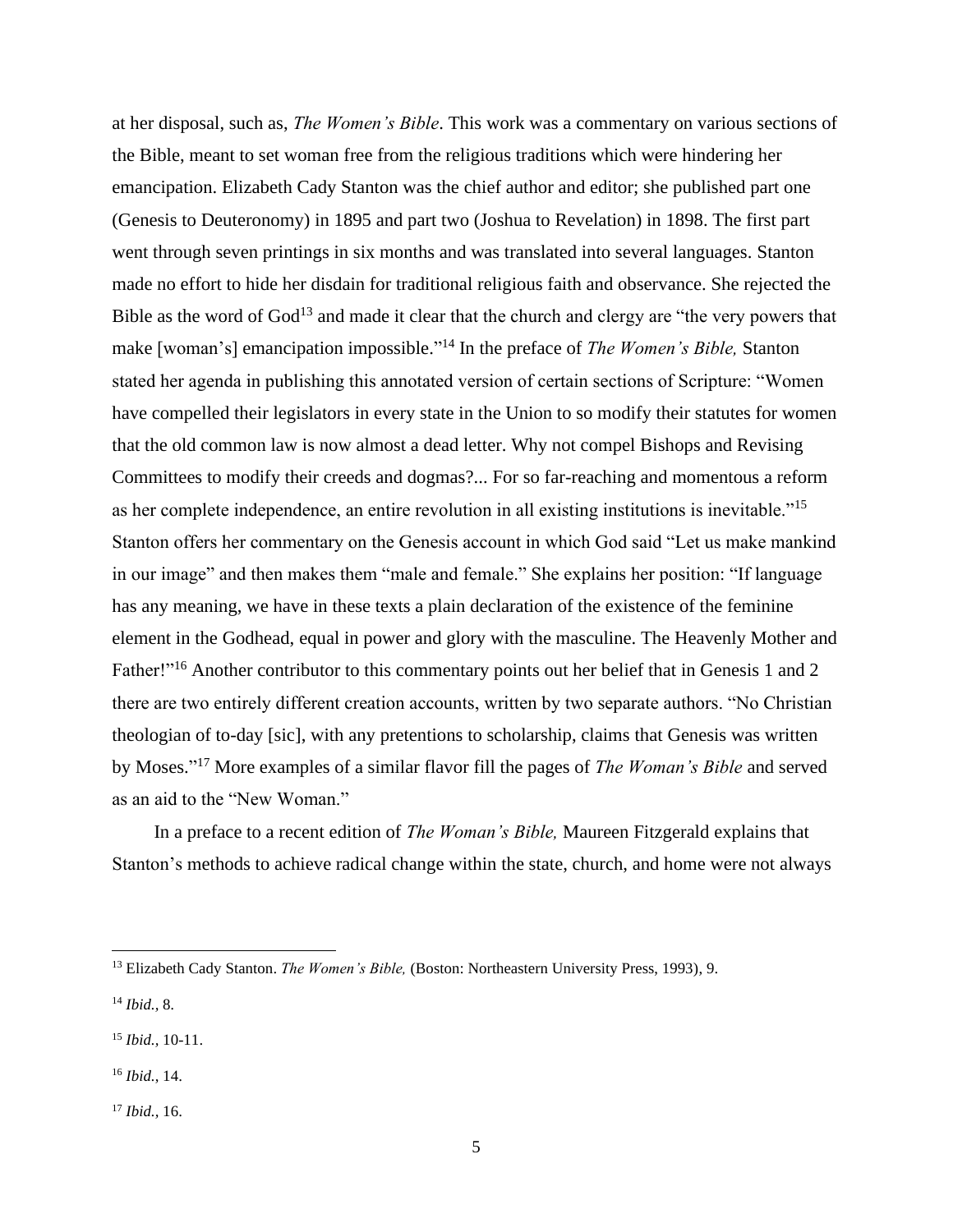shared by others, including Anthony. In a letter from Susan B. Anthony to Stanton, we see a major difference in approach apparent in the movement. Anthony wrote,

You say "women must be emancipated from their superstitions before enfranchisement will be of any benefit," and I say just the reverse, that women must be enfranchised before they can be emancipated from their superstitions. Women would be no more superstitious today than men, if they had been men's political and business equals and gone outside the … walls of home and … church into the great world, and come in contact with and discussed men and measure on the plane of this mundane sphere, instead of living in the air with Jesus and the angels. So you will have to keep pegging away, saying, "Get rid of religious bigotry and then get political rights;" while I shall keep pegging away, saying "Get political rights first and religious bigotry will melt like dew before the morning sun."<sup>18</sup>

The difference in approach existed, but in the end the animosity to "religious bigotry" remained the same. What they classified as "religious bigotry," however, others would classify as traditional roles based in natural law and Scripture. More on that later.

By 1900 only four states had granted women the ballot, and they were all small western states. A revival was needed for a somewhat lethargic movement. A new generation of women stepped up to win the vote, women like Carrie Chapman Catt. She was the 41-year-old, handpicked successor to Elizabeth Cady Stanton, taking over the presidency of the National American Woman Suffrage Association in 1900.<sup>19</sup> Catt was also instrumental in founding the International Woman Suffrage Alliance and served as its first president in 1904. This organization promoted and coordinated groups of suffragists from various countries and held a congress every two years. Catt was part of "… a new generation of women largely influenced by their more active, sometimes militant British sisters who pledged themselves to 'deeds not words'. These deeds included a variety of exploits designed to capture media, and thereby national, attention for their cause. 'Sandwichettes' (women wearing sandwich boards with prosuffrage slogans) laboured [sic] through the streets."<sup>20</sup>

Women got more visible and active. They had joined in the 1890s bicycle craze, and now they started playing more sports and attending events, such as baseball games. They went in the hopes that men would see women in the public sphere and then sense the goodness of the

<sup>18</sup> *Ibid.,* xxvii.

<sup>19</sup> Stanton, 869.

<sup>20</sup> Jamie Schultz. "[Chapter 2] *The Physical is Political: Women's Suffrage, Pilgrim Hikes and the Public Sphere,"*  found in *Women, Sport, Society. Further Reflections, Reaffirming Mary Wollstonecraft,* edited by Roberta J. Park and Patricia Vertinsky, (New York: Routledge, 2011), 32.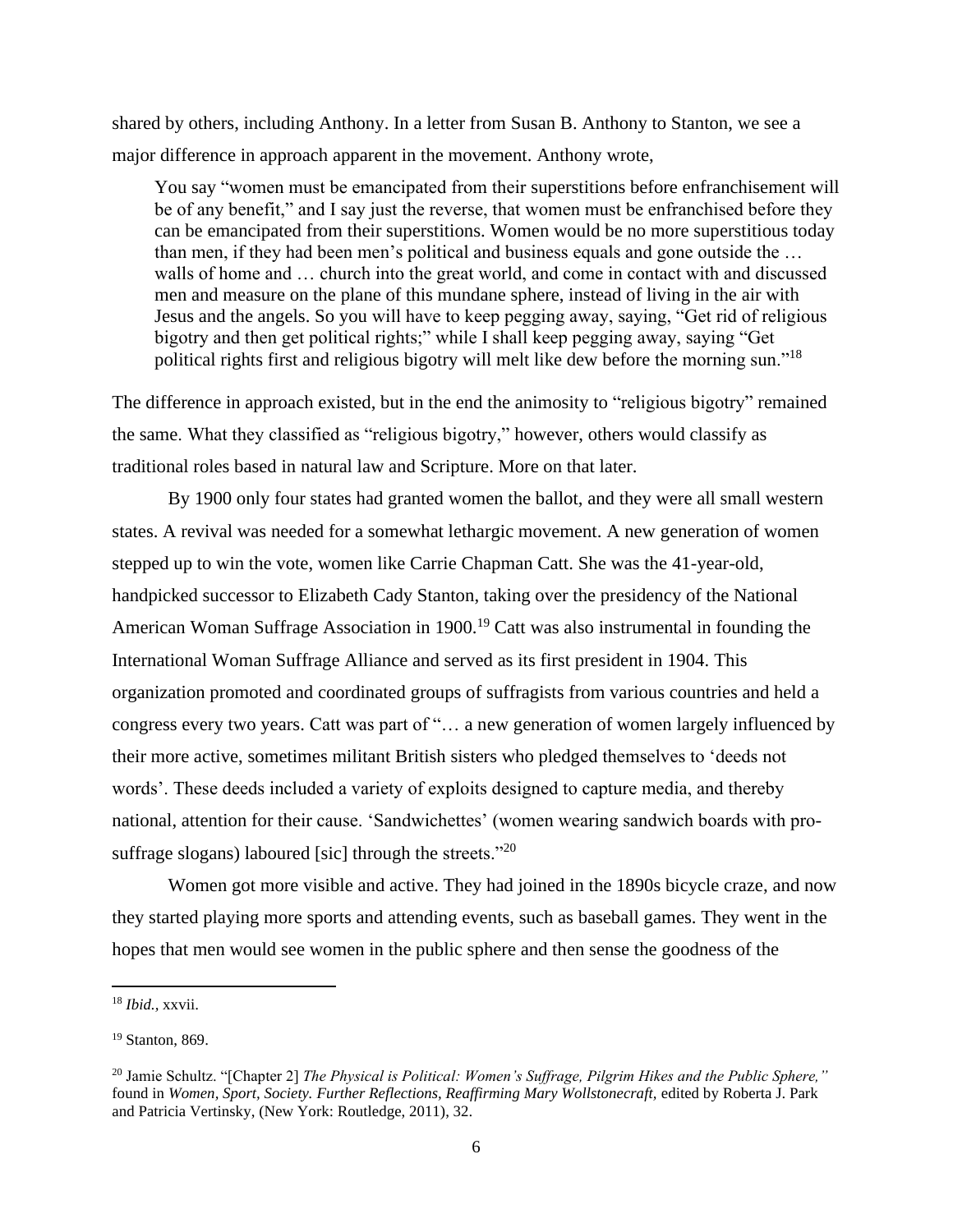suffragist cause. "During the Progressive Era, American women began to more fully enjoy the benefits of physical culture than they had at previous times in history. As Victorian ideologies concerning women's ethereal frailty, weakness and delicacy began to wane a new, more athletic version of femininity started to take hold."<sup>21</sup>

Women also began working more outside the home. In 1900 only 6 percent of married women worked outside the home. Among wives with small children almost none worked outside the home. About half of single women worked, at least until they got married or pregnant; and about one in three widowed or divorced women worked out of necessity. The women's movement was looking to change that, and in 1920, the same year the suffrage amendment was adopted, the percentage of married women in the workforce began to rise dramatically. It is impossible to know what percentage of women sought employment outside of the home to make a political statement and what percentage did so out of necessity. The Industrial Revolution was in full swing and America was changing from an agricultural society to an urban industrial one. There were working class women, who labelled themselves "breadwinners." These women made a concerted effort to oppose traditional roles. "They rejected the notion that women were best suited for domestic occupations, and they cast domestic service as a form of gender and class oppression akin to slavery."<sup>22</sup> In the early  $20<sup>th</sup>$  century, support for woman suffrage and advocating for a wider field of employment for women went hand in hand.<sup>23</sup>

The suffrage movement started to see large scale successes in 1910. That year women gained the vote in the state of Washington; California followed in 1911; Oregon, Kansas and Arizona granted the same in 1912; and Illinois in 1913, the first state east of the Mississippi to do so. In 1912 former president Theodore Roosevelt had founded the Progressive Party, which made national suffrage part of its platform. Roosevelt said, "It is the right of woman to have the ballot; it is the duty of man to give it; and we all need women's help as we try to solve the many and terrible problems before us."<sup>24</sup>

<sup>23</sup>*Ibid.,* 102.

<sup>21</sup> *Ibid.,* 34.

<sup>22</sup> Lara Vapnek. *Breadwinners: Working Women and Economic Independence, 1865-1920* (Urbana & Chicago: University of Illinois Press, 2009), 164.

<sup>&</sup>lt;sup>24</sup> Frances M. Bjoerkman and Annie Porritt, editors. *Woman Suffrage: History, Arguments, and Results* (New York: National Woman Suffrage Publishing Co, Inc, 1915), 217.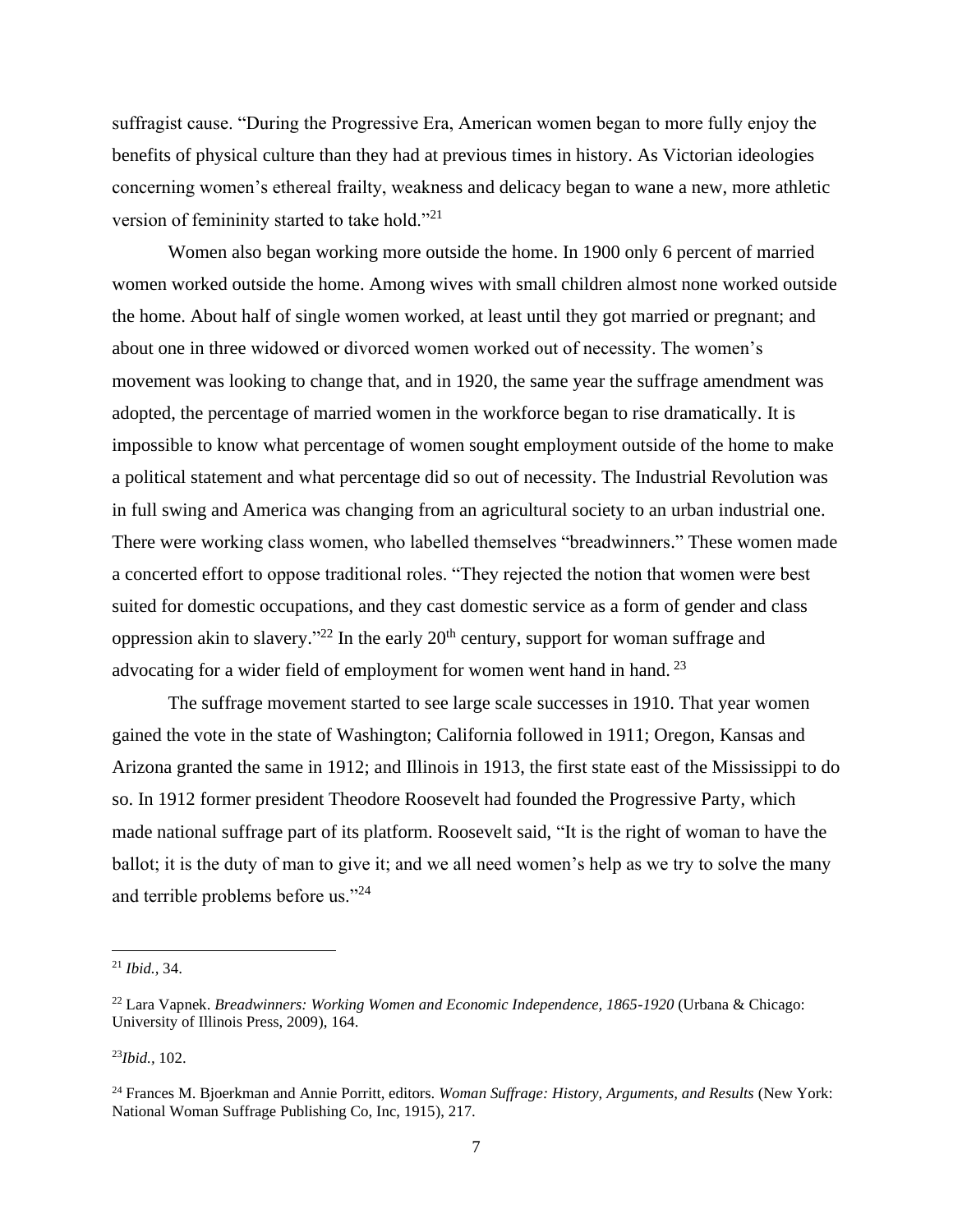The opposition also started to mobilize. The National Association Opposed to Women's Suffrage was formed in 1911. The president of the organization, Josephine Dodge, claimed that her organization and others like it were having a strong impact in the war against woman suffrage: "Since its establishment the campaigns against woman suffrage have been successful in every State where the opposition was properly organized and where the people were fully informed on the question."<sup>25</sup>

When the United States entered World War I in 1917, a flurry of change was under way. The men headed off to war and the women headed to the factories and businesses which had been vacated. In 1916 Alice Paul, a young activist who had spent time learning from the British suffragettes, had founded the National Women's Party to advocate for the passage of a national amendment by violent, militant means. The NWP did not cease their activity during the war, drawing criticism from patriotic Americans. Women also continued to stand sentinel outside the White House with signs saying, "Mr. President How Long Must Women Wait for Liberty?" President Woodrow Wilson had been hardly an enthusiastic supporter, but as the war came to a close he signaled his support for a national amendment. Wilson told the Senate in late 1918, "Democracy means that women shall play their part in the affairs alongside men and upon an equal footing with them...Without their counsellings, we shall be only half wise."<sup>26</sup>

Post-World War I America, however, was not necessarily primed for major electoral change. The US Senate did not ratify the Treaty of Versailles or bring the country into more foreign entanglements with the League of Nations. There had also been nationwide strikes in the steel, coal, railroad and shipbuilding industries in 1919, "more than two thousand strikes around the country." The post-war economy slipped into depression and, just when a person needed a drink, enforcement of national prohibition was "adding to the climate of violence" (prohibition was adopted as the  $18<sup>th</sup>$  Amendment in 1918).<sup>27</sup> The 19<sup>th</sup> Amendment failed in the Senate in September 1918 and February 1919, but finally on June 4, 1919 it was passed by the Senate and sent to the States.

<sup>25</sup> Josephine Dodge. "Keynote of Opposition to Woman's Suffrage," *The Boston Sunday Globe,* October 16, 1916: 54.

<sup>26</sup> Weiss, 99-100.

<sup>27</sup> *Ibid*., 9.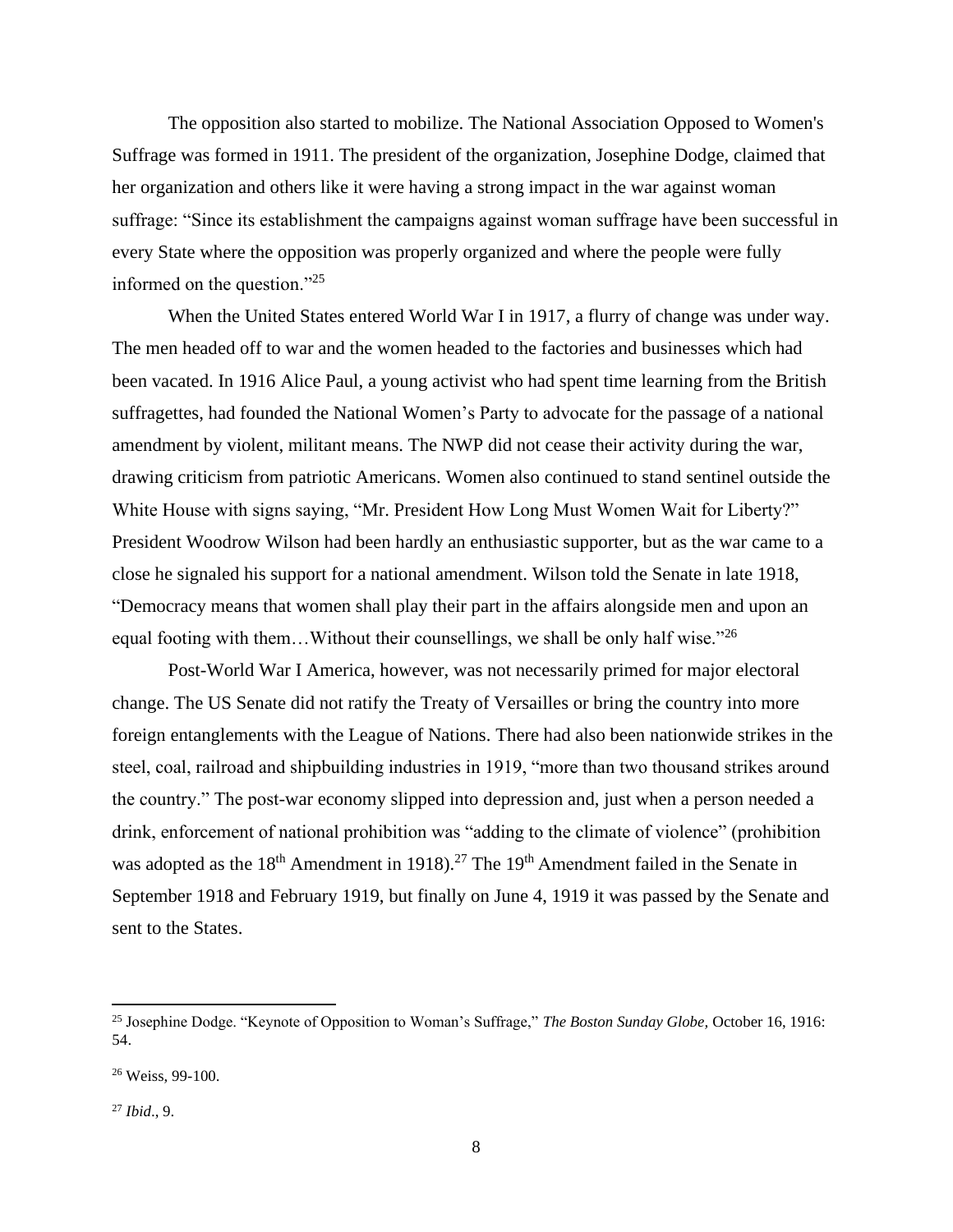Ratification in the states proved much slower than some expected. The suffragists needed three quarters of the forty-eight states in the US to approve the amendment. By the middle of summer 1920, the legislatures of thirty-five states had ratified the amendment, eight had rejected it, three refused to consider it, and two remained to be decided: North Carolina and Tennessee. The former was a "sure bet to reject" the amendment. This left the latter, Tennessee, as the lone battleground remaining. Finally, on August 20, 1920, the Tennessee legislature passed the 19<sup>th</sup> Amendment of the Constitution which reads: "The right of citizens of the United States to vote shall not be denied or abridged by the United States or by any State on account of sex. Congress shall have power to enforce this article by appropriate legislation." The passage of the amendment did not end all discrimination on the basis of sex, because the US Constitution puts voting laws and regulations in the hands of the states themselves. Yet, in time every state in the Union granted women the right to vote.

### **PART 2: The Meaning and Rationale for and against "the Vote"**

A central question we must consider is what "the vote" meant to the various parties involved and why they favored or opposed it. On the basis of my research of this topic and its connection to the Lutheran Church, there were three discernable groups which emerged. One was the pro-suffragist crowd (commonly called the "suffs") which lobbied for the woman's right to vote; a second was the anti-suffrage crowd (commonly called the "antis"); both of these groups had their religious and secular champions. A third group was the Lutheran pastors and professors who leaned to the anti persuasion, but were more concerned with the Lord's Word on the subject. It would be a mistake to simply say that all women were suffs and all men were antis. Men had to vote to give women the franchise in the first place; some opposed, some favored it. Women also were divided. For example, the *Woman's Who's Who of America* in 1914 listed various public figures and their notable accomplishments; it also includes regularly the phrase "Favors woman suffrage" and "Opposed to woman suffrage." There were women from diverse backgrounds, occupations and denominations on both sides of the discussion, and although there was a large group in favor of woman suffrage, it was not a majority: 4787 women

9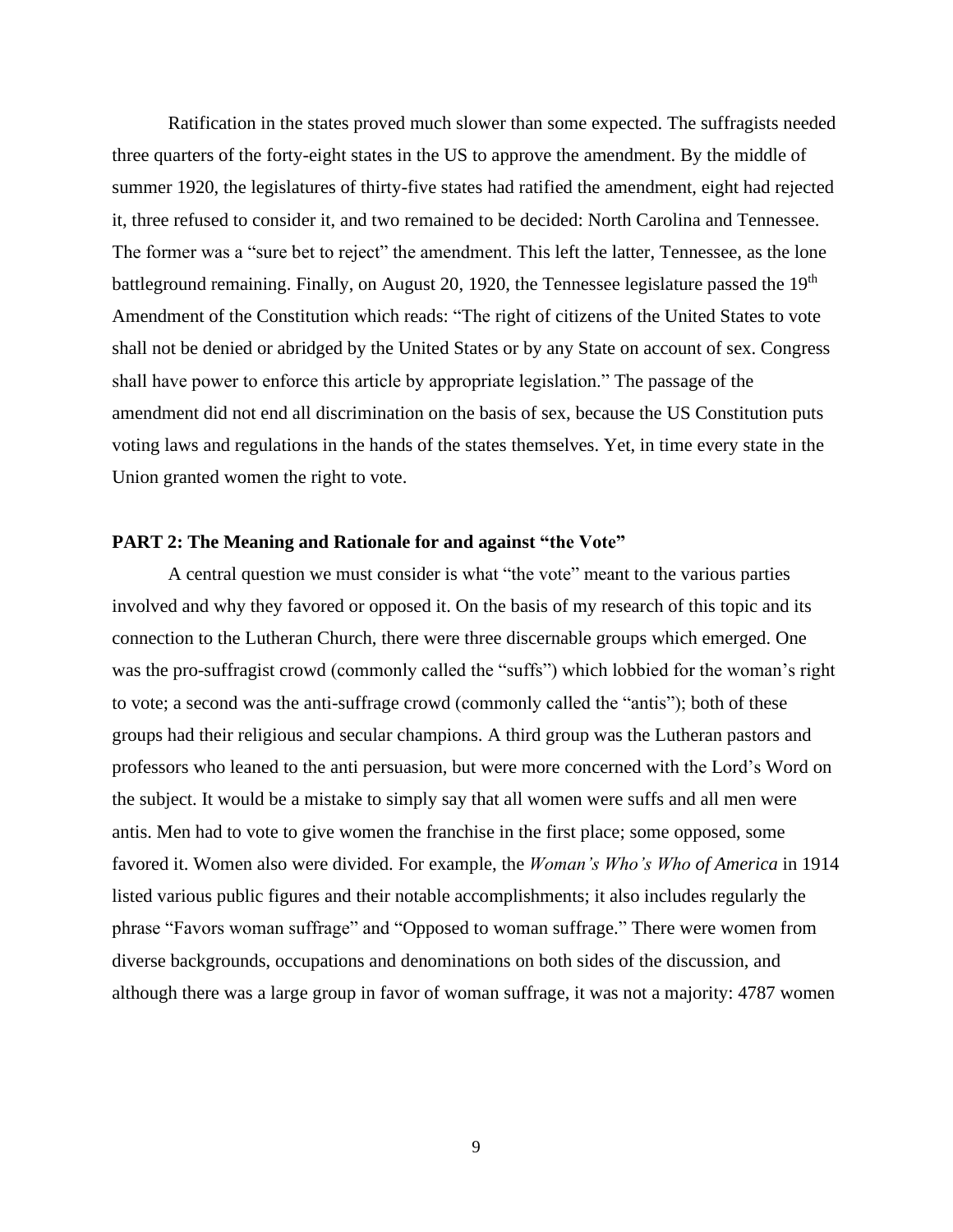in favor of suffrage, 773 opposed to it, and 4084 neutral/non-responsive to the question (49.6% in favor; 8.0% opposed; 42.3% neutral). $^{28}$ 

The concept of "the vote" was important to women's rights leaders because it gave deep expression to something far greater. Ellis Meredith wrote in a 4,200 word essay for *The Atlantic*  magazine: "You can't exactly explain why suffrage is desirable... the vote is an indefinable something that makes you part of the plan of the world. It means the same to women that it does to men."<sup>29</sup> Some men take voting seriously; some do not. The same is true for women, as Meredith pointed out. Yet, there was a basic fundamental need for women to have the vote. Jamie Schultz noted, "Feminists defined the right to vote as central to citizenship and trust that the franchise would be the wellspring from which other rights and privileges might flow."<sup>30</sup> Alice Stone Blackwell in a 1915 essay titled, "Why should women vote?" gave the reasons for woman suffrage as well as a definition of what the franchise is:

The reasons why women should vote are the same as the reasons why men should vote the same as the reasons for having a republic rather than a monarchy. It is fair and right that the people who must obey the laws should have a voice in choosing the law-makers, and that those who must pay the taxes should have a voice as to the amount of the tax, and the way in which the money shall be spent. Roughly stated, the fundamental principle of a republic is this: In deciding what is to be done, we take everybody's opinion, and then go according to the wish of the majority. As we cannot suit everybody, we do what will suit the greatest number. That seems to be, on the whole, the fairest way. **A vote is simply a written expression of opinion**."<sup>31</sup>

This notion, that a vote is simply an expression of opinion, was a common understanding of the movement. In her 2018 book about the latter days of the movement and the passage of the  $19<sup>th</sup>$ Amendment in Tennessee, Elain Weiss goes a step further: "Holding the franchise, exercising the vote, is a form of power... But this sort of power cannot be wrested simply through demand: it requires a huge societal shift, a slow change of public attitudes, eventually translated into public policy."<sup>32</sup>

<sup>32</sup> Weiss, 4.

<sup>28</sup> *Woman's Who's Who of America: A Biographical Dictionary of Contemporary Women of the United States and Canada 1914-1915,* edited by John William Leonhard (New York: The American Commonwealth Co., 1914), 26.

<sup>29</sup> Ellis Meredith. "What It Means to Be an Enfranchised Woman," in *The Atlantic,* August 1908.

<sup>30</sup> Schultz, 31.

<sup>31</sup> Bjoerkman, 161, emphasis mine.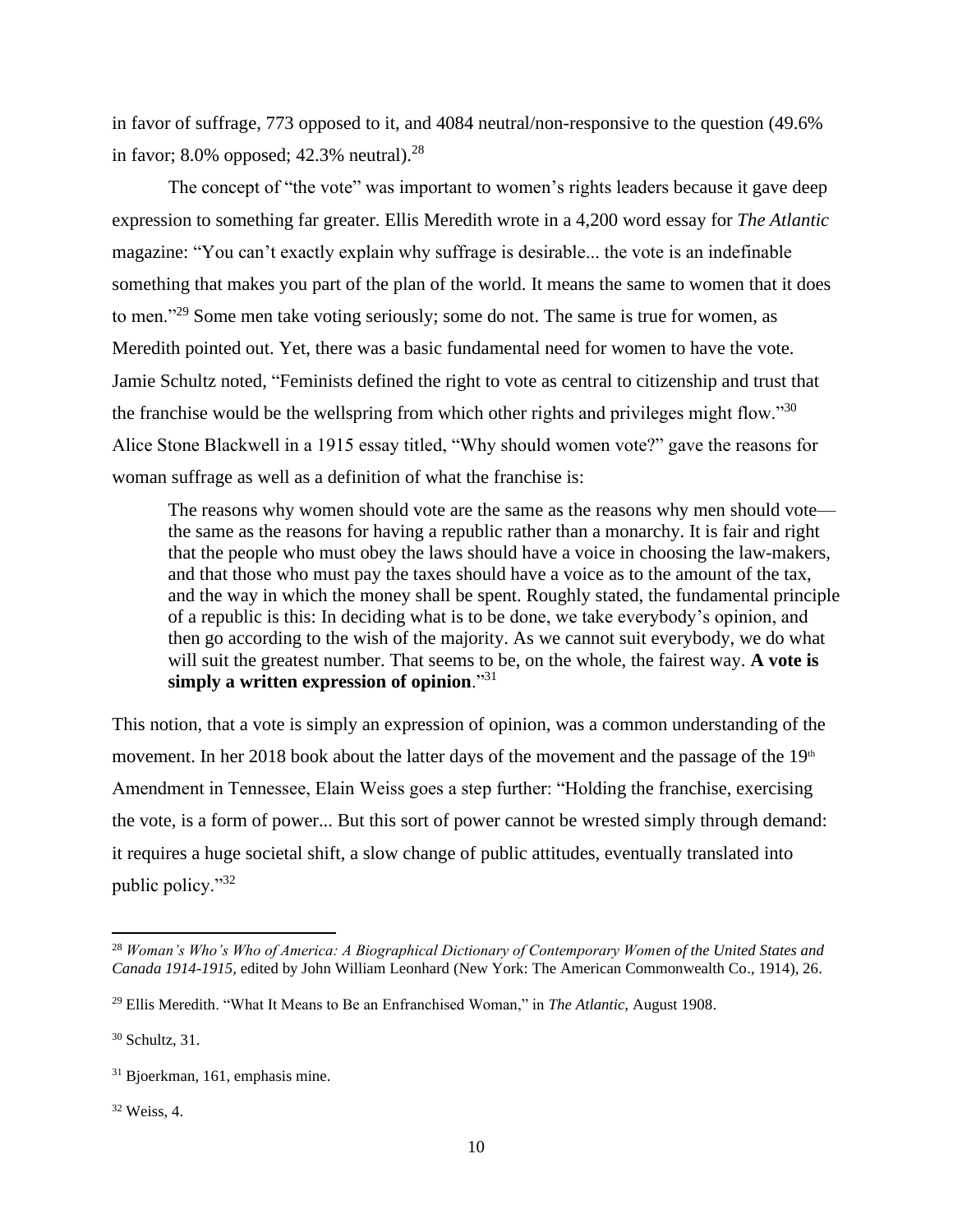The reasons for granting women the right to vote were rooted in equality according to the suffs. At the genesis of our country Abigail Adams had implored her husband John Adams as part of the Continental Congress, "I desire you would remember the ladies, and be more generous and favorable to them than your ancestors."<sup>33</sup> Those who pay taxes and those under the laws should have some say in the administration of the democracy. Women wanted equal rights under the law and the vote was her voice to be heard. For example, in 1915 only seventeen states granted mothers the same parental rights as they did fathers.<sup>34</sup> The vote was the means to change such laws. "I am for progress" became a popular pro-suffrage slogan.<sup>35</sup>

Some educated women did resent the fact that their hired farm hands, who could neither read nor write, were able to vote while they were not. Others believed that giving women the vote would aid the nation. Society was changing rapidly and women would be uniquely positioned to help address problems of modern, urban life. It was one thing, according to Jane Addams, when a woman could live in the country and handle the disposal of trash, the safety of her home, and the feeding of her family without interference from others. It is quite another when you are living in a tenement, where the government must be relied upon to haul away the trash, maintain building codes for safety, and oversee the sale of healthy, edible foods—just to name a few modern challenges. Rather than take women out of the home as some feared, granting women the vote would help the home economically and otherwise. Addams believed, "Many women to-day are failing to discharge their duties to their own households properly simply because they do not perceive that as society grows more complicated it is necessary that woman shall extend her sense of responsibility to many things outside her own home if she would continue to preserve the home in its entirety."36

Many also believed that women would have a purifying effect on politics. The tender nature of a woman, her compassion, her insight, her feminine ingenuity, and her maternal instincts make her an excellent candidate to have the vote. C. William Beebe, a marine biologist,

<sup>33</sup> Stanton, *A History of Woman's Suffrage,* vol. 1:32.

<sup>&</sup>lt;sup>34</sup> Bjoerkman, 159.

<sup>35</sup> Weiss, 313.

<sup>36</sup> Bjoerkman, 131.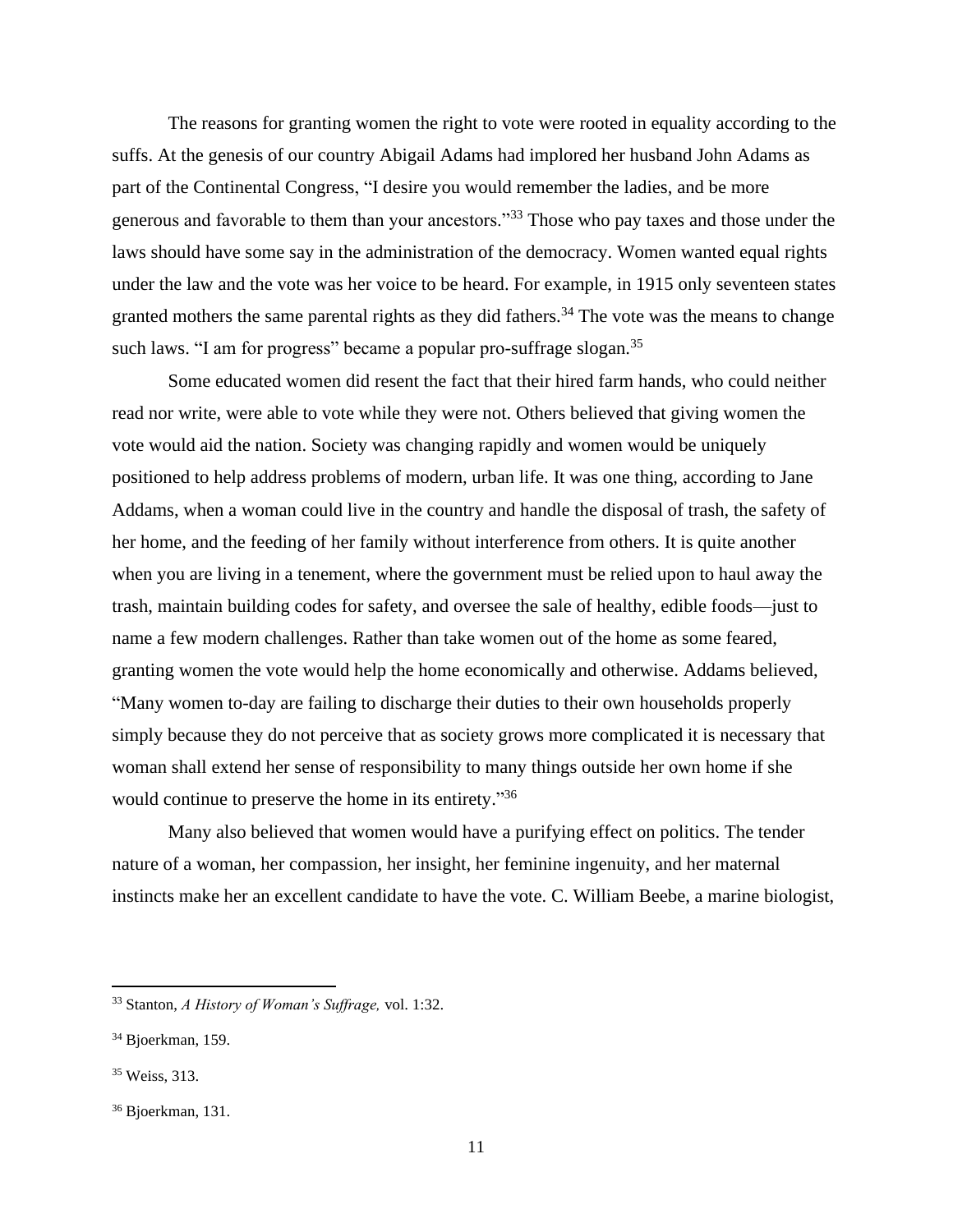pointed to the way evolution<sup>37</sup> has brought forth obvious differences between male and female, and these differences should be used to the benefit of the human species. He admitted it was a long way from the jelly fish to equal suffrage. But he also wrote, "If a democracy would survive there must be unity and coöperation [sic] in all its parts."<sup>38</sup> Basically, Beebe said what is good for the goose is good for the gander, because nature has specialized them to live in harmony, not isolation from each other. Carrie Chapman Catt believed so strongly in the purifying effects of women on politics that after the passage of the 19<sup>th</sup> amendment in 1920, she said, "I believe had the vote been granted to women twenty-five years ago, their national influence would have so leavened world politics that there would have been no world war."<sup>39</sup>

Unlike the suffs the anti-suffrage crowd tended to view the vote as more than an opinion, and stressed different obligations connected with the vote. For example, Lymann Abbott, a theologian and author, wrote a 5,000 word essay in 1903 for *The Atlantic* magazine. Abbott specifically viewed the vote as tool of governance, which exists to exert military force and compel others to obedience. The physical protection of the state and family rested with the men; therefore, men are the ones entrusted with suffrage. He defined the vote in these terms: "A ballot is not a mere expression of opinion; it is an act of the will; and behind this act of the will must be power to compel obedience. Women do not wish authority to compel the obedience of their husbands, sons, and brothers to their will." Giving women the vote meant more than writing something on a piece of paper on a Tuesday in November. It would turn women into men and "unsex" them, like Lady Macbeth. Abbott wrote, "The first and fundamental function of government is the protection of person and property, and because women do not think that they ought to assume this duty any more than they out to assume that police and militia service which is involved in every act of legislature, that they do not wish to have the ballot thrust upon them." Abbott also feared that women would give up their highest, most important work, the work for which reason governments exist, i.e. the care and nurture of children. Thankfully, Abbott wrote, the majority of American women are "true to themselves, to the nature God has given them, and

<sup>&</sup>lt;sup>37</sup> A Bible-believing Christian would hold to a Creation in six, normal, 24 hour days, and reject the theory of evolution as incompatible with the biblical record.

<sup>38</sup> C. William Beebe, "The Jelly-Fish and Equal Suffrage," in *The Atlantic,* July 1914.

<sup>39</sup> Stanton, *The History of Woman Suffrage,* volume 6:861*.*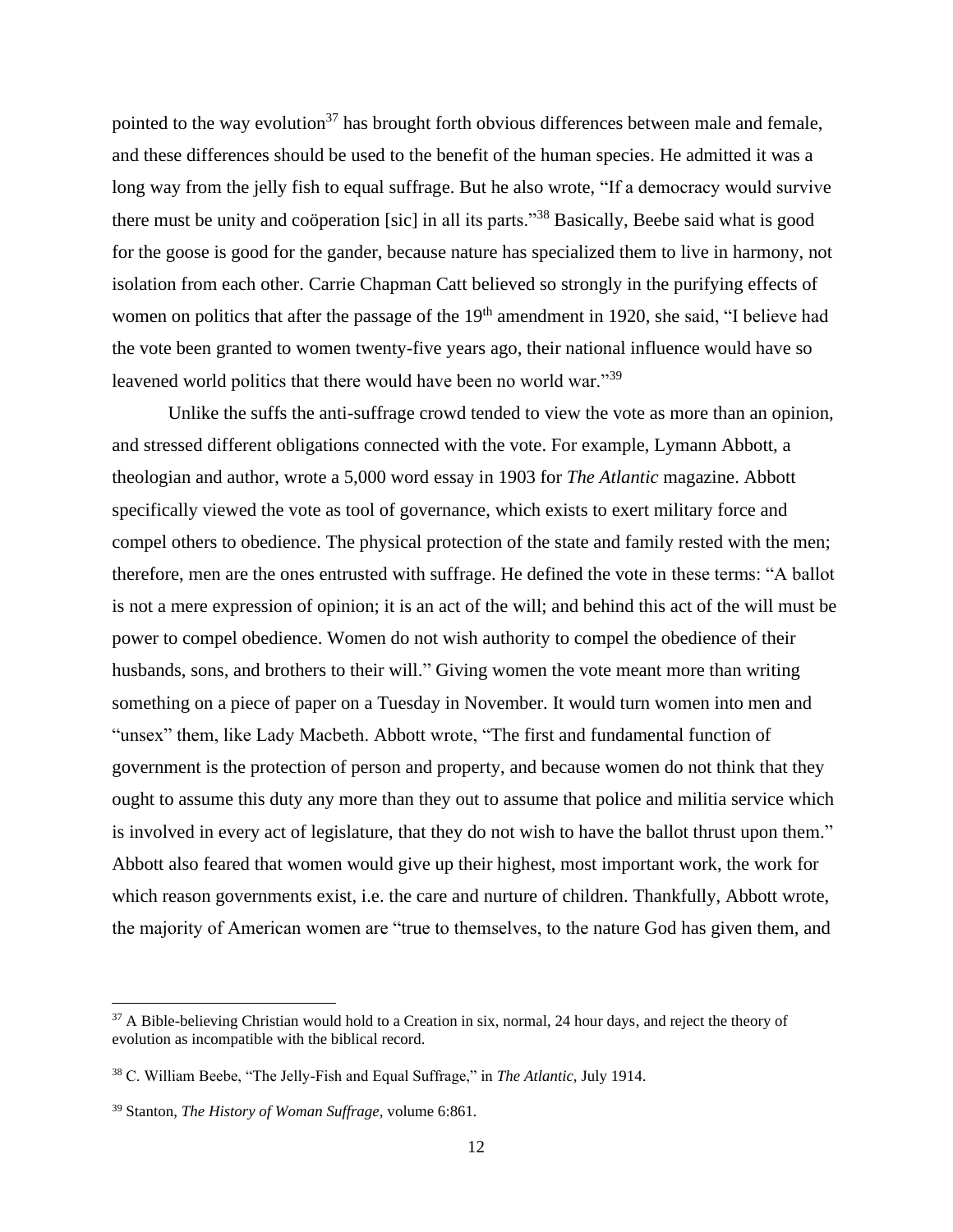to the service He has allotted to them—the direct ministry to life,--and will neither be forced nor enticed from it by their restless, well-meaning, but mistaken sisters."<sup>40</sup>

Anna Rogers explains why she stood against suffrage for women. She wrote, "Mothers are the gardeners of the human race." Women exert their greatest influence by the dignity of motherhood, not by casting a ballot. Their place is in the home as they shape the next generation. She addresses both what girls should learn and what boys should learn, namely the dignity of motherhood and the necessity of citizenship. In the mind of many antis, woman would be lowering herself from her high moral position free from party politics, if she were to vote. Rogers does not exempt fathers from their responsibilities either: "American men, as a whole, are as strangely weak and invertebrate in their relations to their children as they are in their relations to their wives... Fathers are seldom more than the florists connected with the hothouses." Anything that takes women away from her high calling in the home should be avoided. Antis would say, "We are for progress, not politics."<sup>41</sup>

Historian Alan Graebner offers his opinion that an anti-suffrage position was not supported intellectually: "Despite disclaimers, a main pillar of anti-suffrage thought was not intellectual, but emotional, not Holy Writ, but the traditional view on the place and role of women."<sup>42</sup> My research has found that both sides used emotional arguments and both sides attempted logical, even Biblical arguments. The suffragists often appealed to the emotions and gave stirring arguments about the struggle women have endured, while the antis stoked fears and appealed to natural law and Scripture, even on the pages of *The Atlantic* and the *New York Times.* Josephine Bacon, a noted novelist in the early 20<sup>th</sup> century, had her own opinion about the intellect and emotions. She said, "Those of us who still count ourselves as among the incalculable majority of educated American women, a majority for whom I am perfectly willing to stand as spokeswoman, fail utterly to see why we should be forced to defend a [anti-suffrage] position when all the burden of proof lies with the insurgents. The difficulty of our position is increased by the idiotic arguments of the anti-suffragists (with whom our *practical* sympathy lies) and the appalling lack of mental calibre [sic] of the suffragists (whose *theoretical* basis

<sup>40</sup> Lymann Abbott. "Why Women Do Not Wish the Suffrage," in *The Atlantic,* September 1903.

<sup>41</sup> Anna Rogers. "Why American Mothers Fail," in *The Atlantic,* March 1908.

<sup>42</sup> Alan Graebner, *Uncertain Saints: The Laity in the Lutheran Church—Missouri Synod 1900-1970* (Westport: Greenwood Press, 1975), 186.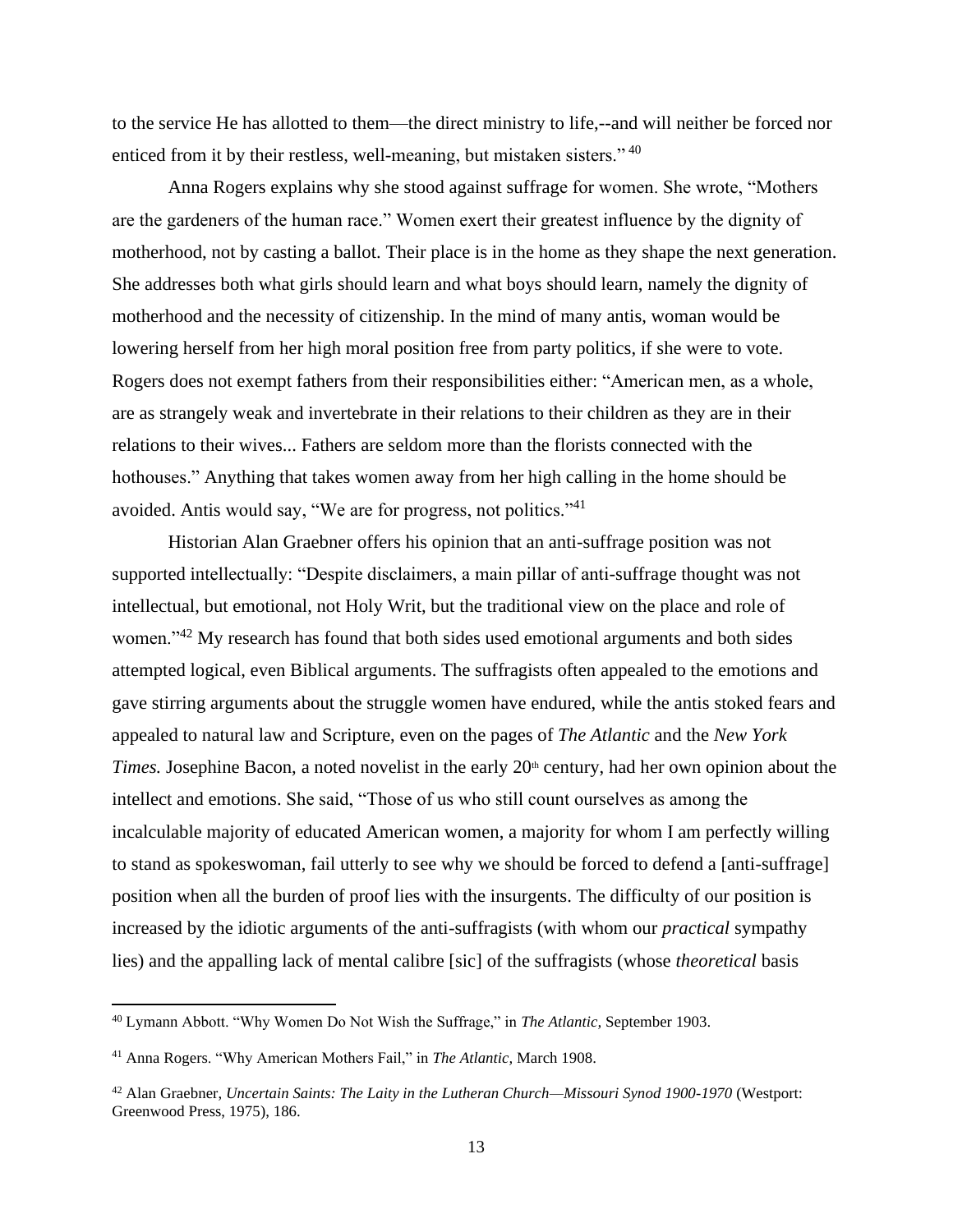might have something in it, if they could only stand on it for five consecutive minutes without breaking every law of logic.)" $43$ 

The primary sources indicate that it was not the cultural norm for a woman to seek the vote. In large measure American society still encouraged and expected women to limit themselves to the traditional roles of wife, mother, and manager of the home. Signs of change were also on the horizon and things were changing rapidly.

Now we get to the question at hand: How did the Synodical Conference Lutherans view "the vote" itself? Lutheran authors who wrote on this subject viewed the vote as more than mere expression or democratic participation. In 1916 Missouri Synod Seminary professor W.H.T. Dau (1864-1944) wrote, "[A woman] does not merely make a statement by which she declares her opinion." It is more than a pious wish. "In all the world the casting of a vote is regarded as an act of sovereignty, by which some one [sic] declares his will and proposes to realize his will."<sup>44</sup> The reasons that Lutheran writers leaned toward the anti-suffrage camp will be found in **PART 4.**

### **PART 3: Why Did Lutherans Avoid the Hornet's Nest?**

As the suffrage amendment was being considered by Congress in 1919, the pages of *The Lutheran Witness,* the main English language publication of the Missouri Synod, took up the topic. Louis Sieck (1884-1952) wrote, "Many of us have been accustomed to regard Woman Suffrage as too insignificant and too absurd to deserve serious attention. Most of us felt… that we could never be induced to discuss this question earnestly. We actually avoided it, hoping secretly that it would die a natural death. Instead of favoring us with an early and natural death, the Woman Suffrage movement has grown to such proportions that the time has come when it cannot be disregarded by the Church, which is to show us from the Scriptures our attitude also toward such questions. … Equal rights, or suffrage, constitutes one of the profoundest questions which can arise in human government."<sup>45</sup> This profound question had been consciously and unconsciously avoided by some in the Lutheran Church. Why?

<sup>43</sup> Josephine Bacon, "Woman Question Not Suffrage Question" *The New York Times,* May 19, 1912: 75.

<sup>44</sup> W.H.T. Dau, *Woman Suffrage in the Church,* (St. Louis: Concordia Publishing House Tract, [n.d.]).).

<sup>45</sup> Louis J. Sieck, "Attitude Lutherans Should Take Towards Woman Suffrage" in *The Lutheran Witness* May 13, 1919: 149.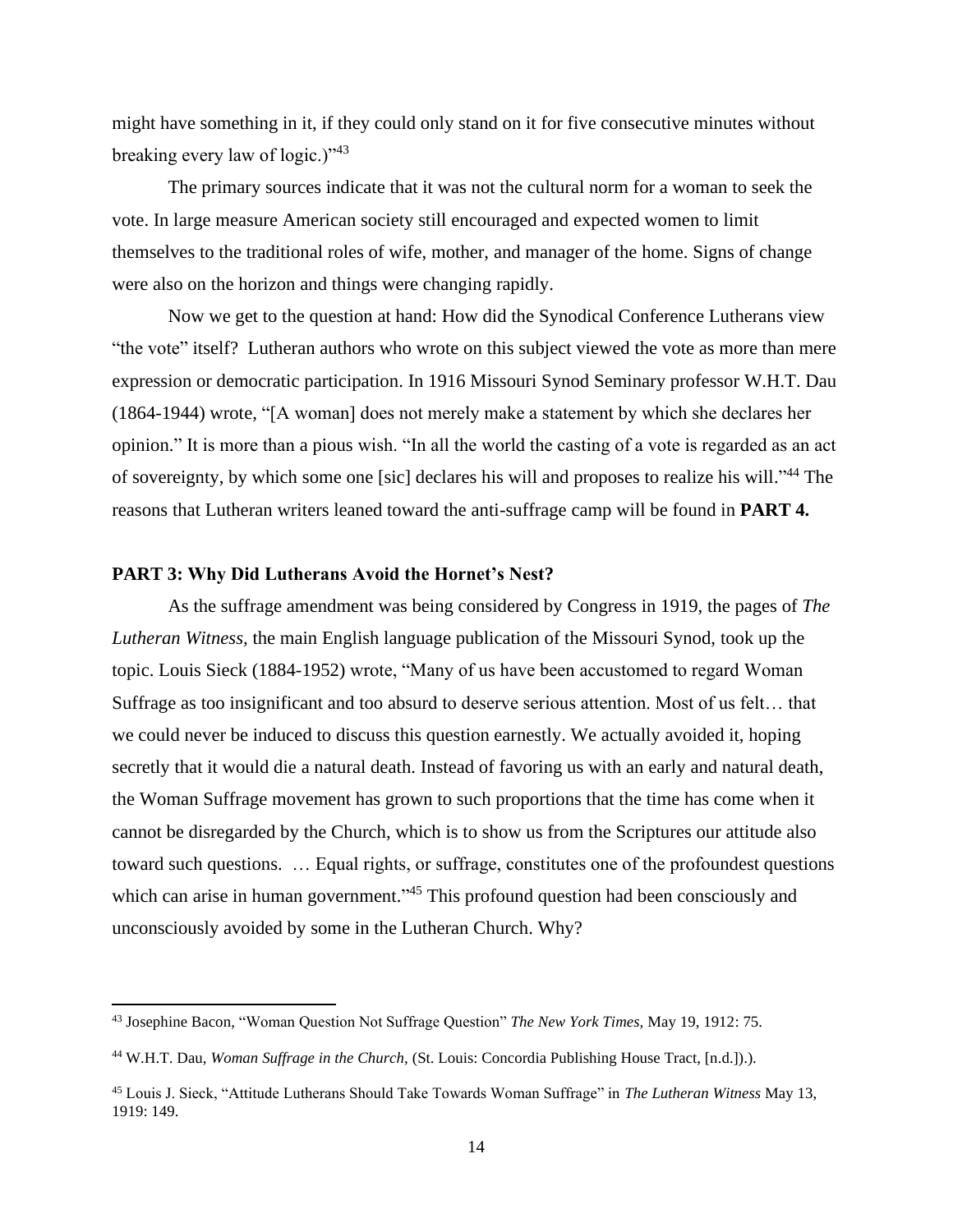My assertion is that the first factor which led Lutherans to avoid the "hornet's nest" was the very nature of the Lutheran Church and her ministry. The historic, biblical position of the Synodical Conference was that Lutheran pastors held a divine call from the Lord to preach the law and the gospel and to administer the sacraments according to Christ's institution. That was the call and the Word was the tool. The Lord has also established civil government and assigned its task as well. The sword was its weapon, the power over life and limb. The two spheres should be kept distinct. Franz Pieper (1852-1931) was raised in the Wisconsin Synod, served two Wisconsin Synod congregations, and was at this time president of Concordia Seminary in St. Louis. He addressed the pastor and politics in an article in the mid-1890s. He wrote,

There is a difference between a pastor as pastor or servant of the Church and the pastor as a citizen or private person... Dr. Walther used to give the advice that pastors should not let their political opinions be known in their congregations. It could give the pastor obstacles to his office in times of political unrest. We, on our part, consider this advice to be worthy of attention. The office of the ministry (*Predigtamt)* should be so precious for the pastor, that he avoids most carefully whatever could be an obstacle to his office ... The question that is before us and that remains for us to answer, is whether political activity belongs to the pastor as a pastor ... whether the church should have the task of setting up the civil order and legislation according to their ecclesiastical laws. This question has been answered by the faithful Church with a definitive "no," and we wholeheartedly agree with this "no." If we look at Scripture, in all passages that deal with the purpose and mission of the Christian Church, we can find nothing but to preach the Gospel to the Church and to save people.<sup>46</sup>

The Church (and so her pastors) have the calling to "make all things new" (2 Cor 5:17), but not through political upheaval. Through the preaching of law and gospel the Lord himself does his work in the "social lives" of his people, according to Pieper.<sup>47</sup> Woman suffrage was something that could have initially been considered more of a political issue, since it dealt with matters of citizenship in the State.

The Lutheran Church's position was also aptly summarized by Wisconsin Seminary Professor August Pieper (1857-1946), brother to Franz. He wrote, "The sectarian (evangelical) churches of America cannot understand our Lutheran Church…which wants to preach nothing but the Gospel…[and] refuse as churches to place the holy ministry and the church officers in the

<sup>46</sup> Franz Pieper. "Sind politische Pastoren ein Unding?" *Lehre und Wehre,* July-August 1896, Vol.42, No.7-8, p.195- 196. This translation and all subsequent translations were done by the author.

<sup>47</sup> *Ibid.* 198.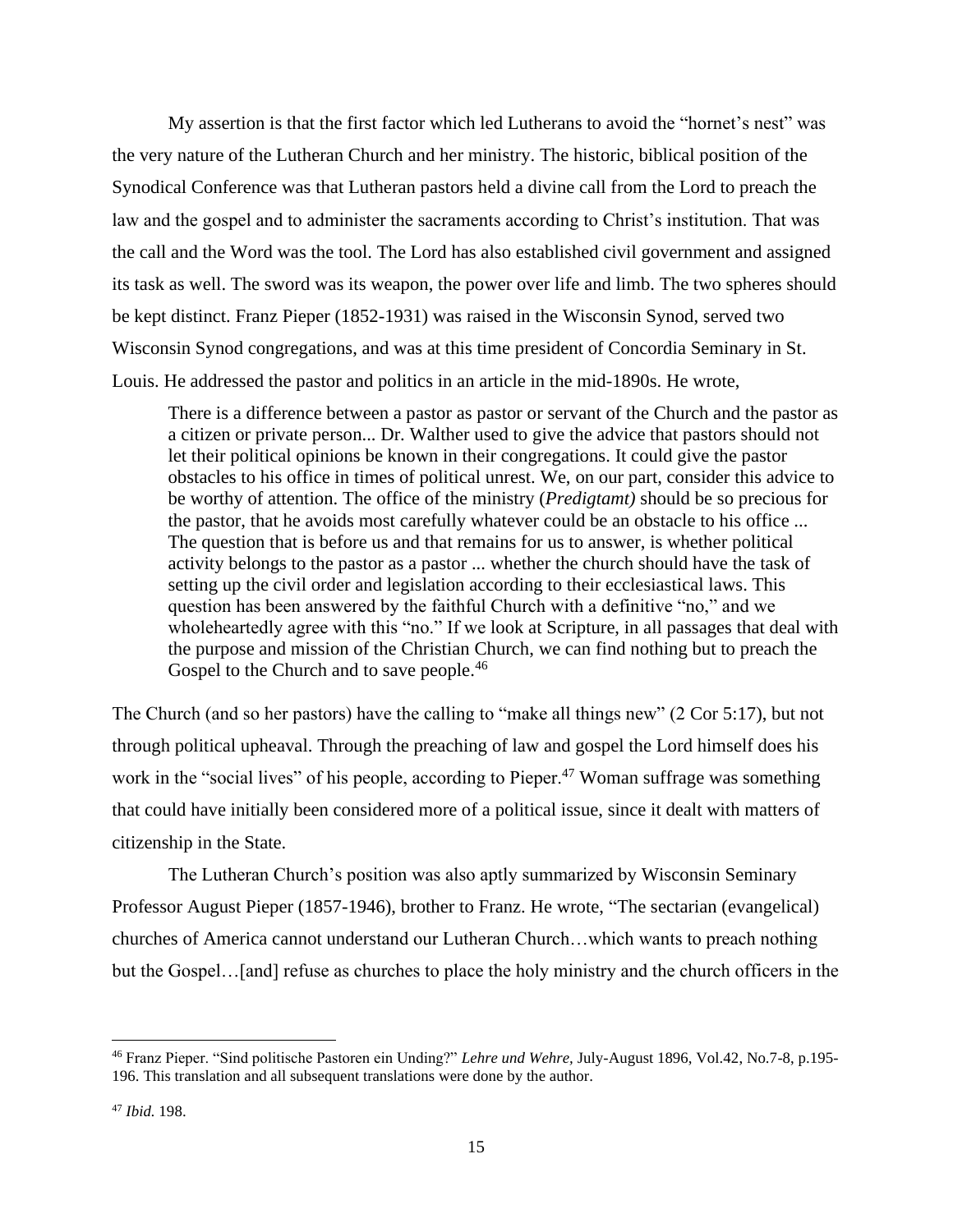service of the government."<sup>48</sup> Lutheran pastors bristled at the thought of the church being used as a political piece of machinery. Pastor John Brenner (1874-1962), a future president of the Wisconsin Synod, wrote in 1916 in the pages of the *Northwestern Lutheran* magazine: "The Church cannot find a quicker method of self destruction than political activity."<sup>49</sup>

Another aspect that may have led some to avoid the "hornet's nest" was that Lutherans, especially Wisconsin Synod congregations, were more prominent in rural communities, where they often made up a majority of the population. <sup>50</sup> This led to a certain amount of isolation from the perspectives and problems addressed in urban areas in the early  $20<sup>th</sup>$  century. The Missouri Synod had more congregations in urban centers and on the east coast. It is not surprising, then, that the Missouri publications addressed issues pertaining to the women's rights movement, albeit rarely.

Confessional Lutherans in the Synodical Conference were also recovering from the extreme trauma and political duress which many congregations had endured immediately before, during, and after the First World War. The US government used various agencies and surveillance techniques which targeted German Lutheran pastors, leaders, and congregations under the Espionage Act of 1917. The pressure applied could have reinforced certain principles among Lutherans and even led to a certain hesitancy to enter the public arena regarding politics, such as woman suffrage. The Wisconsin Synod, for example, long had a record of protecting the beloved "dividing wall between church and state."<sup>51</sup> This view has even been called a "defining characteristic of the Lutheran Church" in the United States.<sup>52</sup> This wall was tested and hardened during the war years, as German Lutheran loyalty to the United States was questioned. It would only be natural to see a decrease in political activity on all fronts, so as to not draw further attention to themselves. For example, in July 1917, when Lutheran pastors were specifically

<sup>52</sup> *Ibid.,* 85.

<sup>48</sup> Stephen Gurgel, "The War to End All Germans: Wisconsin Synod Lutherans and the First World War," master's thesis at University of Wisconsin-Milwaukee, December 2012, p.15. (Accessed online at [https://dc.uwm.edu/cgi/](https://dc.uwm.edu/cgi/%20viewcontent.cgi?article=1055&context=etd)  [viewcontent.cgi?article=1055&context=etd](https://dc.uwm.edu/cgi/%20viewcontent.cgi?article=1055&context=etd) ) Also available in *The WELS Historical Institute Journal,* 2015 vol. 33, no. 1, p.1-36 and vol. 33, no. 2, p.1-63.

<sup>49</sup> *Ibid.,* 32.

<sup>50</sup> *Ibid.,* 66.

<sup>51</sup> *Ibid.,* 15.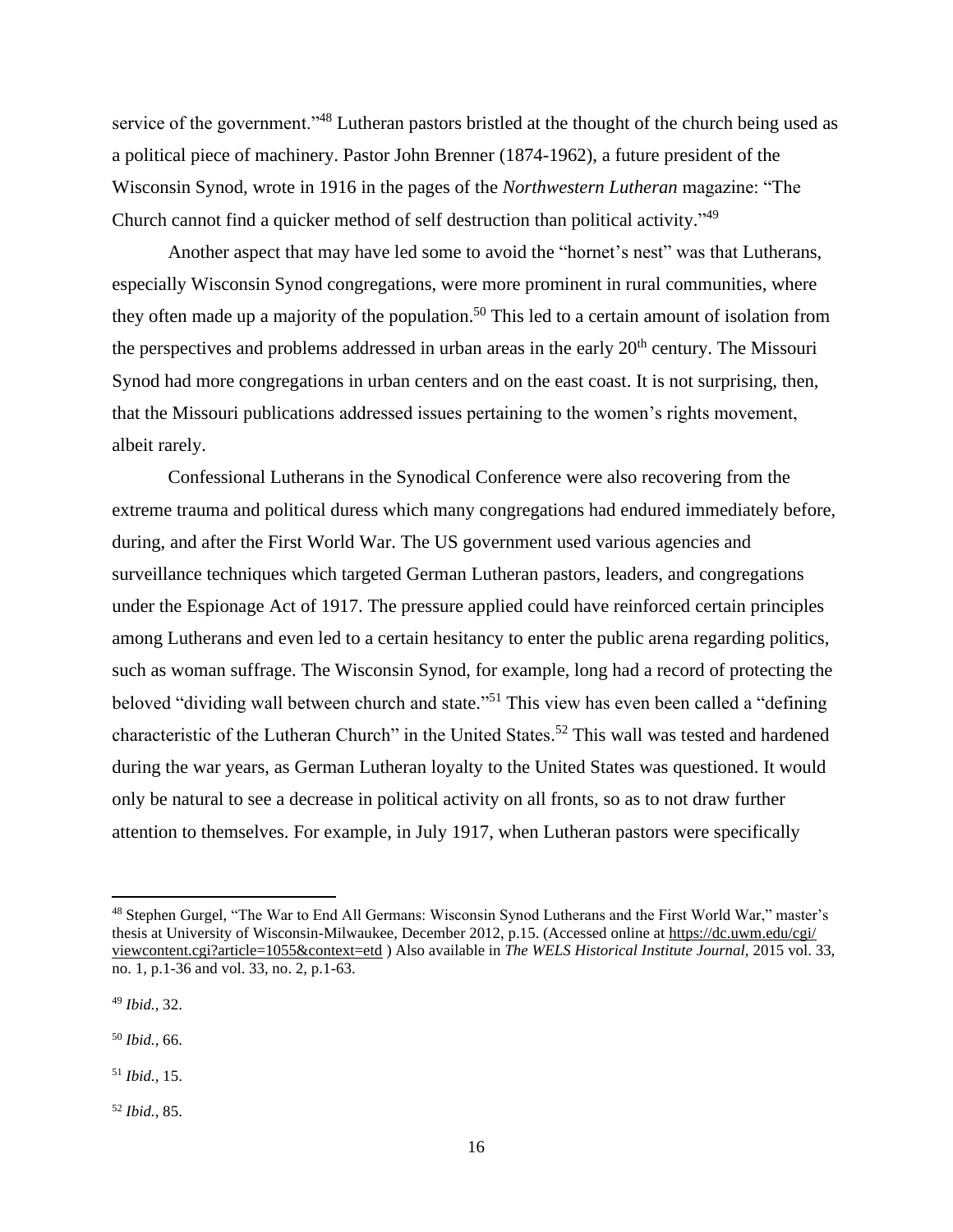asked to preach about government bonds on "Liberty Loan Sunday," the *Northwestern Lutheran*  responded with a blunt "No!" and further explained, "We have never used the pulpit as a platform from which to discuss *current events* or *political* or *social* movements." 53

A fourth reason for the Lutheran Church's hesitance on social and political questions would be the immigrant heritage and the attitudes that engenders. Mark Braun has written about the united front that Missouri and Wisconsin took toward various social questions in the early 1900s, when they did address certain questions. He explains how both "churches and their leaders exhibited immigrant conservatism regarding the role of government; such subjects as dancing, the theater, and worldliness; and the role of women in church and society." According to another scholar, "It was only through maintaining its conservatism and emphasizing its differentness from the surrounding culture that Missourians believed they could preserve their religious identity."<sup>54</sup> Other topics such as birth control, life insurance, and the social gospel also drew the rebuke of Synodical Conference writers, <sup>55</sup> but this was by no means an extensive or regular occurrence. Change was inevitable, as the English language became the main vehicle for the synod's preaching and teaching, but the extent of the change remains the subject of debate.<sup>56</sup>

The other activities underway in the Lutheran Church would also have consumed the attention and energy of the leaders, pastors, teachers, and people. Excitement and apprehension were in the air in 1917-1920. The world was a war. The monumental  $400<sup>th</sup>$  Anniversary of the Lutheran Reformation was underway.<sup>57</sup> The Wisconsin, Michigan, and Minnesota Synods merged from a federation of separated synods into one joint synod. Historian E. Clifford Nelson notes, "The years between 1915 and 1920, even between 1917 and 1920, constitute one of the most significant watersheds in Lutheran history in America. Theologically, there was little change, but the self-awareness and the spirit of the church has never been the same."<sup>58</sup>

<sup>58</sup> Nelson, 391.

<sup>53</sup> *Ibid.,* 87.

<sup>54</sup> Braun, 40.

<sup>55</sup> *Ibid.,* 41-43.

<sup>56</sup> Cf. Alan Graebner, *The acculturation of an immigrant Lutheran Church [microform]: the Lutheran Church-- Missouri Synod, 1917-1929,* Ph.D. thesis, Columbia University, 1965.

<sup>57</sup> See *The Lutheran Witness,* 1916 Nov 14 "Shall it be a Denatured Jubilee?" and *The Lutheran Witness,* May 1, 1917, "False Ideals of the Jubilee."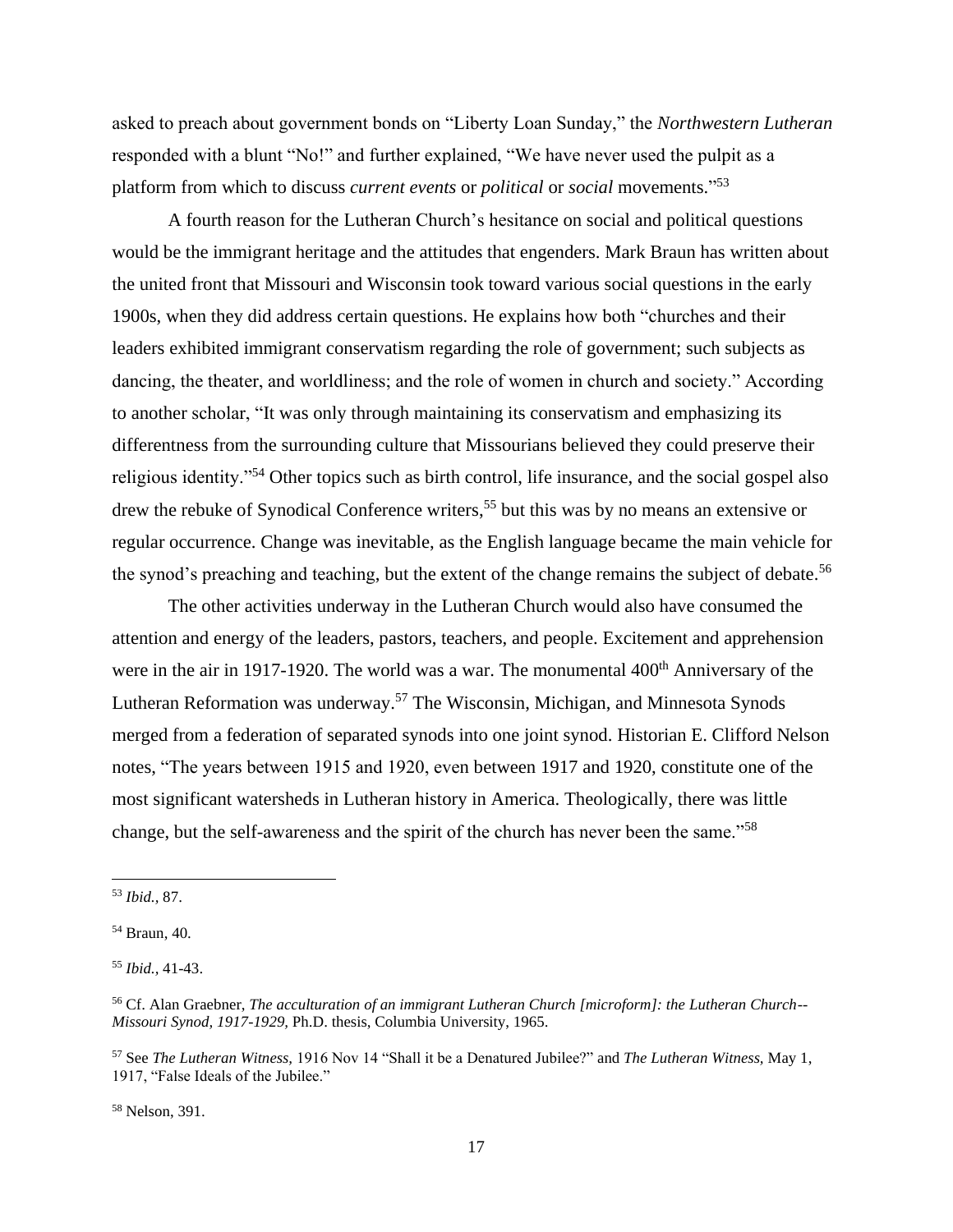## **PART 4: Woman Suffrage in the State and Synodical Conference Lutherans** *Phase One: The 1890s*

The periods during which Synodical Conference writers addressed the question of woman suffrage in society coincided with the periods of increased activity among the suffragists (see **Part 1**). During the first period in the 1890s, Lutheran authors displayed a certain amount of shock whenever they picked up the pen to write about this topic. They viewed this women's movement as turning upside down the natural order God had established in the world and they could hardly believe it. The first writers on this topic followed the lead of C.F.W. Walther, the American Luther as he is sometimes called due to his great influence on the Church. In one of his final writings in 1886, Walther noted how the Lord had created a certain order and roles between men and women, but this order was now under attack: "Groups of women have organized themselves, disgracefully emblazoning on their banners the slogan "Emancipation of Women," and have made this their password." Rather than a step forward for mankind, the "spirit of independence" was seen as a direct attack on the Christian home which seeks to follow God's Word. Walther pointed out that "the subjection of believing women is not a punishment."<sup>59</sup> This principle was laid out in Scripture by our loving Lord, but not all agree. "The world says that this is a custom that is not suitable for our times and in our nation."<sup>60</sup> He comments about these "modern women" who believe women should have the same rights as men: "A blind person can see—to quote unbelievers—that nature has not given women the gifts [necessary] for dominating and governing. Even an atheist must concede that the female is not destined for this kind of calling." 61

The issue of women's suffrage was addressed in passing, as various news items came to light. When female suffrage was brought up before the US Senate as the 16<sup>th</sup> Amendment in 1887, Franz Pieper expressed colorful sentiments similar to Walther's. He wrote: "It is a disgraceful fact for citizens of the United States and must awaken apprehension for the future, that a full third of the Senators are so destitute of all common sense, that the same men could

<sup>59</sup> C.F.W. Walther, *All Glory to God* (St. Louis: Concordia Publishing House, 2017)*,* 530.

<sup>60</sup> *Ibid.,* 533.

<sup>61</sup> *Ibid.,* 531.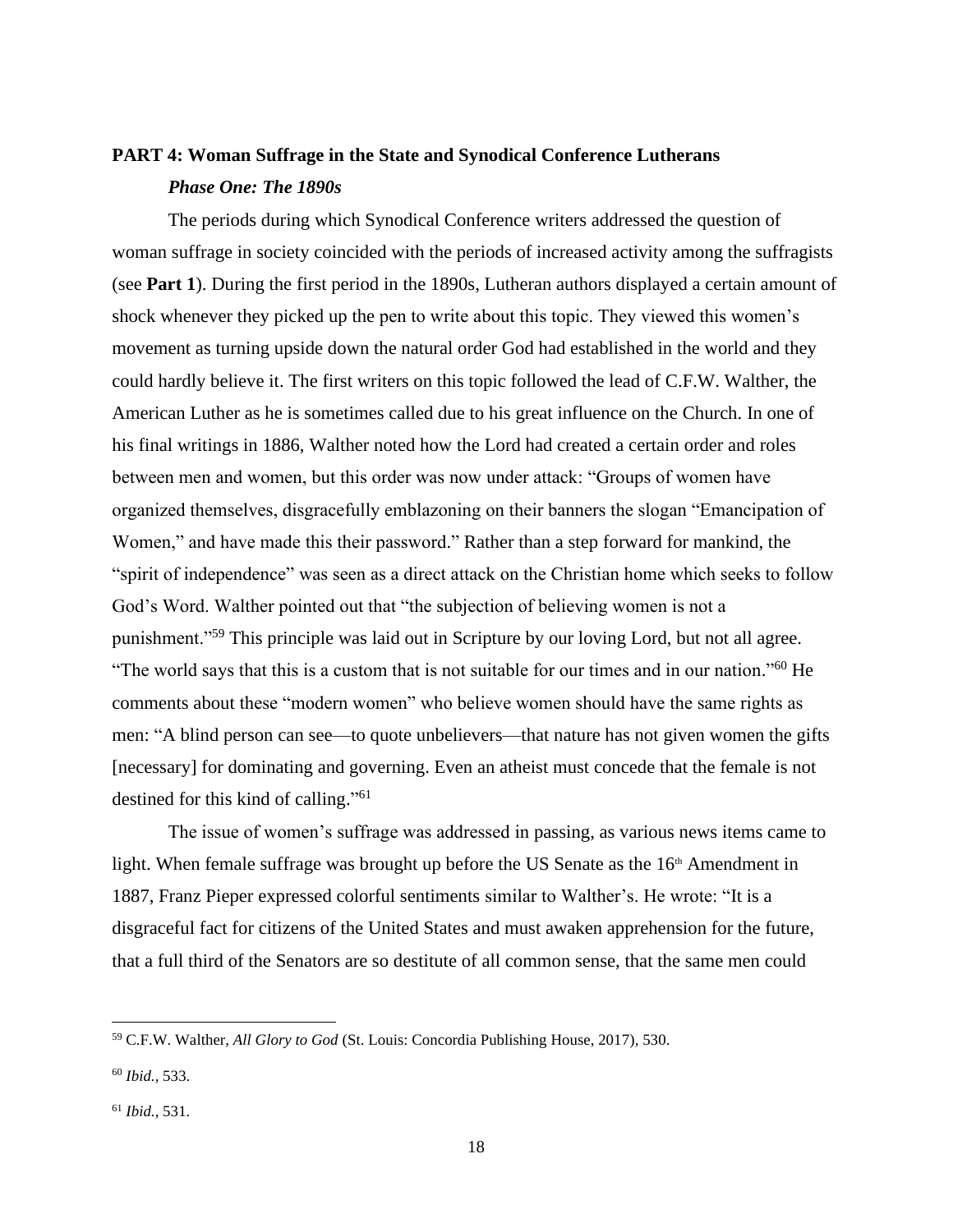intercede on behalf of a proposal which puts all natural order on its head."<sup>62</sup> F. Bente, professor at Concordia Seminary in St. Louis (1893-1926), responded to a judge's ruling in Pennsylvania which allowed women to enter all sorts of professions from which they had previously been barred. In analyzing all this, Bente concludes: "The reversal of the godly, natural order of things must avenge itself terribly. It turns men into women and women into men and fails to appreciate and even disdains their glorious calling in the family. And when the same gains even more ground, it will lead to the spiritual and physical ruin of the people."<sup>63</sup> This theme would appear again among Lutheran writers: allowing women political equality with men would turn men into women and women into men.

In 1894 Professor August Graebner (1849-1904) wrote one of the more comprehensive writings on the subject in *Der Lutheraner*, the Missouri Synod's main church newsletter. It was also the only writing on suffrage to be on the front page of a Synodical Conference publication. Graebner began with a distinction between rights and duties. Rights are things one has the power to do as part of the society; duties are the responsibilities God demands from a person. He discussed how to order society, so that a person's energy and attention will benefit society the most. In his opinion a woman will prove to be the most useful to society and also the happiest herself, when she is fulling the purpose for which God created her "in the house, in the family, with the children." For Graebner this was clearly evident from her physical stature and from her tender heart. Woman's work in the home was also valuable for the good of society and for every individual person, and "no people can flourish without it." Understanding these facts would lead to the wisest and most appropriate distribution of rights and duties within society. It would also give woman "the richest, most noble happiness that this earthly life can offer her."<sup>64</sup>

Graebner warned against grave developments: "It is therefore a dubious sign of the times, when in our day, especially in the women's world, it becomes noticeable that there is a distancing from the woman's sphere of activity, which is assigned by God and which is admitted by an intelligible order of social life. This happens when women force themselves into the

<sup>62</sup> Franz Pieper, "*Kirchliche-Zeitgeschichtliches: Frauenstimmrecht vor dem Senat der Vereinigten Staaten*," in *Lehre und Wehre* vol.33, no.2 (February 1887), 56.

<sup>63</sup> Friedrich Bente. "*Aus Welt und Zeit: Frauenemancipation*," *Der Lutheraner,* vol. 50, no.9 (April 24, 1894), 76.

<sup>64</sup> August Graebner, "*Frauenrechte*," in *Der Lutheraner,* vol. 50, no.9 (April 24, 1894), 71. (See Appendix 1)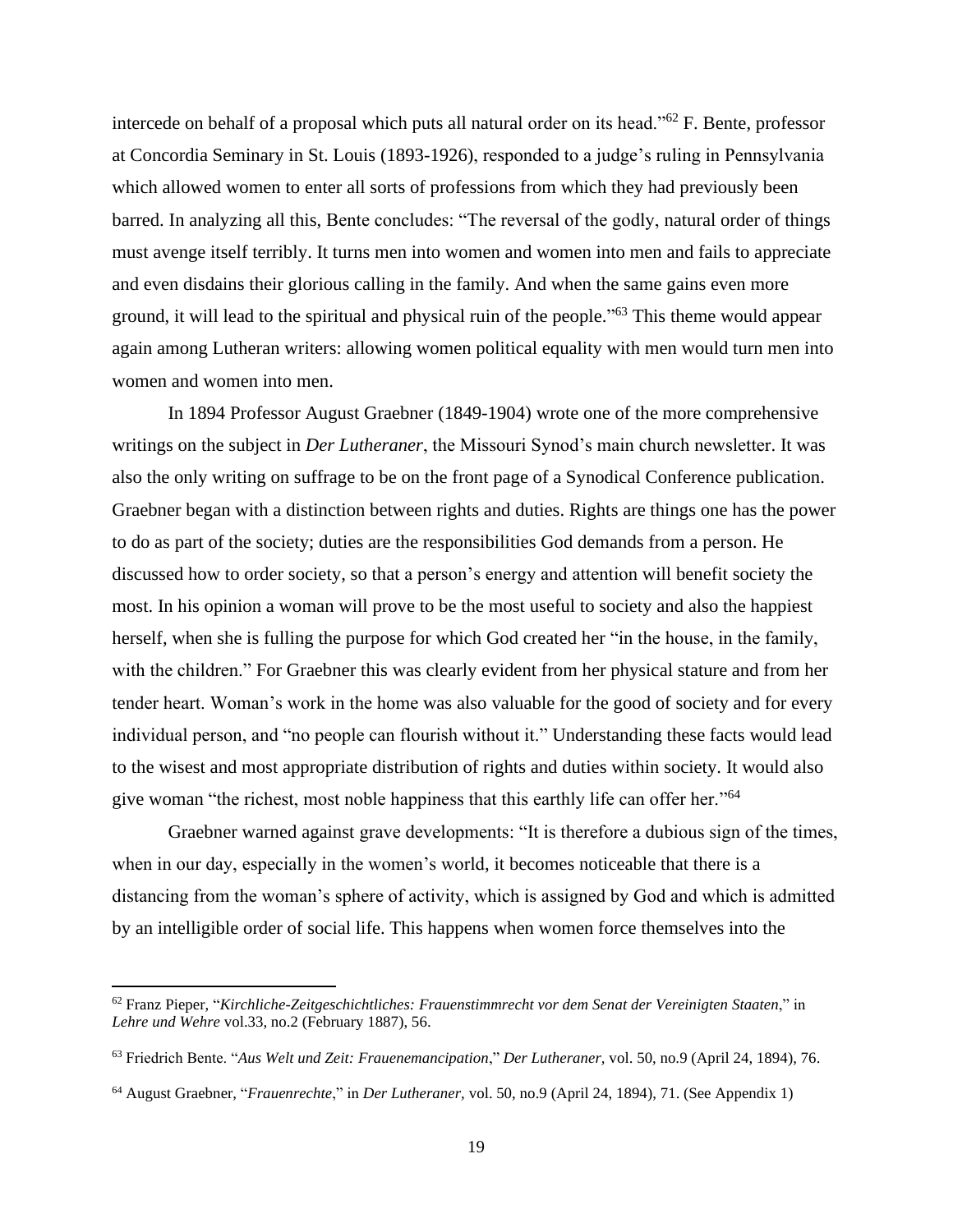machinery of public life."<sup>65</sup> Women were competing with men in various industries, distancing themselves from their feminine qualities and influence, and crying out: "Equal work, equal pay!"<sup>66</sup> This women's movement did not ultimately benefit women in Graebner's estimation: "Everything is designed to make a repulsive caricature out of woman… a woman without femininity, a creature who does not want to be what it is supposed to be, and cannot be what it wants to be, who has thrown away its crown to reach for another, but caught a fool's cap and did not even notice it." This caricature was repulsive to Graebner, when compared to the beauty of God's picture.<sup>67</sup>

What should we do as Christians, Graebner asked? We should be salt and light as Jesus wants us to be. Be aware of the perversities of the world and work to counteract them by recognizing the calling God gives. Graebner went on to admit that it was not wrong for a woman to be engaged in some employment outside the home, yet he cautioned against it. He wrote, "In general, however, the rule will be that our growing or grown-up daughters should not be deprived of domestic employment in the long run, if we set a good example on our part and, in particular, train our daughters as such women willing to do domestic work, to be skillful and efficient, and to appreciate the housewife's rights as the highest, most noble, earthly women's rights, rather than, as is unfortunately the case with so many American women, who contemptuously overlook these and suppose they aspire higher when they seek other professions." 68

In the conclusion, he did finally advocate a tangible political action: when we have an opportunity to vote on woman suffrage, "let us be Christian citizens who seek the best for city and state, casting our votes **against** such ruinous disorder. Thus, we do our part, what we can do, to set a dam against the unhealthy so-called women's rights movement."<sup>69</sup> In my research of the sources, this was the only encouragement to oppose woman suffrage at the ballot box.

<sup>65</sup> *Ibid.,* 71.

<sup>66</sup> *Ibid.,* 72. The German here is: "Gleiche Arbeit, gleicher Lohn!"

<sup>67</sup> See the passages quoted: Col 3:18; Eph 5:22-33; 1 Tim 2:9-15, 5:10-14; Tit 2:4-5; 1 Pet 3:1-6; Prov 31:10-31.

<sup>68</sup> *Ibid.,* 72.

<sup>69</sup> *Ibid.,* 72. Emphasis original.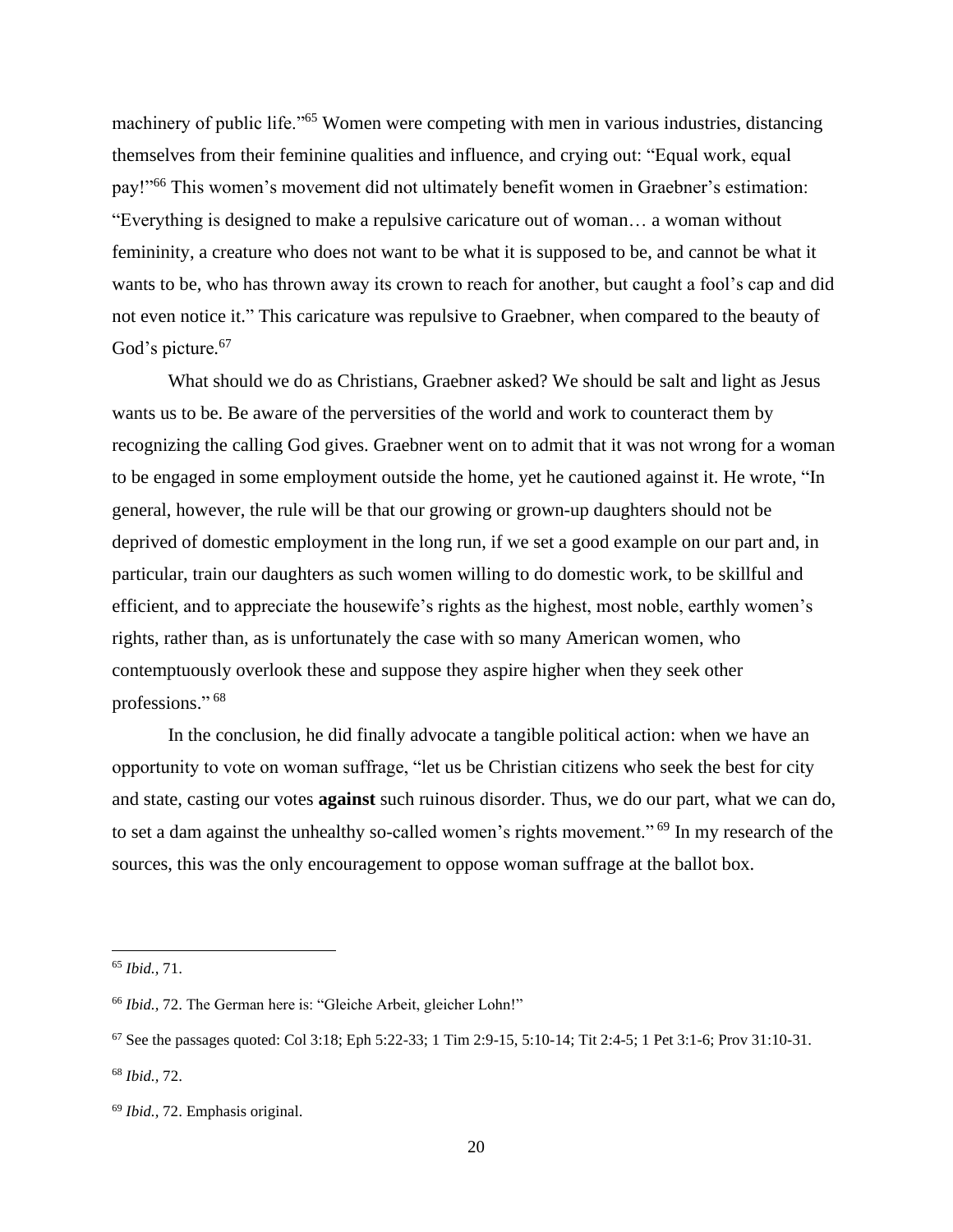The reason for opposing the woman's rights movement at times seemed to focus more on cultural norms about male and female expectations, rather than explicit Scripture passages. In 1896 *Concordia Magazine* (a new effort from the Missouri Synod to have an English language, Americanized magazine) stated: "Woman's ambition in the past decade has tended more or less manward. That is, having grown discontent with her divinely ordained sphere, she has been endeavoring to overstep her bounds and pose as that she is not, nor ever can be."<sup>70</sup> In 1898 *The Lutheran Witness* reported that Emperor William of Germany had aroused the anger of the "new woman<sup>171</sup> by stating his belief "that the life of a woman should be devoted to the cultivation of the three K's: Kirche, Kinder, and Küche" (church, children, and kitchen). The author was not surprised that many were upset, given the rebellion of the "new woman" movement. "The new woman has cast the church aside, because it teaches subordination of the wife to the husband and enjoins domestic duties from which the "taste" of the new woman revolts. The new woman hates children, and is madly exerting her ingenuity in frustrating the ends of matrimony." The disdain for the movement was readily apparent: "Considering woman's momentous functions, the "new woman's" truancy is the most appalling on record, and a sign of the coming dissolution of existing conditions."<sup>72</sup>

Scriptural truth and the normal cultural practices of the day tended to be blended, especially when the topic was given limited space in print. In 1899, *The Lutheran Witness* reported a recent development at the Congregational Theological Seminary in Chicago: they had resolved to admit women for a course of study. The Scriptures, according to this news editorial, distinctly exclude women from entering the public ministry, "while this cannot be said of other avocations, at least not in the same measure." The editorial goes on: "The true scriptural position of woman is that of wife and mother. To enter this state ought to be the aspiration of every Christian girl. And if a woman fills this position, she will have no time nor opportunity for devoting herself to a lawyer's or merchant's or physician's duties."<sup>73</sup>

<sup>70</sup> Quoted in Alan Graebner, *Uncertain Saints,* 18.

<sup>71</sup> See page 3 and the information on the "New Woman."

<sup>72</sup> *The Lutheran Witness,* "Church News and Comment: Emperor William of Germany*,"* vol.17, no.7 (September 7, 1898), 55.

<sup>73</sup> "News: Congregational Theological Seminary Admits Women," vol.18, no.4 (July 21, 1899), 31.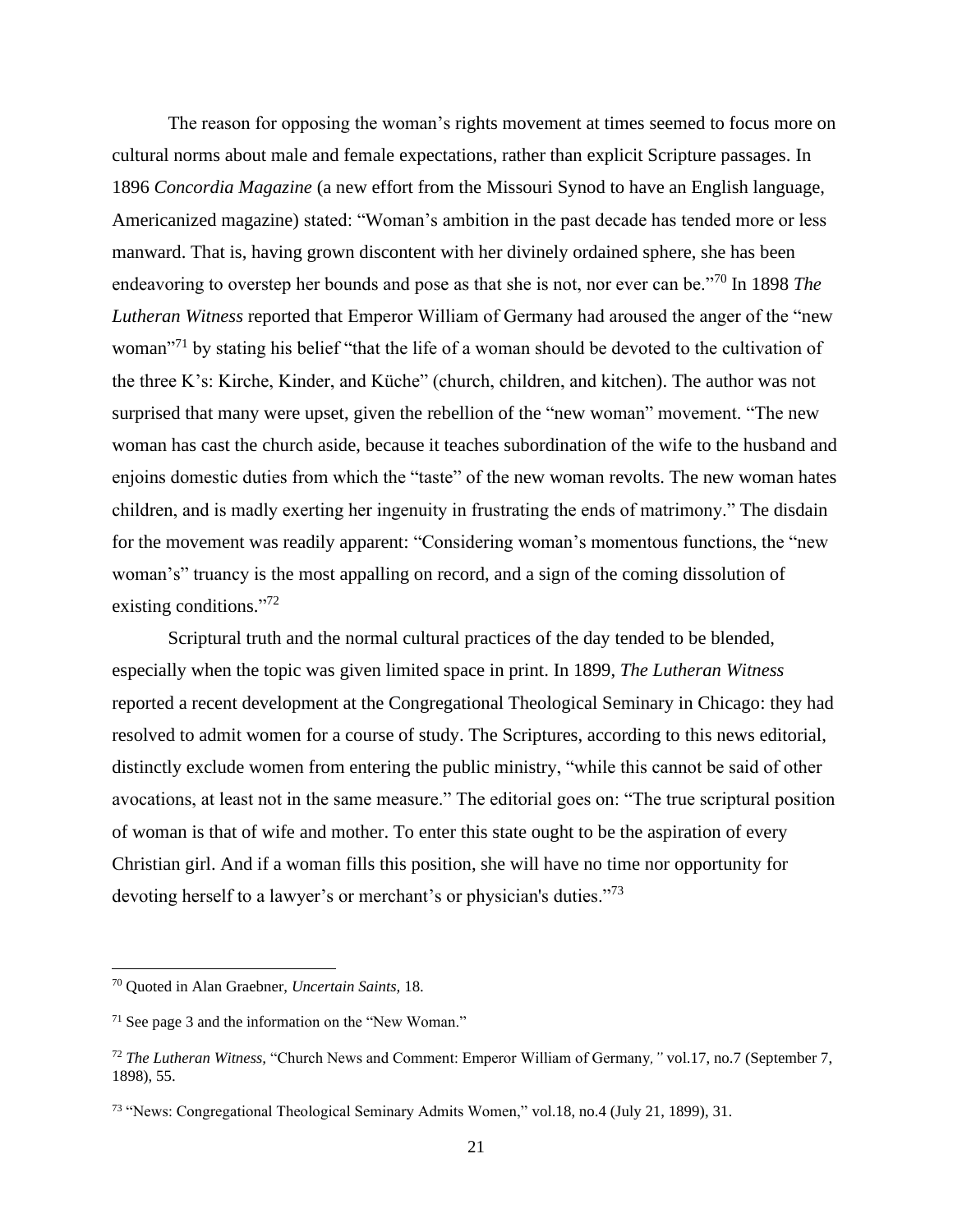Another topic of discussion in the 1890s was the call of Lutheran schoolteachers, and the female teacher in particular. In an article on the subject, Concordia St. Louis professor George Stoeckhardt (1842-1913) encouraged his readers to go back to the principles of God's Word, especially in light of the trouble being caused in the church and in the state by all manner of "women's emancipation."<sup>74</sup> Women have gifts in the teaching of children and mentoring other women, and the congregation should make use of those gifts. This article made the key emphasis that to address the problems of the day, a return to the principles of God's Word was necessary. This emphasis would be an important reminder as the women's rights movement continued to march forward.

In an article from *The Lutheran Witness* on "The Woman Question," W.H.T. Dau displayed an appreciation for the gifts of women. He pointed to the "undeniable facts" that "women *may* equal men in mental power, and that, hence, they *can* successfully engage in all those pursuits, for which superior qualities of the mind are commonly understood for fit persons."<sup>75</sup> He wanted to make sure to give "women due credit for the eminent service, which they have, in every age, rendered to mankind." He praised women in his day who were responsible for the physical and moral support of entire households, in the face of a "worthless husband" who happened to be "less than a figure-head." Even when considering a woman ruling in the secular world, he noted: "No sound theologian would think of relieving a British male subject from *obedience* to Queen Victoria, on the ground that he, being a man, should not be subordinate to a woman." God has given gifts and abilities to women. In fact, he went a step further and stated, "Whatever endowments the Creator has bestowed on man or woman *must* be most religiously utilized to the full extent of ability opportunity [sic]."<sup>76</sup> While praising woman and granting her full rights as a child of God, Scripture "does not forget the original order of things, by which the woman was made subject to the man, both before and after the fall." Dau chronicled a litany of Bible passages<sup>77</sup> and concluded that the principle is "a subordination based

<sup>74</sup> Stoeckhardt, George. "Von dem Beruf der Lehrerinnen an christlichen Gemeindeschulen." *Lehre und Wehre* 43 (1897): 65-74. (Reprinted in *Concordia Theological Monthly,* October 1934, Vol.5, no.10, p.764-773), 772.

<sup>75</sup> W.H.T. Dau, "Scripture on the Woman Question," *The Lutheran Witness,* February 7, 1898, vol.16, no.17, p.132. emphasis original.

<sup>76</sup> *Ibid.,* emphasis original.

<sup>77</sup> He lists Genesis 2:18,23 compared with 1 Cor 11:8,9; 1 Tim 2:13 and Gen. 3:16 compared with 1 Cor 11:3; Eph.5:23; 1 Cor 14:34; Eph 5:22,24, 1 Tim 2:11, 1 Peter 3:1,5; 1 Tim 2:12; Titus 2:5.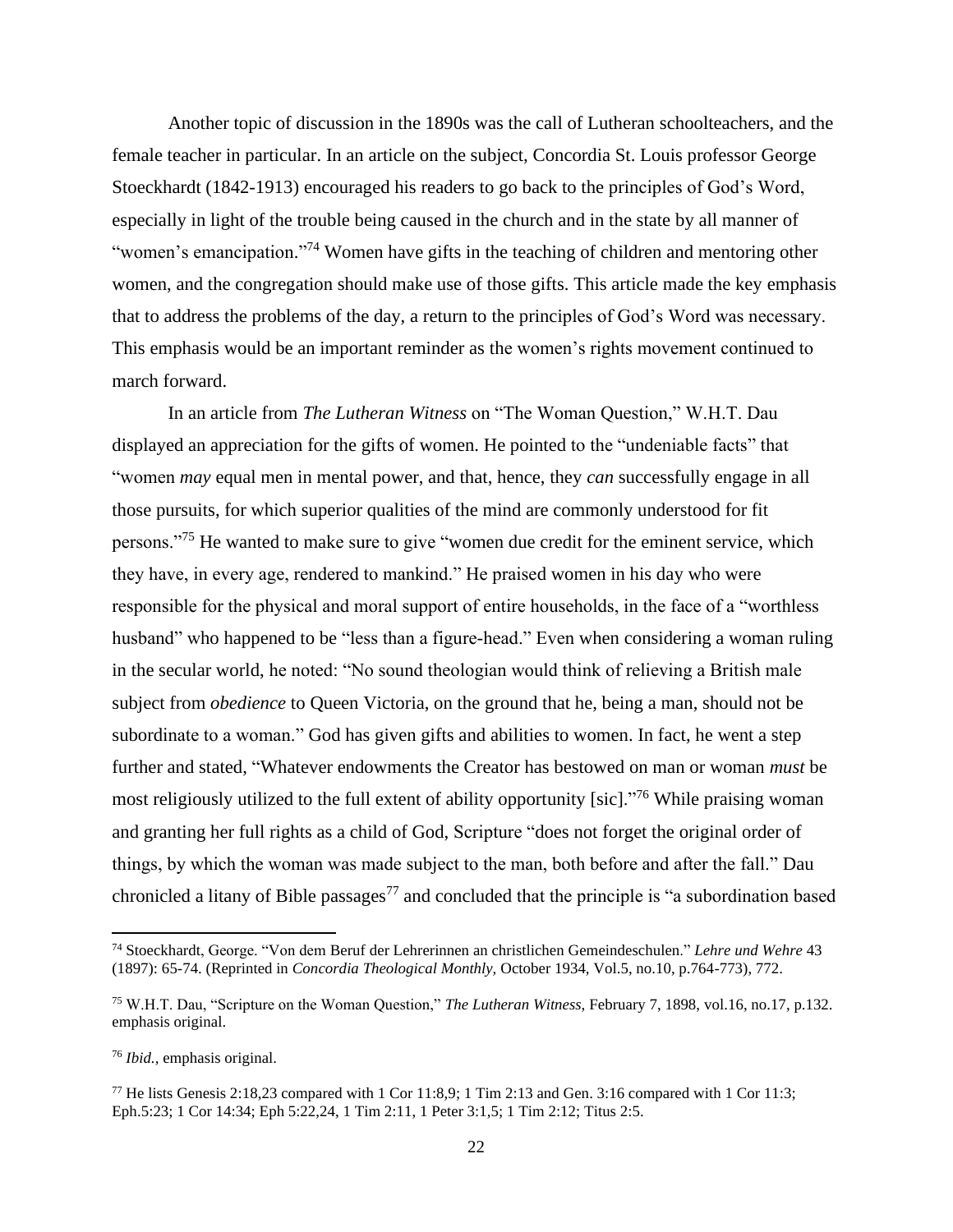upon the woman's *sex.* The woman as such, not merely the mentally or physically inferior woman, shall be subject." Ability or training or intelligence do not change God's established order, according to Dau. This was the central issue within the discussion about woman suffrage. "There is, then, a line drawn, not by man's hand, but by God's over which a woman may not step without upsetting the order of God. Let reason dispute the wisdom of this order in particular instances, let pride revolt at the idea of subordination, faith will cheerfully bow also to this ordinance of God, not considering the commandments of God grievous when approached by a heart full of love."<sup>78</sup> The Word of God placed woman in this honored position, not to humiliate her or to degrade her sex or to limit her usefulness.<sup>79</sup> Women's gifts can and should be used to the fullest extent possible under the Word. We might wonder if a woman in 1898 viewed this as a "glamorous" life, but Dau points to the Lord's description:

Surely, Scripture has spread such a glamor of exquisite piety and fragrant devotion around woman's truest and noblest work, that of unselfish and self-forgetful ministering, as to almost cause her to forget her subordination, which the Creator has instituted from the beginning for the sake of order and discipline… Obedience is better than sacrifice. The modern woman, who proposes to serve where her service is neither required nor desired, and refuses to serve where her service is most loudly called for, is walking a hard road—hard enough, to cause all her well-wishers to look on weepingly.<sup>80</sup>

### *Phase Two: The 1910s to 1930*

New developments in the movements of the suffragists prompted a greater response from the Lutheran Church, starting around 1910. States across the country were granting women more and more voting rights. Attitudes were changing regarding the traditional roles of women by the time the 1910s were under way. Franz Pieper shared his opinion on why attitudes were drifting in favor of woman suffrage: "People in our day are becoming more and more oblivious to this divine order, and this is for two reasons. In spite of its wide circulation the Bible exerts less influence on human society than formerly, and good common sense, in spite of all advances in technical science, is rapidly diminishing among men." <sup>81</sup> W.H.T. Dau sensed Satanic influence in the movement: "Just as [Satan] had caused a great calamity in the beginning by a woman whom

<sup>78</sup> *Ibid.,* 132.

<sup>79</sup> *Ibid.,* 133. emphasis original.

<sup>80</sup> *Ibid.,* 133.

<sup>81</sup> Franz Pieper, *Christian Dogmatics,* 524.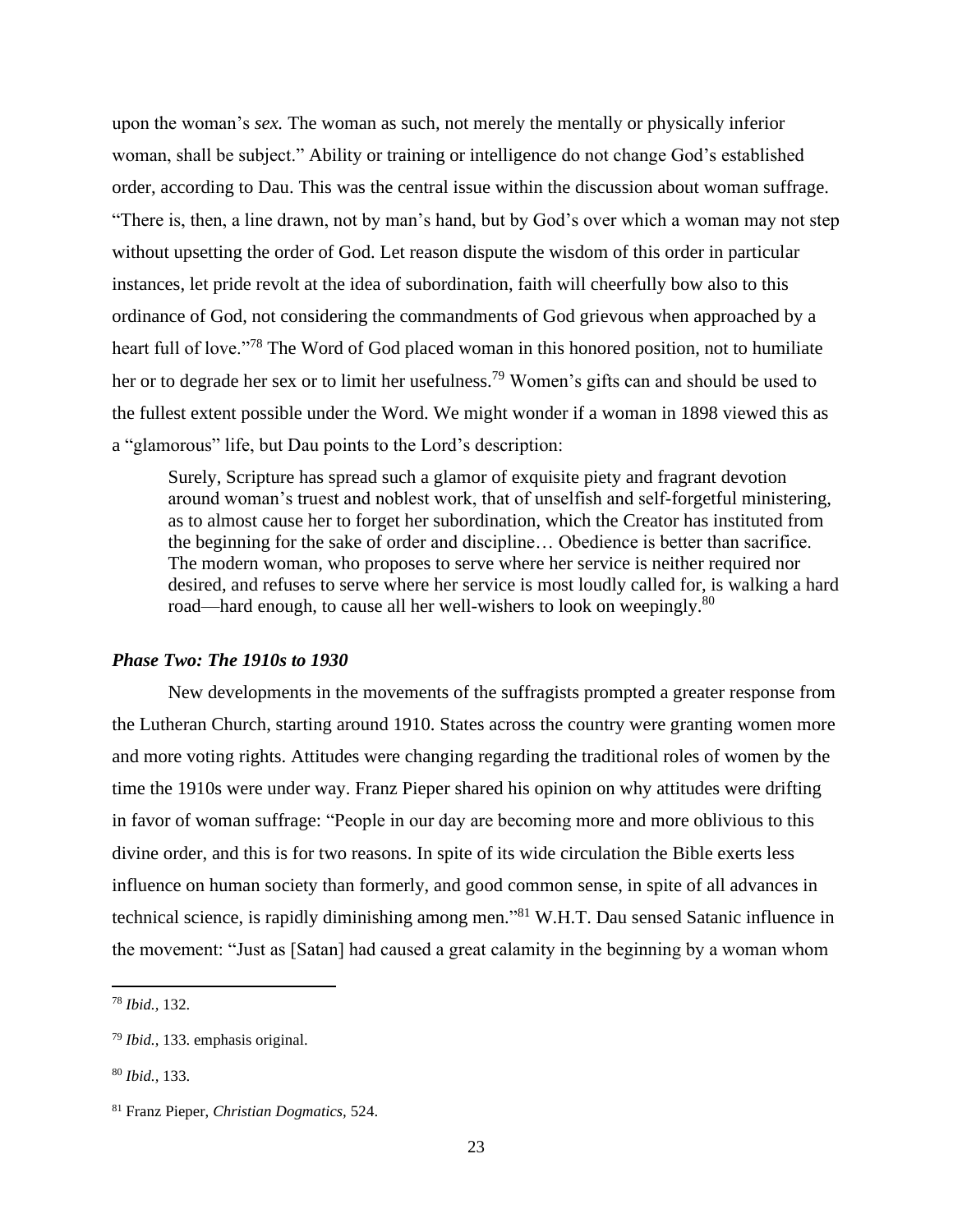he enticed, so he plainly intends again, by the feministic movement of our time, to inflict a great injury on the world. We can gather this from the effects of the emancipation of women which have become manifest so far."<sup>82</sup>

The population of the United States grew from 63 million in 1890 to 106 million in 1920. It wasn't long before other layman's movements were happening across denominations in the US. Franz Pieper took time in 1913 to respond to what was known as the Laymen's Missionary Movement. The movement viewed the task of the Christian Church "not in the saving of sinners, but rather in the ethical transformation of the non-Christian world by proper educational training."<sup>83</sup> Pieper gave a passing comment on woman's suffrage while discussing the role of women within a Christian congregation. He wrote, "Since woman suffrage in the State implies participation in the rule over men, it is contrary to the natural order which God has established to govern the relation between man and woman... and wherever this order is perverted, His punishments are sure to follow."<sup>84</sup> This line of reasoning repeated things written roughly fifteen years earlier in the late 1890s. There is a line, drawn by God, and we dare not cross it in Pieper's judgment.

By the mid-1910s Theodore Graebner (1876-1950), a new member of the St. Louis Seminary faculty and a man who would prove to be an influential leader in the Missouri Synod, was taking up his pen in response to questions about woman suffrage. In *Der Lutheraner* of June 1915, Graebner displayed a thorough acquaintance with many of the arguments from the prosuffrage party. Some asserted that by granting women the right to vote much evil would be expunged, since women "would cleanse politics" and give rise to a "moral awakening." Whoever said things like this, Graebner noted, didn't understand evil. "Women are sinful humans, just like men." The woman has a sphere of duty assigned to her by Scripture. Women could do the most good, "if they would devote their time and their interests more and more to the care of the sick, the aged, the children, and the insane." Graebner stated,

One sees, there are also in other circles other than our own people who recognize, that women taking part in politics is against the order of creation [*Schoepferordnung*] which

<sup>82</sup> Dau, *Woman Suffrage in the Church,* 7.

<sup>83</sup> Franz Pieper, *What is Christianity? And Other Essays,* translated by J.T. Mueller. St. Louis: Concordia Publishing House, 1933. "The Layman's Movement in the Light of God's Word" (paper read at convention of the Southern Illinois District, 1913), 100-101.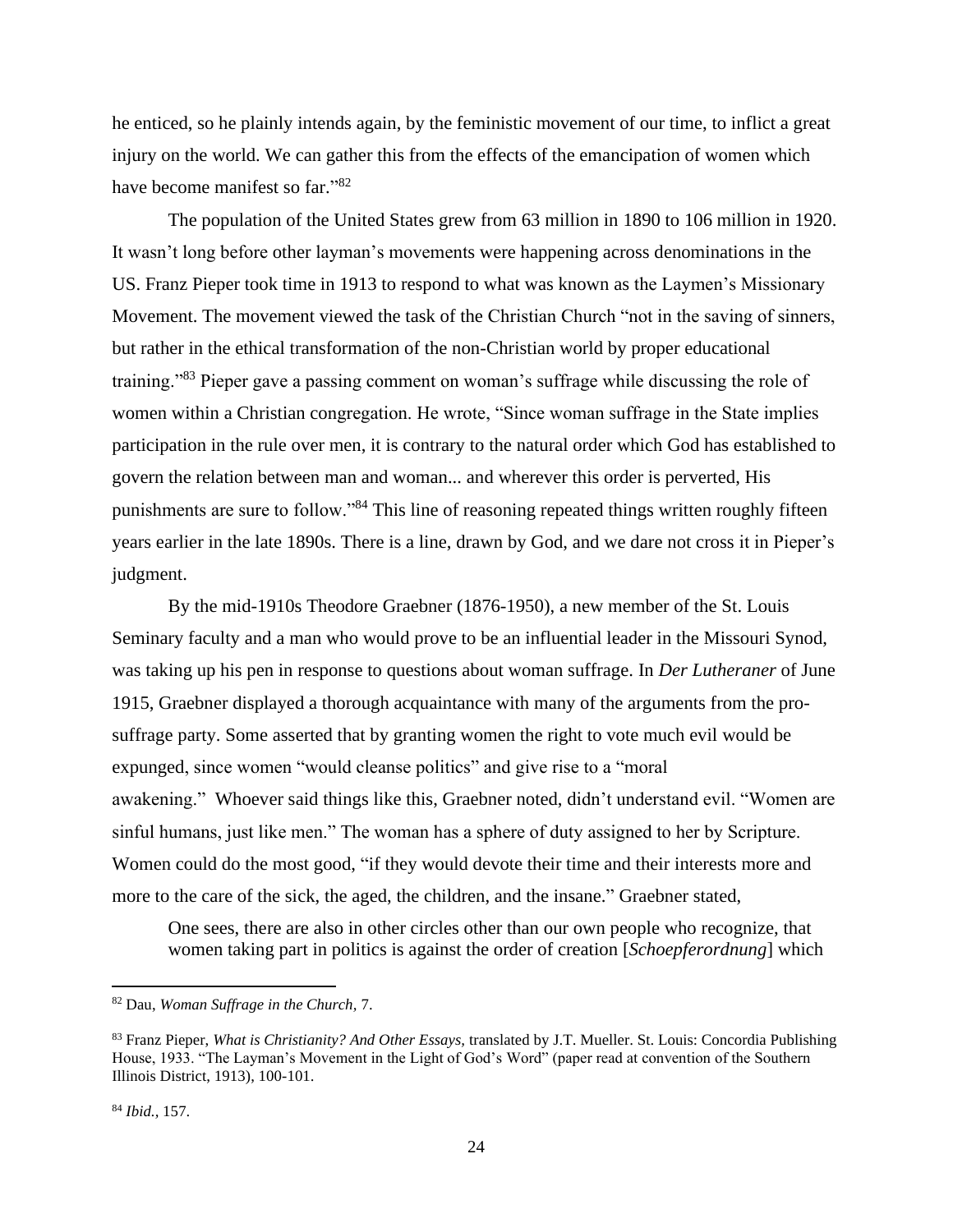has directed women to their role for all time. We cannot convince the world around us, that the entrance of woman into political life will have only adversity and new disadvantages in the aftermath, because it speaks against the purpose and vocation of woman. Experience shows, however, that also in this matter one cannot deviate from the order of nature [*Naturordnung*], as God has established it, without suffering the consequences.<sup>85</sup>

Graebner's use of the phrase "the order of creation" mirrors the terminology used previously by Lutheran teachers. God has established an order at creation and woman dare not violate it.<sup>86</sup> In a second article in the same edition of *Der Lutheraner,* Graebner concluded: "Where political suffrage is demanded and conceded for the purpose of the **emancipation** of women, to remove them from the authority of the man and submissiveness under God's Word, in that case such demand of the right to vote and granting of the same to women is to be thoroughly rejected."<sup>87</sup>

*The Lutheran Witness* published a poem called "Women's Rights." <sup>88</sup> It asked the question, "The rights of women, what are they?" and then outlined traditional roles for women as friends, comforters, nurturers, parents, homemakers, and those who teach the faith to their children. It didn't mention voting specifically but concluded,

Are these thy rights? Then use them well; Thy silent influence none can tell. If these are thine, why ask for more? Thou hast enough to answer for.

Lest we look askance at the Lutherans, there was a similar poem found in *The New York Times*  three years earlier in 1912 which was more pointedly against woman suffrage. L. Case Russell

<sup>85</sup> Theodore Graebner, "Zur kirchlichen Chronik: Als ein Argument für das Frauenstimmrecht," in *Der Lutheraner,*  (June 8, 1915), 226.

<sup>&</sup>lt;sup>86</sup> Contrary to the conclusions reached by Edward Schroeder, the term was not unknown in the Missouri Synod or her publications before the 1950s. Instead it was taken as a commonly understood Scriptural truth that man was created first in the order of Creation and woman came second (cf. 1 Tim 2:13). This order was considered immutable, again contrary to Schroeder's conclusions. This is clearly the sense in which August Graebner and others had been using the term at least since the 1890s. But like much terminology within the Church, it came into use more when the true doctrine was under attack. (cf. Edward H. Schroeder, "The Orders of Creation –Some Reflections on the History and Place of the Term in Systematic Theology," *Concordia Theological Monthly,* March 1972, vol.XLIII, no.3, p.165-178.)

<sup>87</sup> Theodore Graebner, *"Zur kirchlichen Chronik: Allerdings nicht erst durch uebernahme des allgemeinen politischen Stimmrects,*" June 8, 1915, vol. 50, no.9, p.227, emphasis original. (Full translation in Appendix 2)

<sup>88</sup> *The Lutheran Witness,* "Women's Rights," vol.34, No.11 (June 1, 1915), 174.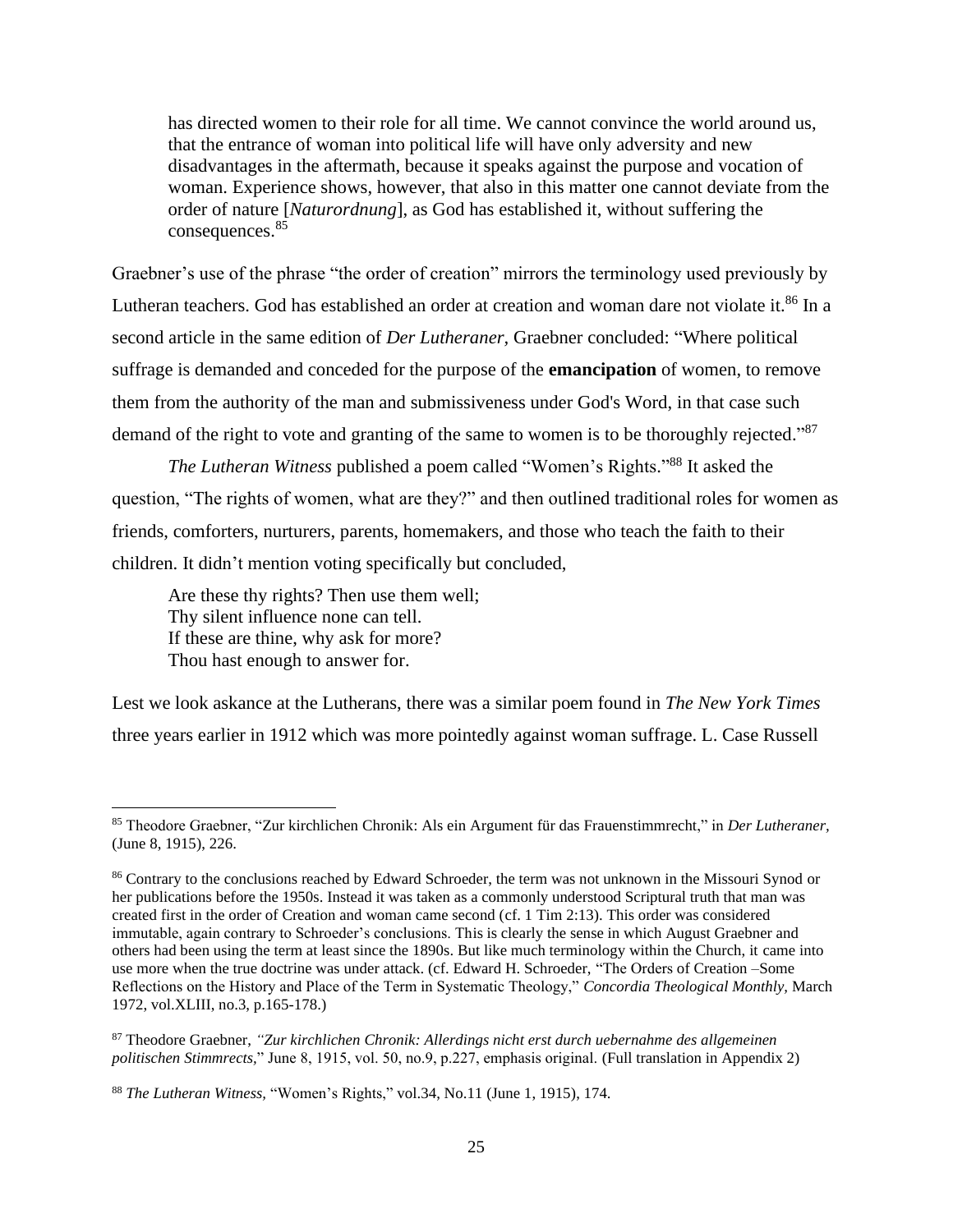wrote the poem entitled "You Mustn't Ask To Vote."<sup>89</sup> It too outlines traditional female roles in bearing and rearing children, but makes it clear: "you mustn't ask to vote" and "you are too frail to vote." Verses three and four become more shocking:

- [V.3] You may toil behind our counters, / In our factories you may slave, You are welcome in the sweatshop / From the cradle to the grave; If you err, altho' a woman, / You may dangle by the throat, But our chivalry is outraged / If you soil your hands to vote.
- [V.4] Why not try to be contented / When no hardships we forbid? Realize your limitations— / At the best you're but a rib. Tho' the Constitution class you / In with fools and rogues of note, From the pedestal we give you, / Pray do not step down to vote.

The juxtaposition of these two poems illustrates how the Lutherans operated. In passing news blurbs and comments Lutherans could be guilty of a somewhat flippant sexism (by our standards) which was found also in secular authors of the day. Yet, they never denigrated woman as a creation of God. And when Synodical Conference Lutherans gave their full attention to the subject of woman suffrage, readers benefited from a balanced biblical appraisal of the movement in a more loving spirit compared to others of the day.

August Pieper also made a rarely seen comment about the women's emancipation movement on the pages of the Wisconsin Synod's *Quartalschrift,* a publication of the Wauwatosa Seminary faculty. Near the end of an influential essay, Prof. Pieper discussed the roles of men and women in view of his overarching question, "Are there legal regulations in the New Testament?" He described the lesser role of woman in the world, as he saw it: "The woman is not to be there as an equally important participant in the work of the world, but … as a corresponding *help* beside the man. This order of creation no human being will change."<sup>90</sup> Pieper saw the order of creation in jeopardy. The rebellion against the subordination and modest reserve laid out in God's Word was "against both, law and gospel." Pieper warned, "Through this rebellion not only the civil, but also the domestic and above all the moral relationships will be thrown into disorder. The church too under ordinary circumstances cannot without harm endure the equalization of the woman with the man in public activity."<sup>91</sup>

<sup>89</sup> L. Case Russell, "You Mustn't Ask To Vote." *The New York Times,* (May, 8, 1912), 10.

<sup>90</sup> August Pieper, "Are There Legal Regulations in the New Testament?" *The Wauwatosa Theology,* Curtis Jahn, ed. Milwaukee: Northwestern Publishing House, 1997. Vol. 2, p.146, emphasis original. (Originally published in 1916.)

<sup>91</sup> *Ibid.,* 145.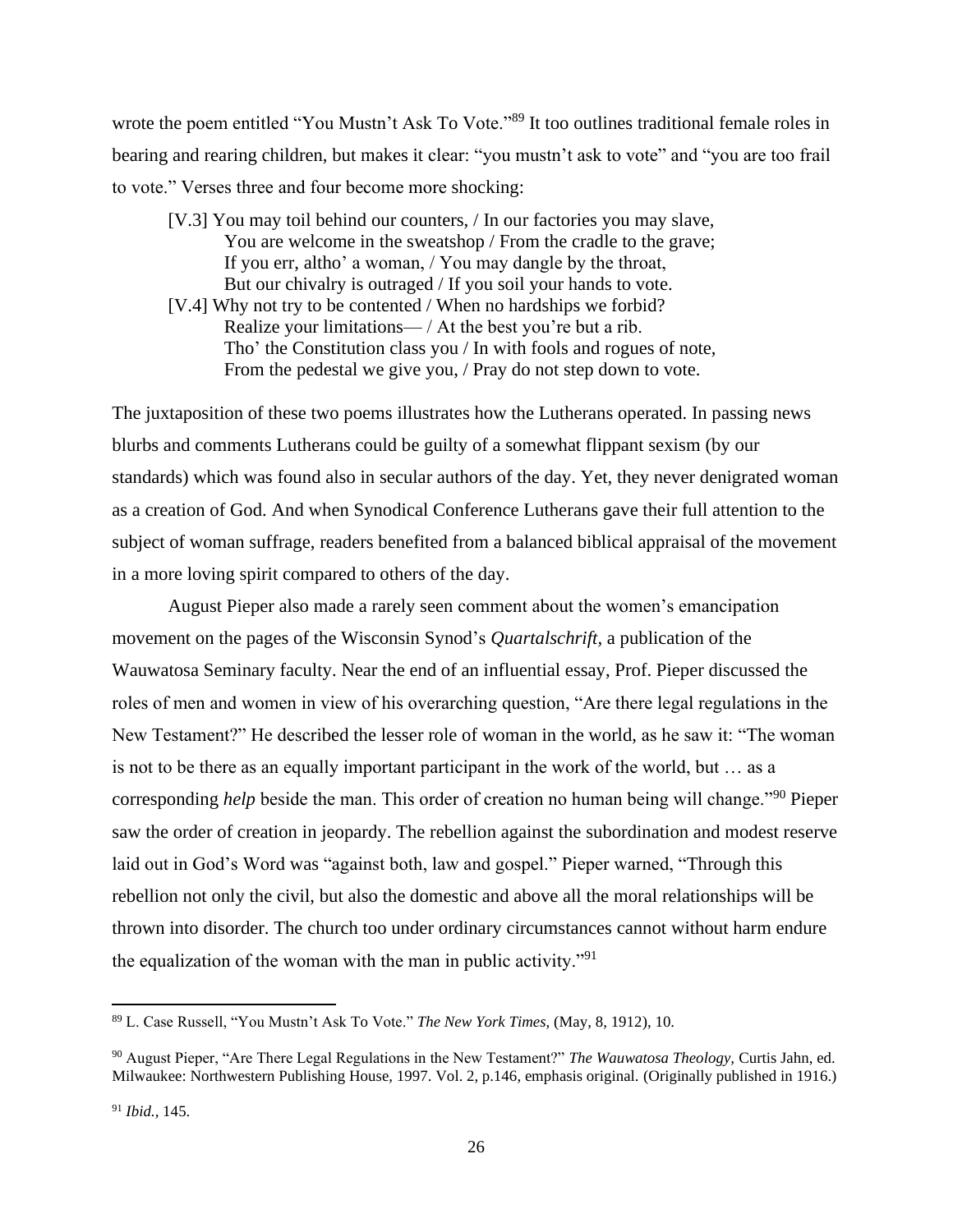Franz Pieper did not directly address the issue of woman's suffrage in the first volume of his *Christian Dogmatics*, which was first published in German in 1917. Instead, he approached the role of women in a more general way. He praised the equality men and women share "in regard to the participation in the gifts of Christ." Yet, Scripture also teaches that woman was to occupy a subordinate position, even before the Fall into sin. "It is the plain teaching of Scripture that in relation to the man, the woman is in a position of subordination. Both the order of creation and the order established after the Fall assign her that position." Pieper quoted Martin Luther and Scripture to make his case: "God did not set up womankind to rule, neither in the Church nor in secular offices."<sup>92</sup> This is by no means an inferior position, but rather recognizes the inherent differences between men and women and the differences laid out Scripture.<sup>93</sup> Pieper wrote, "Scripture makes the home the sphere of the woman; it distinguishes sharply between the forbidden public and the permitted and commanded domestic activity of woman."<sup>94</sup> He rejected the notion that such a view was limited to the time and "oriental culture" of the first century, and that things are different in America. In fact, Pieper praised the role of women and their high calling to serve as the foundation for society: "Woman ought not be dragged from her place of honor into public life, for it is universally acknowledged that woman is the most influential teacher of the human race."<sup>95</sup> Pieper quoted Martin Luther who again praised the abilities of women in their vocation: "A woman with her little finger does better by a child than a man with both his fists."<sup>96</sup> It should also be noted that Martin Luther did say many things which were demeaning and chauvinistic by today's standards. Writers in the Synodical Conference could quote some of Luther's harsher assessments favorably.<sup>97</sup>

<sup>94</sup> *Ibid.,* 525.

<sup>95</sup> *Ibid.,* 526.

<sup>96</sup> Quoted *Ibid.,* 525.

<sup>92</sup> Franz Pieper, *Christian Dogmatics Volume I.* (St. Louis: Concordia Publishing House, 1950).

 $93$  He points to 1 Cor 14:35, 1 Tim 2:12, 1 Tim 5:14 and Titus 2:3, as the Bible basis for his claims.

<sup>97</sup> Cf. W.H.T. Dau *Woman Suffrage in the Church,* Concordia Publishing House Print, [n.d.], p.8 where Luther is quoted favorably when he calls Eve, "a simpleton, easily led astray" by Satan. For a fuller discussion of Martin Luther's views on woman, cf. John A. Maxfield, ed. *Feminism and the Church, Papers presented at the Congress on the Lutheran Confessions.* St. Louis: The Luther Academy, 2003. The essay,"Martin Luther on the Vocation(s) of Women," states, "...viewed from a modern perspective, Luther expressed both rather negative ideas about women and things that clearly upheld the dignity of women." For Luther, "Marriage is the chief calling of Christian men and women because precisely through procreation human beings fulfill their calling as caretakers of God's world... The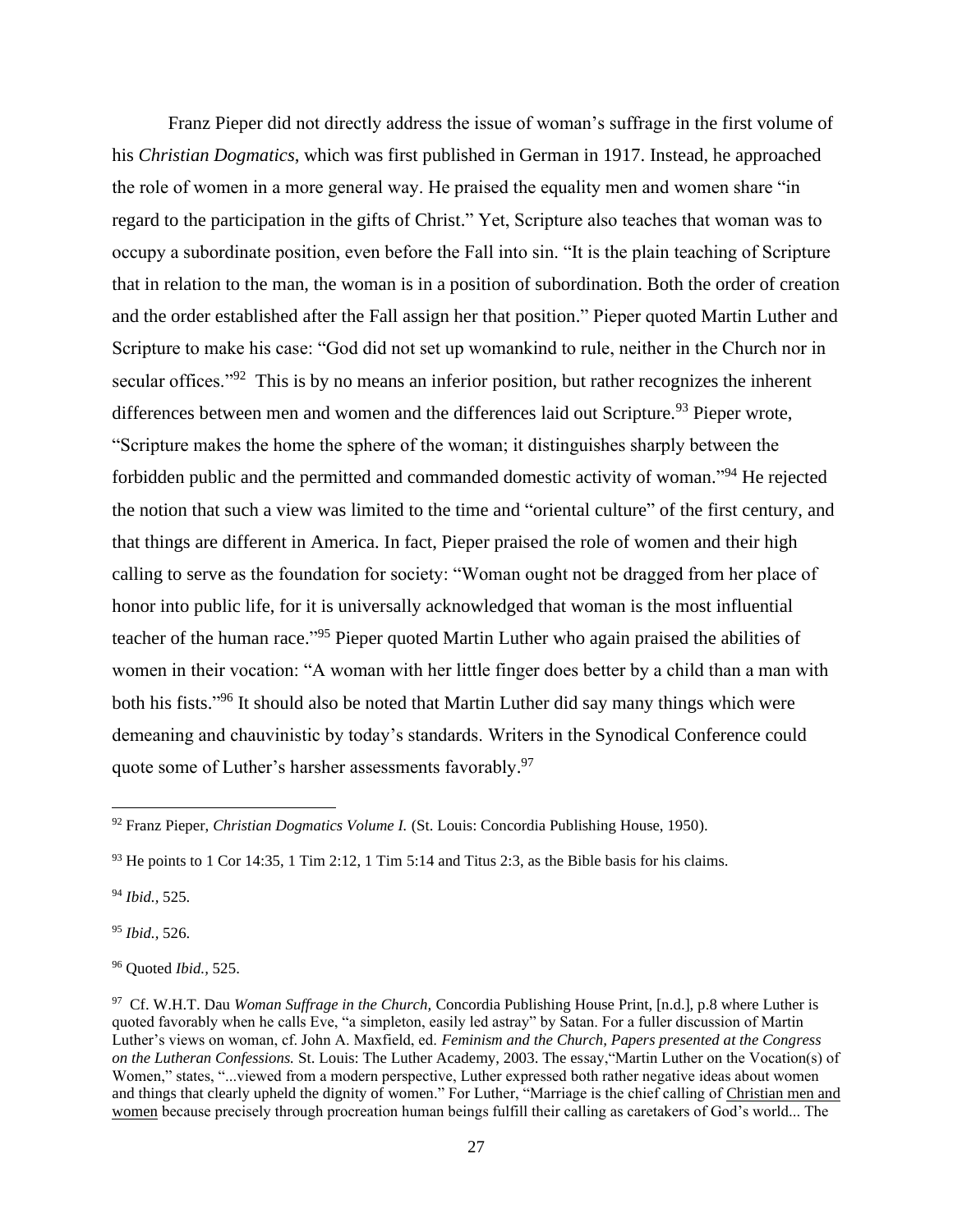By 1919, on the cusp of the passage of a national suffrage amendment, *The Lutheran Witness* finally chimed in. Louis Sieck was a Missouri Synod pastor who later became president of Concordia St. Louis. A three-part series of articles appeared in *The Lutheran Witness,*  addressing woman's place in the home, in the church, and in the state. In this three-fold division, Sieck followed a breakdown commonly used by Lutherans going back to the Middle Ages and used extensively by Martin Luther himself. (Sieck's use of this division did create difficulties in approaching the subject at hand, especially in view of changing economic realities which were taking men and women out of the home to earn a living. Some have mischaracterized Sieck's argumentation here; Mary Todd states that Louis Sieck "argued for a limitation of woman's role based on tradition, not scripture."<sup>98</sup>) The three installments were originally a paper which had been read to the pastors' and teachers' conference of St. Louis and was reprinted by resolution of the conference. Sieck was not interested in debating the history or the future of the movement. The question he sought to answer was: "What is the attitude which God's Word directs us to take towards this movement?"

Sieck repeated some of the familiar arguments, namely that woman's "sphere is the home, and God has assigned her place as well as her mode of life to her there." To remove her from this sphere would be to "unsex her." What was new and refreshing was that Sieck more clearly articulated the principles of God's Word which should guide the discussion. Within the home the relationship between husband and wife is that of head and helper. This relationship finds its model and motivation in the salvific relationship between Jesus Christ and his Bride, the Church. The principle of "subjection" is not a burden but sums up woman's responsibilities and privileges. "We understand that subjection does not mean servitude or slavery, no more than the husband's being the head of the wife means the permission or license to play tyrant."<sup>99</sup> For those

woman's role as mother is viewed in the broadest terms: she not only gives birth, nurses, and cares for her babies but also manages the household, a vocation that bore considerable authority over both female and male servants. Katherine Luther is a model of precisely this domestic capability, for which reason, no doubt, her husband Martin often affectionately referred to her as 'lord Kate."" (12-13, emphasis mine)

<sup>98</sup> Mary Todd, *Authority Vested,* 145. Todd goes on, "Such reliance on a vision of the recapture and restoration of a glorified past is a means by which fundamentalists not only cope with the stresses of change, but upon which they base their opposition to change." (146)

<sup>99</sup> Louis J. Sieck, "Attitude Lutherans Should Take Towards Woman Suffrage" *The Lutheran Witness,* (May 13, 1919), 150.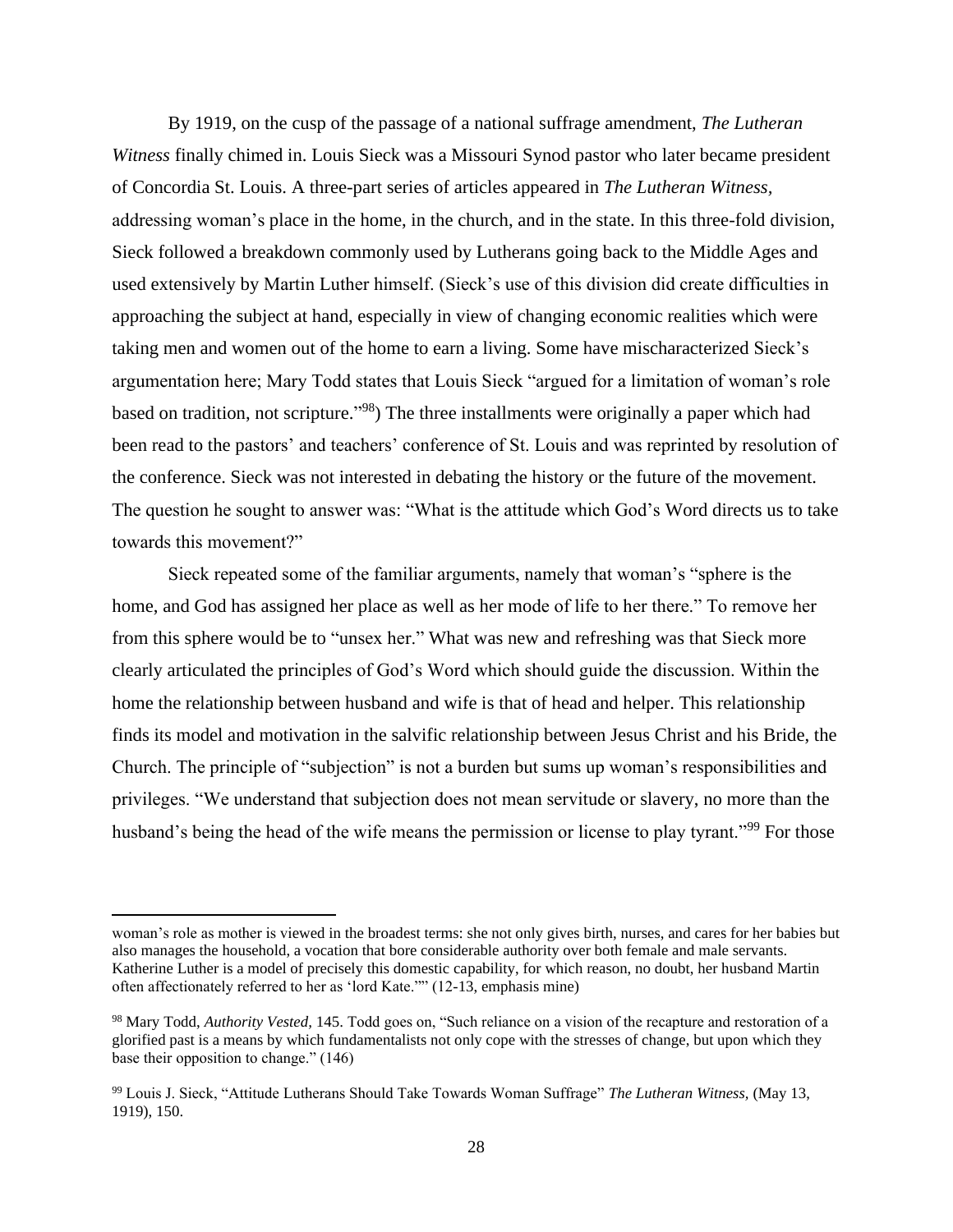keeping track, Sieck also notes where this relationship is rooted: "St. Paul finds the foundation of this relation in the very order of creation."<sup>100</sup>

After he discussed her subordination in the church (more on that below), he then addressed her situation in the state: "Here the Bible gives us no direct statements." But that didn't mean the Bible has nothing to say on the subject. God has given women the "one divine calling of marriage and motherhood" and so therefore, we should be wary of anything that takes her out of this sphere. In fact, Sieck concluded, "Neither God nor nature ever intended her for politics. And whatever aims to take woman out of her proper sphere and place her on the same level with man is a blow at the home upon which the welfare of Church and State rests."<sup>101</sup>

But what about those states in which women already have the ability to vote? Sieck wrote, "Since it is something which God neither forbids nor commands, it is a Christian woman's liberty to vote or not to vote."<sup>102</sup> This was the salient point of the article—a clear answer about whether it is sinful to cast a ballot or not. Yet, according to Sieck, the danger remained that if a Christian woman becomes too wrapped up in politics or the study of political questions, she may reach the point of "neglecting her home; for all such necessary time taken from the household will be injurious to the future generation by robbing it of its natural right, a mother's care." While Sieck had stated that woman suffrage was an adiaphoron, he clearly held an adverse attitude toward it. The gains of the suffragists were producing enough evil to make the cause clearly dangerous for a Christian. Sieck's rationale, however, was more culturally conditioned than he may have realized. He wrote, "Women are fast becoming masculinized in their dress and habits of speech, and surely the world must be worse for any influence that tends to make masculine women, as well as for any that tends to make effeminate men. Many women are already loose in their language, and others are more and more abandoning those delicate charms of manner which constitute woman's principal defense against attacks upon her virtue and refinement."<sup>103</sup>

<sup>100</sup> *Ibid.*

<sup>101</sup> Louis J. Sieck, "Attitude Lutherans Should Take Towards Woman Suffrage" *The Lutheran Witness,* (June 19, 1919), 179.

<sup>102</sup> *Ibid.*

<sup>103</sup> *Ibid*., 180.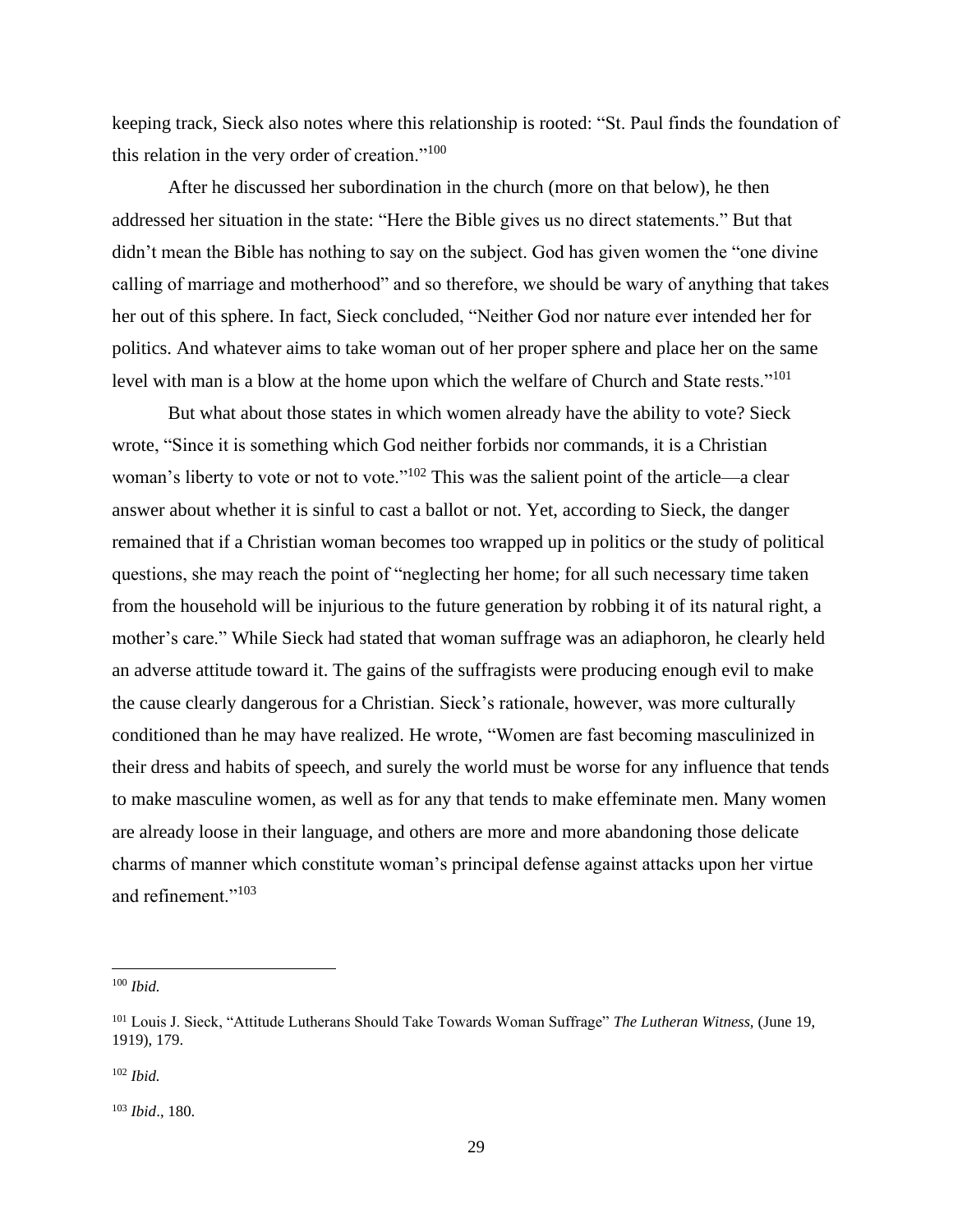Sieck quoted one of the prominent leaders of the suffrage movement in terms that sound very familiar in 21st century America: this feminist leader pictures that the "home of the future is, a father and mother going off to their work and returning at night to find the house cared for by experts, while the children have spent an improving day at the communal nursery." Sieck concludes, "It is self-evident that a Christian will not soil himself or herself by joining such company, but will vigorously oppose any and every organization in which such sentiments are tolerated." He drew on this cycle of history which is bound to repeat itself, unless God mercifully grants men and women, who are content with what God has made them: "Make our women the equal of our men, reduce marriage to a civil contract between coequal partners for the supposed convenience and happiness of the parties, and you cause the history of Imperial Rome to repeat itself in this country." If women were content to raise, educate and train men, they would really be "queens of the world in their own sphere."<sup>104</sup> Sieck never called for the 19<sup>th</sup> Amendment to be voted down. He never accused women voters in the State of sinful behavior. And even as he addressed various arguments made by suffragist leaders, he showed a patient, thoughtful love which was seldom found in the heated writings of secular authors.

A few weeks before the passage of the 19<sup>th</sup> Amendment in Tennessee in 1920, the Wisconsin Synod's *Gemeinde-Blatt* ("church newspaper") reproduced what another newspaper had to say about "women's rights." After laying out a thorough list of rights which a woman has on the basis of Scripture (the right to pray, the right to serve those in need, the right to rear your children, the right to read Scripture, etc.), the author asks the question, "Are you conscious of these rights?"<sup>105</sup> The article approaches the question of the day, not really from the perspective of "rights" but in a way more akin to the Bible's perspective, i.e. describing duties which the Lord himself places upon woman (and man for that matter!).

After the passage of the 19<sup>th</sup> Amendment, I think it is safe to say the general attitude of Synodical Conference Lutherans was a mix of apathy and anxiety. The student newspaper of Northwestern College, *The Black and Red,* gave the perspective which future pastors held. The milestone was observed as follows in Watertown, Wisconsin: "Very little excitement was manifest" and "the world still moves in its course." Nothing had changed, and according to the

<sup>104</sup> *Ibid.*

<sup>105</sup> *Ev.Luth. Gemeide-Blatt,* "Frauenrechte," vol.55, no.16 (August 1, 1920), 248.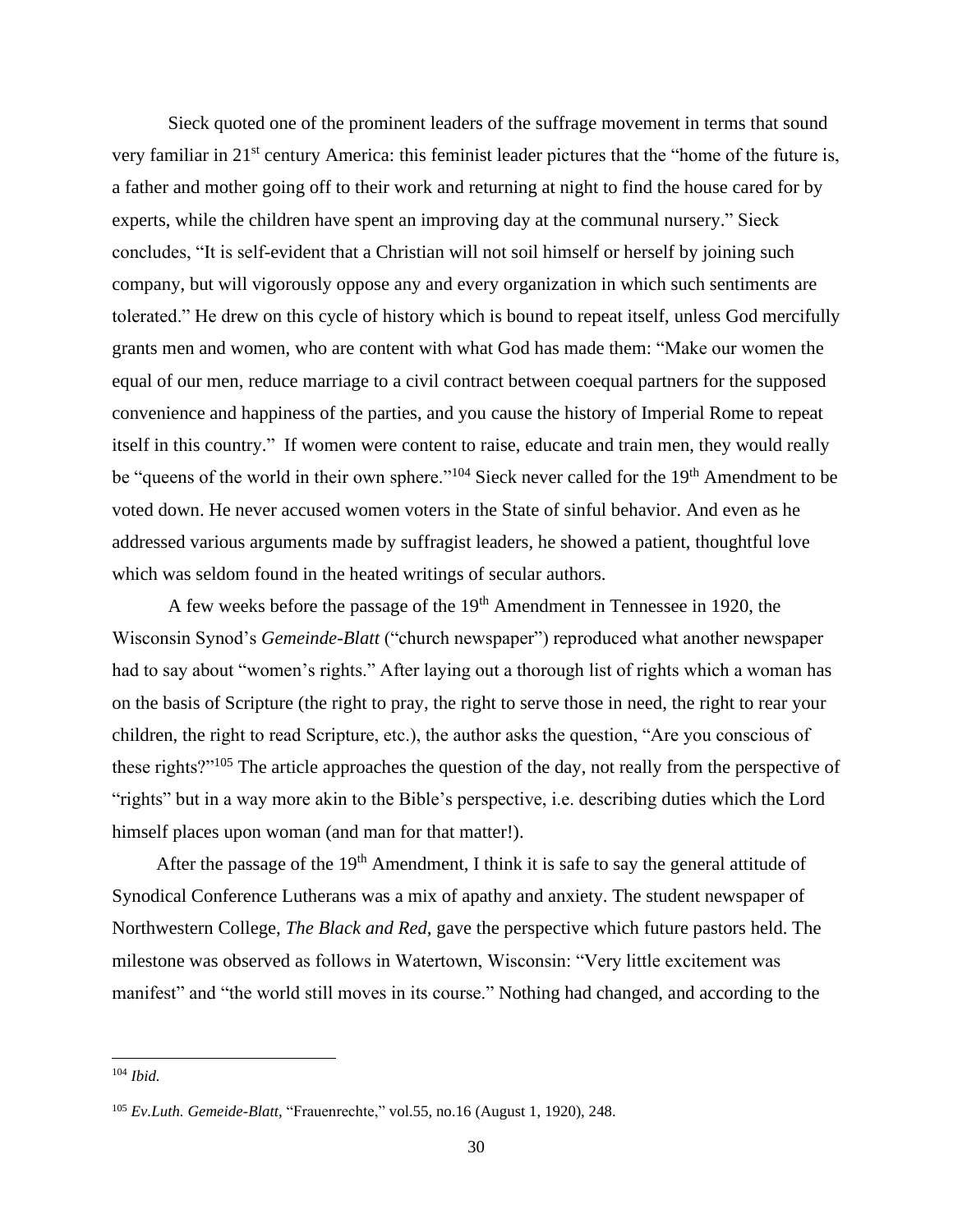student editor, Edwin Jaster, "no tangible results are prevalent," except for a few parades in the bigger cities and "rumors of clubs being organized for women voters."<sup>106</sup> Jaster noted that the main issue was to observe "the mandate of God which subordinated woman to man... we know from history that to disregard the laws of God foretells the ruin of a nation." He was hopeful that women will take seriously their new right: "The women of German extraction especially have been indifferent to the right of voting, and they especially should feel the necessity of constant voting. They must not become lax in their interest or remain indifferent to the great problem of ruling our nation."<sup>107</sup>

W.H.T. Dau was still lamenting the passage of the 19<sup>th</sup> Amendment in 1924. In a short news story, he mentioned a certain Ida Tarbell who had traversed the country and found that "woman suffrage, heralded as a new panacea, has not, as was expected, affected the political life of the nation during four years of trial....The experiment is still an experiment." We didn't know any more about a woman's ability when it comes to administering the affairs of the nation, according to Dau, but what we did still know is how God regards this all: "Neither the Eighteenth [prohibition] nor the Nineteenth Amendment has the backing of the Creator."<sup>108</sup> Franz Pieper also was not convinced that woman entering the public sphere was such a good idea, even after the passage. Pieper noted that the inauguration of a female governor in the state of Texas was firm evidence "that even before its end the world has completely lost all common sense."<sup>109</sup>

Theodore Graebner provides a nice conclusion to this section. Graebner oversaw the publication of snippets he had originally written for the Missouri Synod's *Homiletic Magazine* or the *Lutheran Witness* from 1920-1930. The book was entitled *Pastor and People: Letters to a Young Preacher.*<sup>110</sup> In one section there was question about whether a Christian woman could

<sup>106</sup> Edwin A. Jaster. "The Suffrage Amendment" in *The Black and Red,* Northwestern College: Watertown, WI. vol. 24, no. 4 (September 1920), 130.

<sup>107</sup> *Ibid.,* 131.

<sup>108</sup> W.H.T. Dau, *Theological Monthly,* vol.4, No.11 (November 1924), 22.

<sup>109</sup> Franz Pieper, "*Kirchliche-Zeitgeschichtliches: Texas hat einen weiblichen Gouverneur," Lehre und Wehre,*  vol.71 (February 1925), 61. Cited in Mark Braun, *A Tale of Two Synods,* 42.

<sup>110</sup> Theodore Graebner, *Pastor and People: Letters to a Young Preacher* (St. Louis: CPH 1932). Graebner explained in the preface: These are the "chips from an editorial workshop." Graebner addressed the changing situations of life in the United States and the questions posed to him by laypeople and church workers. "Doctrinally they represent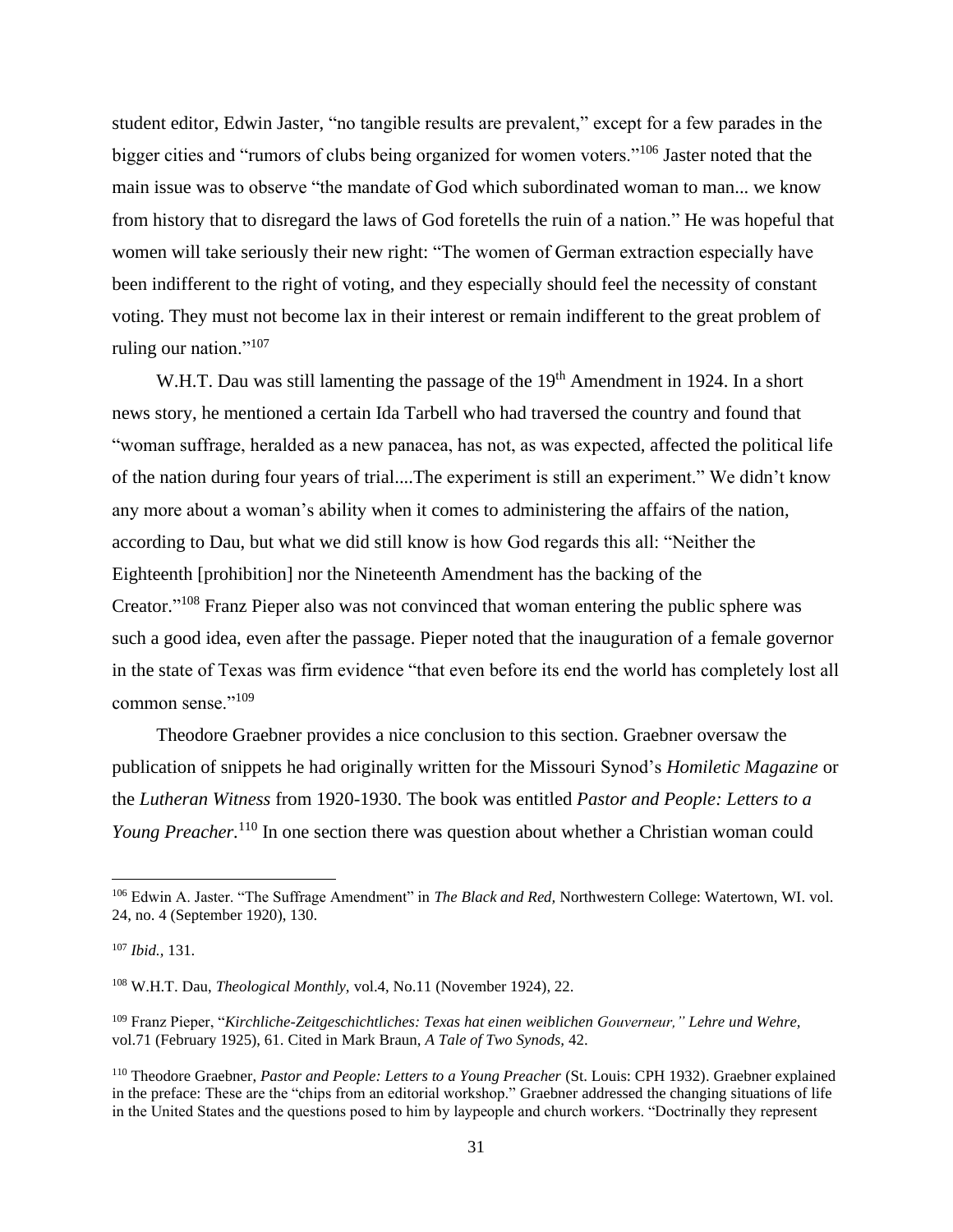vote in secular elections: "The thing is done, women now have the right. … Now let them vote."<sup>111</sup> He based his counsel on an interesting distinction between women voting and a woman consumed with political activity. "Her relation to her husband – a helper, who shall acknowledge him as head. Her sphere – the home, the family. Political activity takes her out of both. The use of the ballot does not." He also pointed out that some pastors imagine that a woman voting in an election "exercises a kind of lordship over the man" and thus "she is committing a moral wrong." Yet, the whole argument seemed to him "to be far-fetched." He stated, "I can find nothing here [1 Cor 14 and 1 Tim 2] that will forbid a woman to vote at an election." Graebner treated the issue in striking, practical terms. He said, "There are many sins against which we must warn. Let us not make more sins than there are. Above all, let us not leave the consciences in doubt unless it is a matter in which we are ready to excommunicate those who act according to a conviction which we possibly cannot share. Either institute proceedings of church discipline or leave the matter alone. And I would certainly not say "Thou shalt not" unless I can quote Scripture." But now that women have the vote "the unrighteous means and purposes involved in the Feminist movement no longer enter into the equation."<sup>112</sup> They have the right. Now let them vote.

### **Part 5: Woman Suffrage in the Church and Synodical Conference Lutherans**

The passage of the 19<sup>th</sup> Amendment did not bring an end to debate about the role of woman in society, much less in the Lutheran Church. If anything, the discussion and debate intensified as woman became more active in secular society. John T. Mueller (1885-1967) noted, "The question of woman suffrage in sphere of politics has given rise to new problems in the Church."<sup>113</sup> Yet, despite the questions and problems which arose, the same biblical principles applied in the home, in society, and in the church. My research found unanimity on this point.

During the 1890s, the issue of women subverting the principles of Scripture (headshiphelper and subordination as outlined above) in Lutheran congregations was almost non-existent.

the stand of our Lutheran Confessions. In their practical application of Scripture they do not claim to offer anything startingly novel. Where they touch on matters undecided in the Scriptures, the opinions in these letters, and the advice given, reflect the evangelical stand of the fathers of our Synod." (iv) <sup>111</sup>*Ibid.*, 126.

<sup>112</sup> *Ibid.*, 127.

<sup>113</sup> John T. Mueller, "Are 1 Cor. 11:3-16 and 1 Cor. 14:33-40 Parallel Ordinances?" *Theological Monthly* vol. 3, no. 8-9 (August-September 1923), 244.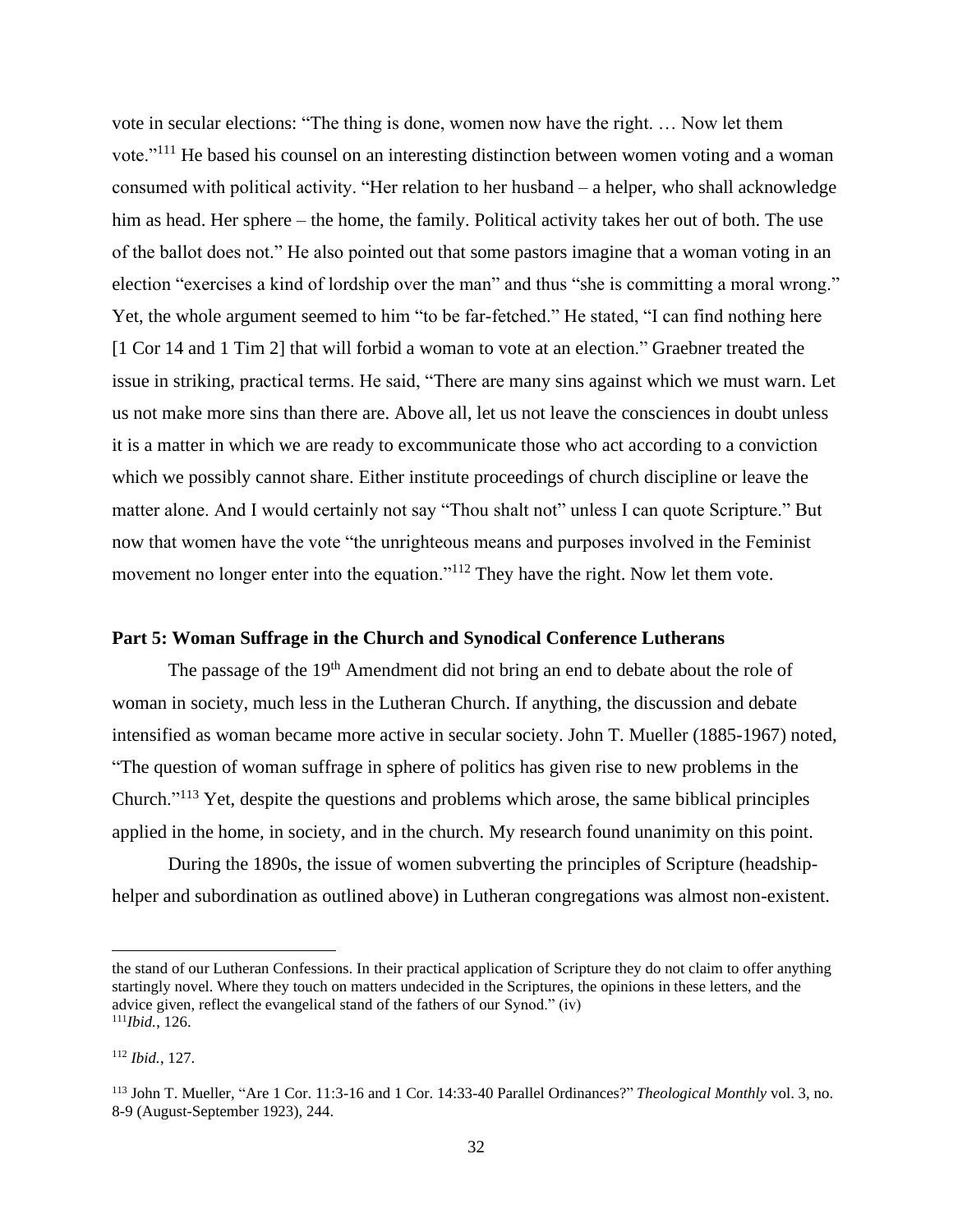C.F.W. Walther (1811-1887) clearly taught in his pastoral theology textbook and in his description of a well-ordered congregation that men were to take the lead in voting in the church. He wrote, "For active participation in speaking, deliberating, resolving, and voting in such congregational meetings only the adult male members of the congregation are to have the right; women and teenagers are to be excluded."<sup>114</sup> Other authors in synodical publications regularly praised women in the church for their rights as children of God: the right to pray, to read their Bibles and receive the Sacrament, to train their children in the instruction of the Lord.<sup>115</sup> They enjoyed the full rights of God's children and yet their calling and spheres of duty were different. Some from other churches had argued that "women are unsafe spiritual advisers." But according to more than one Seminary professor, this "is not the Scriptural reason why women ought not fill public offices in the Church. Scripture forbids women to 'speak in the churches' *because they are women,* not because they are always and necessarily inferior to men in mental capacity."<sup>116</sup>

In 1895, while addressing the role of a woman in a Christian congregation, Professor George Stoeckhardt described how the subordination principle might be displayed. In his comments on 1 Corinthians 14:34, he wrote how women should be silent in the public assembly in the presence of men. "The opinion is not as if the church affairs were none of the concern of younger Christians and Christian women. It is dealing with who should talk, advise, vote and decide." He doesn't prohibit women from attending the congregational meetings or assemblies where decisions are made. This is an interesting opinion given the fact that these were the days when men and women sat on different sides of the church and men would receive the Sacrament of Holy Communion first. Stoeckhardt simply states, "The men express their opinions and make a decision, while the younger members and women listen and remain silent and silently agree

<sup>114</sup> Walther, C.F.W. trans. by J.T. Mueller. *The Form of a Christian Congregation.* (St. Louis: Concordia Publishing House, 1963), 47. Walther cited 1 Corinthians 14:34-35 in support of his conclusion. Cf. also C.F.W. Walther, *American-Lutheran Pastoral Theology.* ed. by David W. Loy; trans. by Christian Tiews. (St. Louis: Concordia Publishing House, 2017), 438 for identical treatment of the conclusion.

<sup>115</sup> See August Graebner, "*Frauenrechte*," in *Der Lutheraner* vol. 50, no.9 (April 24, 1894), 71-72.

<sup>116</sup> George Luecke, "Church News & Comment: Somebody recently objected," *The Lutheran Witness,* March 7, 1898, vol. 16, no. 19, p.150, emphasis original. Similar thoughts were expressed by W.H.T. Dau, "Scripture on the Woman Question," *The Lutheran Witness* vol.16, no.17 (February 7, 1898), 132-133.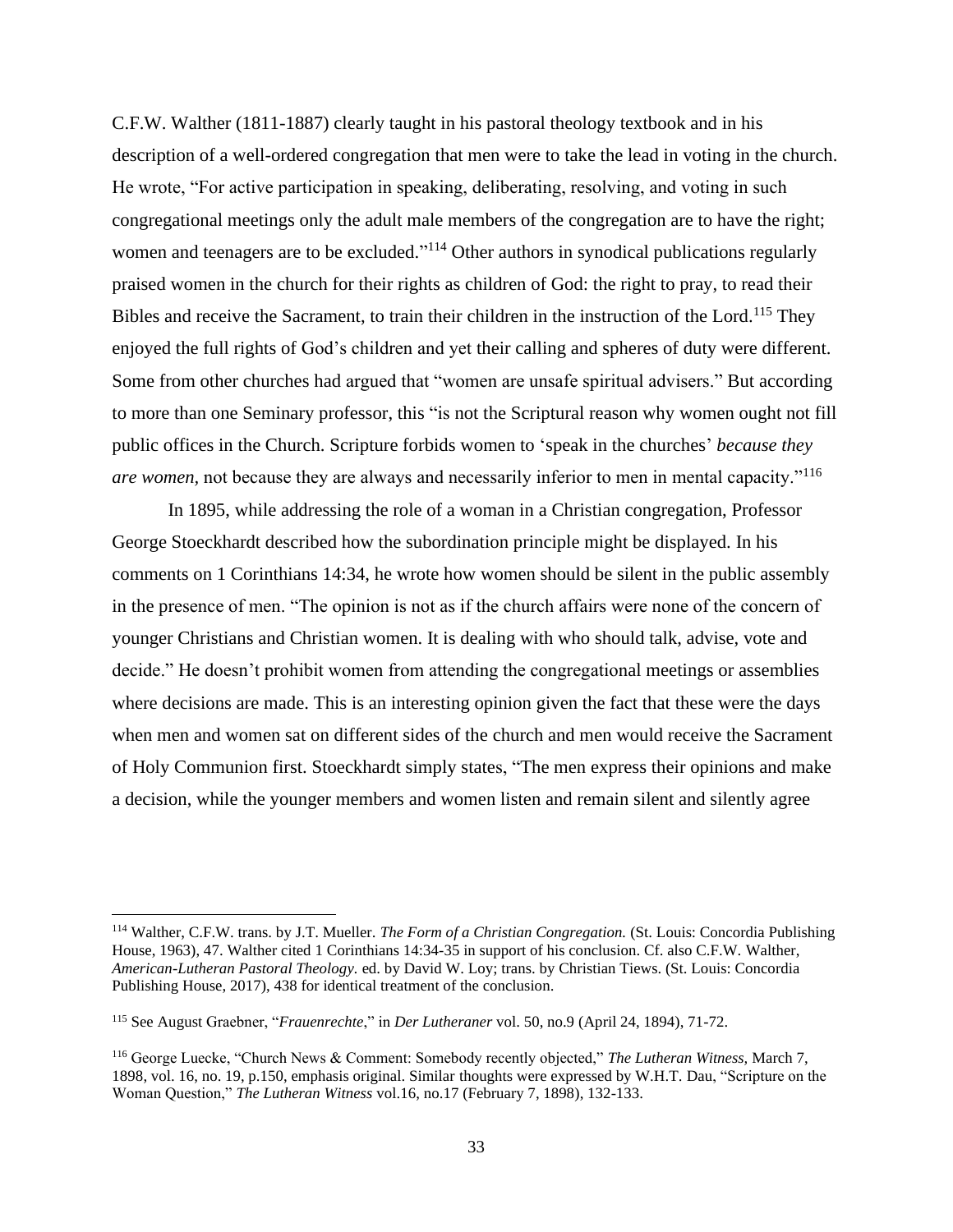with what is right."<sup>117</sup> This was one way to faithfully uphold the subordination principle delineated in Scripture.

The Finnish Lutheran Suomi Synod allowed woman suffrage in their congregations and woman delegates in their church-wide assembly of 1908. Ludwig Fuerbringer (1864-1947), editor of *Der Lutheraner* and professor at Concordia St. Louis, labeled this "an unlutheran and unbiblical innovation." To his knowledge this was the first Lutheran group in the country to do such a thing, and it certainly did not agree with the apostle Paul's words in 1 Corinthians 14:34f and 1 Timothy  $2:11f<sup>118</sup>$ 

Louis Sieck's article on the Lutheran attitude toward woman suffrage (referenced above) contained a section specifically examining woman's role in the church. She was to be praised and given the high position Scripture affords her, but "she is not granted suffrage nor leadership in the congregation and is barred from the public ministry." He then explained how Lutherans embraced the gifts of women, "Our Church follows apostolic practise [sic] when it uses women as teachers of children, grants them the right to express their opinion, hears them when they wish to voice their wishes or judgments in congregational matters, but reserves the right of suffrage and the public ministry to men."<sup>119</sup> Theodore Graebner answered a question about "Woman's Place in the Congregation" and stated that even though he does not think women should take part in the discussions of a voters' meeting or vote, yet exceptional cases of appropriate service could arise: "Where there are too few men to conduct the business of a congregation, one would be compelled by necessity to give the women some right in the administration."<sup>120</sup>

In 1916 the faculty of Concordia St. Louis was asked to respond to a question about voting, which arose in a congregation of the Lutheran free church of Germany.<sup>121</sup> A pastor and

<sup>117</sup> George Stoeckhardt, "Von Gemeindeversammlungen." *Der Lutheraner, v*ol. 52 (June 18, 1895), 103.

<sup>118</sup> Ludwig Fuerbringer, "Eine unlutherische und unbiblische Neuerung," *Der Lutheraner* (Sept 8, 1908), 287. In the late 1950s representatives of the National Evangelical Lutheran Church (Finnish Lutherans) wanted to join the Missouri Synod, and they were met with cordial overtures. Representatives of the two churches started meeting "in an attempt to somehow reconcile the difference between the two synods' practices" (see Mary Todd, *Authority Vested,* 163-164).

<sup>119</sup> Sieck, 162.

<sup>120</sup> Theodore Graebner, *Pastor and People: Letters to a Young Preacher* (St. Louis: CPH 1932), 125.

 $121$  For some unknown reason the pamphlet was not translated and distributed in English until a few years later, as the preface indicates. Mary Todd lists the date of publication as 1923 but gives no supporting evidence for this determination.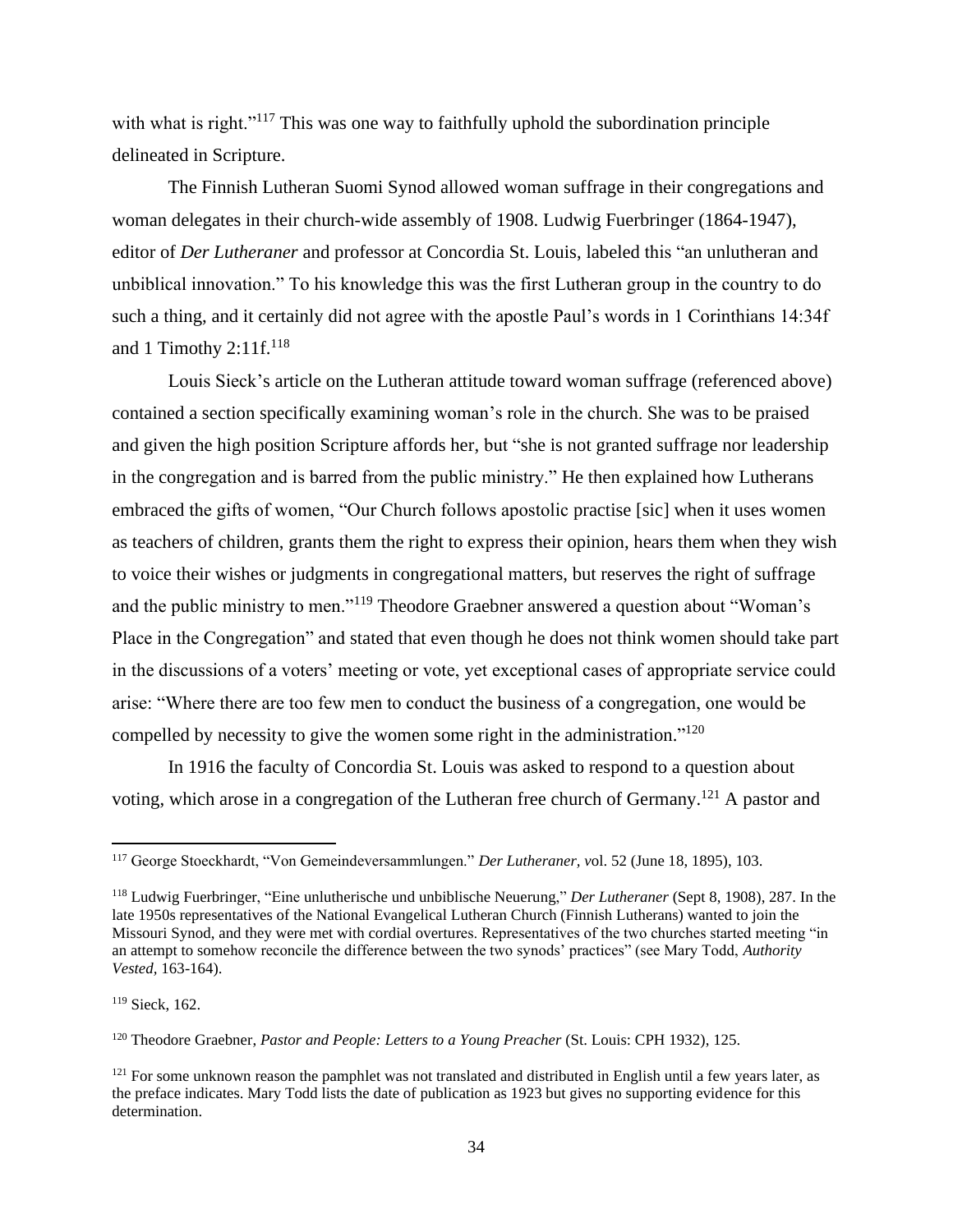two laymen from his congregation disagreed sharply on the question of woman suffrage in the church. Both parties were united in their adherence to God's Word and even to the fact that Scripture forbids women from speaking in the church. The pastor pointed out that since Scripture forbids women to speak in the church and since voting is a type of speech, it must necessarily be forbidden to women. The two laymen, however, objected. They said that there is no explicit command saying "Thou shalt not vote," but merely the injunction against women speaking in the church. In the faculty response, penned by Dau and published a few years later, the wise warning sounded forth, "When explaining Scripture, we must be careful not to form a purely mechanical understanding of the words of Scripture and must not insist on mere literalness."<sup>122</sup> If that were the case, women wouldn't be able to speak or sing in church at all! "Women are forbidden to speak only in a certain connection, namely, in so far as their speaking is not compatible with their subjection to men."<sup>123</sup> The principle of God's Word is the principle of subordination of woman to man. "Accordingly, it is of no moment whether the women who speak or teach in the church are married or unmarried. For in both passages  $[1 \text{ Cor } 14 \& 1 \text{ Tim } 2]$  in which Scripture forbids the speaking of women it has added a reason that applies to the female sex as such, not only to the married women."<sup>124</sup> Dau went on to explain the Scriptural foundation: "Strict attention must be paid to this two-fold ground for the prohibition of woman's speaking in the church: First, it is contrary to the original order adopted by God at the creation of man; secondly, it is contrary also to the positive law laid down for the first woman."<sup>125</sup> He made it evident that the Fall into sin did not change God's original order or impose new burdens upon Eve. "Accordingly, this is the plain teaching of Holy Scripture, that the woman who wants to live sincerely in accordance with the will of God must not do anything by which she ceases to be subject to man."<sup>126</sup>

The question then arose, Is voting an act in which a woman obtains the rule over a man? "She does not merely make a statement by which she declares her opinion. That is never

<sup>125</sup> *Ibid.,* 7.

<sup>122</sup> W.H.T. Dau, *Woman Suffrage in the Church,* (St. Louis: Concordia Publishing House Tract, [n.d.]), 4.

<sup>123</sup> *Ibid.,* 5.

<sup>124</sup> *Ibid.*

<sup>126</sup> *Ibid.,* 8.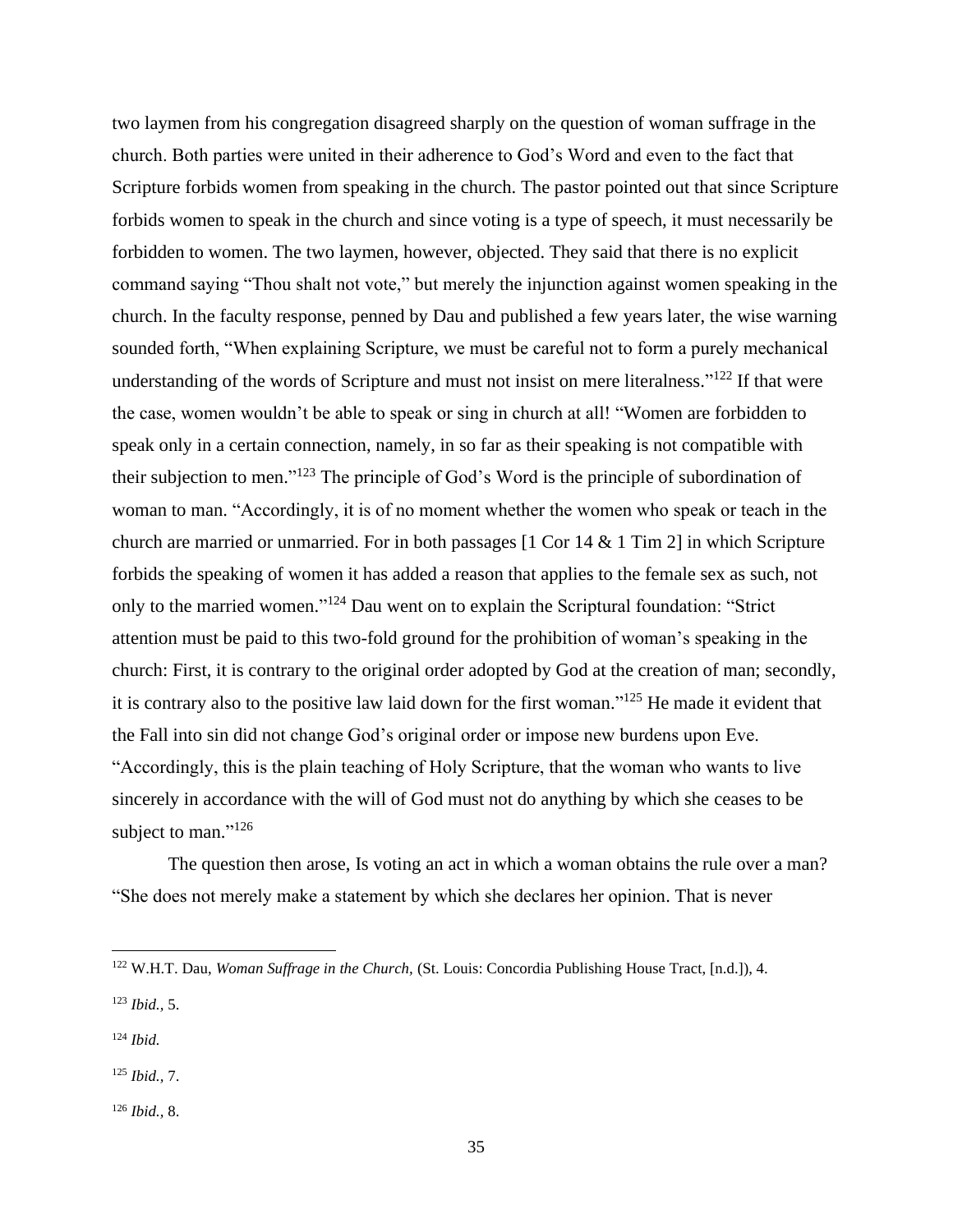forbidden; it may even become a woman's duty to do so, namely, when a confession of divine truth is demanded." A vote is more than a wish or expressing an opinion. "In all the world the casting of a vote is regarded as an act of sovereignty, by which some one [sic] declares his will and proposes to realize his will."<sup>127</sup> But what if the things the men vote for are ungodly or wrong? What recourse does a woman have? Dau stated, "God knew very well that the men are just as little immune from error and infallible as the women; still He accorded the overlordship to men. If the women want to assert their right will over the wrong will of men, they must choose a different way, by which God's Word is not rendered void."<sup>128</sup>

The two laymen in this case of casuistry also argued that a woman's contributions to the church entitled her to say how the money is spent. Giving money to the church or supporting a local congregation did not give the right of suffrage, according to Dau. Otherwise, the rich would get two votes, the poor member no votes, and money would be king in the congregation. Dau did allow women the right to veto in the calling of a pastor, since the right to call a minister belongs to the whole church and if someone has an objection when a candidate does not fulfill the qualities for a pastor laid out in Scripture, any person in the congregation may issue the veto. But Dau wrote, this is not a vote per se. "Even though the woman cannot speak or vote in the congregation at the election of a pastor, because of the order which God has made, she has nevertheless the right of veto: she can make known to the congregation that she will not accept a certain person as her pastor, and the congregation is compelled to heed her protest."<sup>129</sup>

The men will display the love of Christ in their leadership of the congregation. "The sovereignty of the man over the woman does not mean that in such matters as have not been decided by God's Word the men may do as they please, without regard for anybody… The very authority of sovereignty which the men possess lays upon them a great responsibility over against the woman. They dare not use their sovereignty like tyrants, but should place their great right at the service of the woman and do what is meet for all and may be of benefit to all. The

<sup>127</sup> *Ibid.,* 9.

<sup>128</sup> *Ibid.*

<sup>129</sup> *Ibid.,* 12. Theodore Graebner reaffirmed this contention and quoted Dau in his book *Pastor and People*, 125.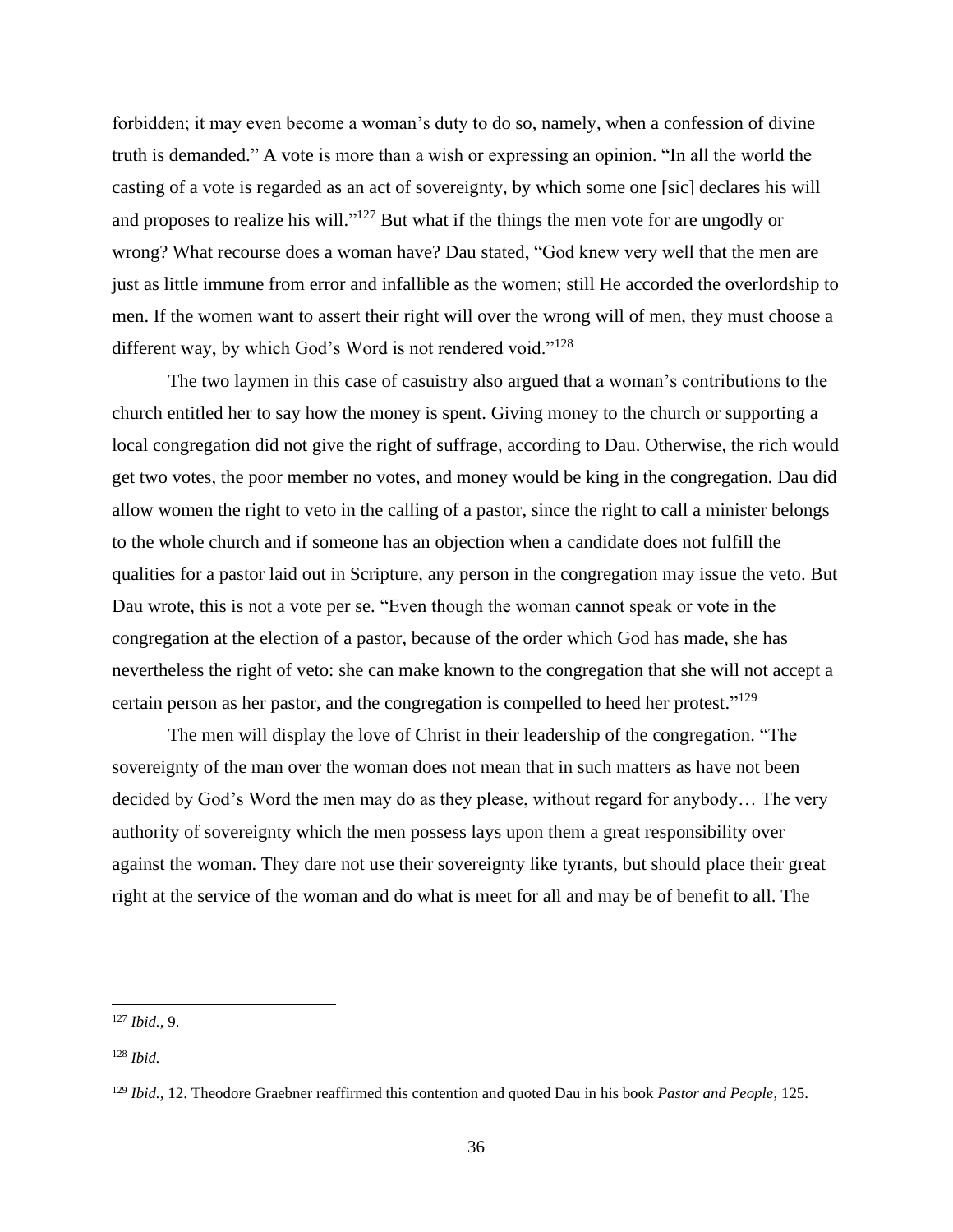better they know how to do this, the less desire for woman suffrage will be voiced among them."<sup>130</sup> This was how the children of light may show the glory of their Father.

Professor Dau also wrote that this case was not a judgment regarding woman suffrage in the State. The state may follow "the natural order of creation"<sup>131</sup> or it may find female suffrage will collapse and come to nothing. The faculty would not "categorically condemn" a conscientious Christian woman who voted in the State. "However, something that is a right in the State and in the world is not for that reason a right also in the Church." There was no doubt in the faculty's mind that "the demand to accord suffrage to the women in the congregation is caused by the spirit of the times and the present movement throughout the world in favor of woman suffrage. If it were not for these causes, it is likely that this question would not have arisen in our congregations." 132

Another aspect to this cause of casuistry was that the matter of woman suffrage threatened the union of two Lutheran Free Church bodies in Germany. Dau acknowledged that the matter is not an article of faith upon which the church stands or falls, but it cannot simply be ignored. When the Word of God has led someone to the conviction that woman suffrage is Biblically wrong, he cannot simply accept it for the sake of smooth sailing. He wrote, "For when a person begins to evade the authority of the Word of God in questions pertaining to faith and life, there is nothing to keep him from continuing this practise [sic] and emancipating himself more and more from Scripture. He has sacrificed the principle of the authority of Scripture and, instead, permits reasons of expediency and opportunist reflections to determine all his actions."<sup>133</sup> Yet, Dau was still hopeful that a union could be reached and he did not give a clear answer about how divisive the issue of woman suffrage should be. Near the end of the *Gutachten,* he wrote, "Accordingly, while urging you to hold fast your Scriptural conviction and your testimony, we would with the greatest earnestness counsel you to think of ways and means for establishing church-fellowship among you spite of the difference in this practical question which still exists among you…The Word of God can also bring it about through your calm, kind,

<sup>130</sup> *Ibid.,* 13.

<sup>131</sup> *Ibid.*

<sup>132</sup> *Ibid.,* 14.

<sup>133</sup> *Ibid.,* 15.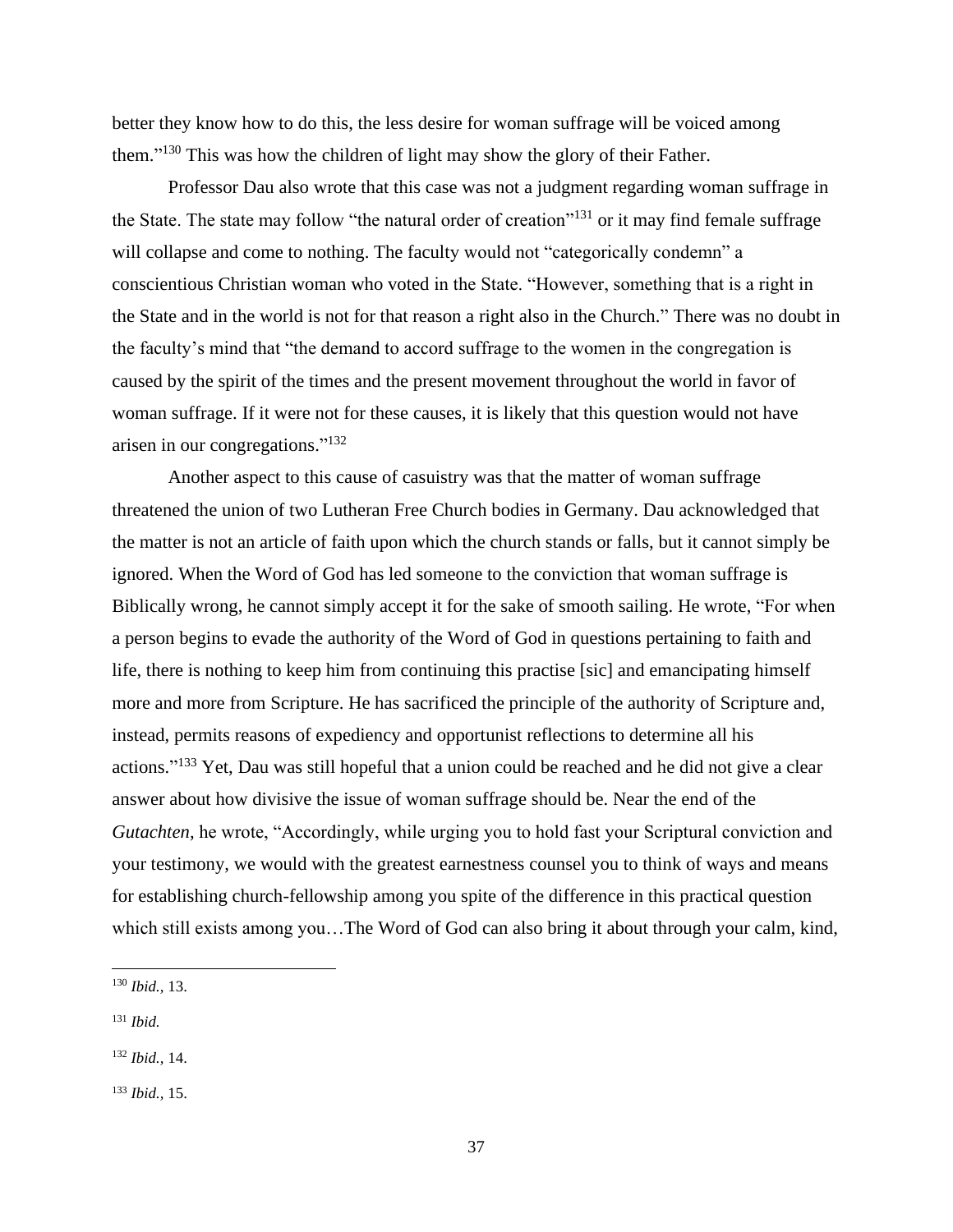and patient testimony that the present opposition to your position on woman suffrage on the side of your opponents will subside and the latter come over to your side."<sup>134</sup>

Paul Lindemann (1882-1938) provided an insightful writing on the topic of woman suffrage in the church. Lindemann was a pastor in the English District of the Missouri Synod and a founding member of the American Lutheran Publicity Bureau. At the time Lindemann believed, "All in all the Lutheran Church was hiding its light under a bushel."<sup>135</sup> His conference paper, prepared on the topic of "women in the church," brought the light of God's Word to the historic practice of the Missouri Synod and explained it in a winsome manner. His main points were: "Christians all agree: 1. That women shall be subject to men. 2. That there is no express Bible-passage which denies woman a vote; 3. That wherever the voting of woman is a stepping out of her subordinate position, it is contrary to Scripture. Only this question may be variously judged and interpreted, whether the voting of woman in certain cases and under certain conditions is a departure from the station which God has assigned her."<sup>136</sup>

Lindemann addressed what he believed to be the chief question: are the commands of St. Paul binding upon the women of today, namely that they must remain silent in the churches (1 Cor 14; 1 Tim 2)? If silence is demanded, then why not also covering the head (cf. 1 Cor 11)? The key to understanding the Bible's teaching about male and female roles was to understand the difference between *customs*, which reflect Biblical principles and can change, and *principles*, which are divinely commanded and cannot change. <sup>137</sup> Veiling of the woman's head was a custom which acknowledged a man's headship (i.e. the principle). Some were tempted to turn "silence" in the churches into a culture or time-specific custom. Lindemann wrote, "But how about the "silence" feature? Was that, too, merely a custom? As far as the absolute silence in the presence of men in public meetings is concerned, we may answer with a qualified "yes." … Woman's silence was to give token of her modest and retiring nature of her acceptance of her appointed relation to man."<sup>138</sup> The silence of women was commanded by the apostle to reflect

<sup>134</sup> *Ibid.,* 16.

<sup>135</sup> Richard O. Johnson, *Changing World, Changeless Christ: The American Lutheran Publicity Bureau, 1914-2014.*  (Dehli, NY: ALPB Books, 2018), 7.

<sup>136</sup> Paul Lindemann, "The Woman in the Church." *Theological Quarterly* vol.24 (1920), 121.

<sup>137</sup> *Ibid.,* 107.

<sup>138</sup> *Ibid.,* 107-108.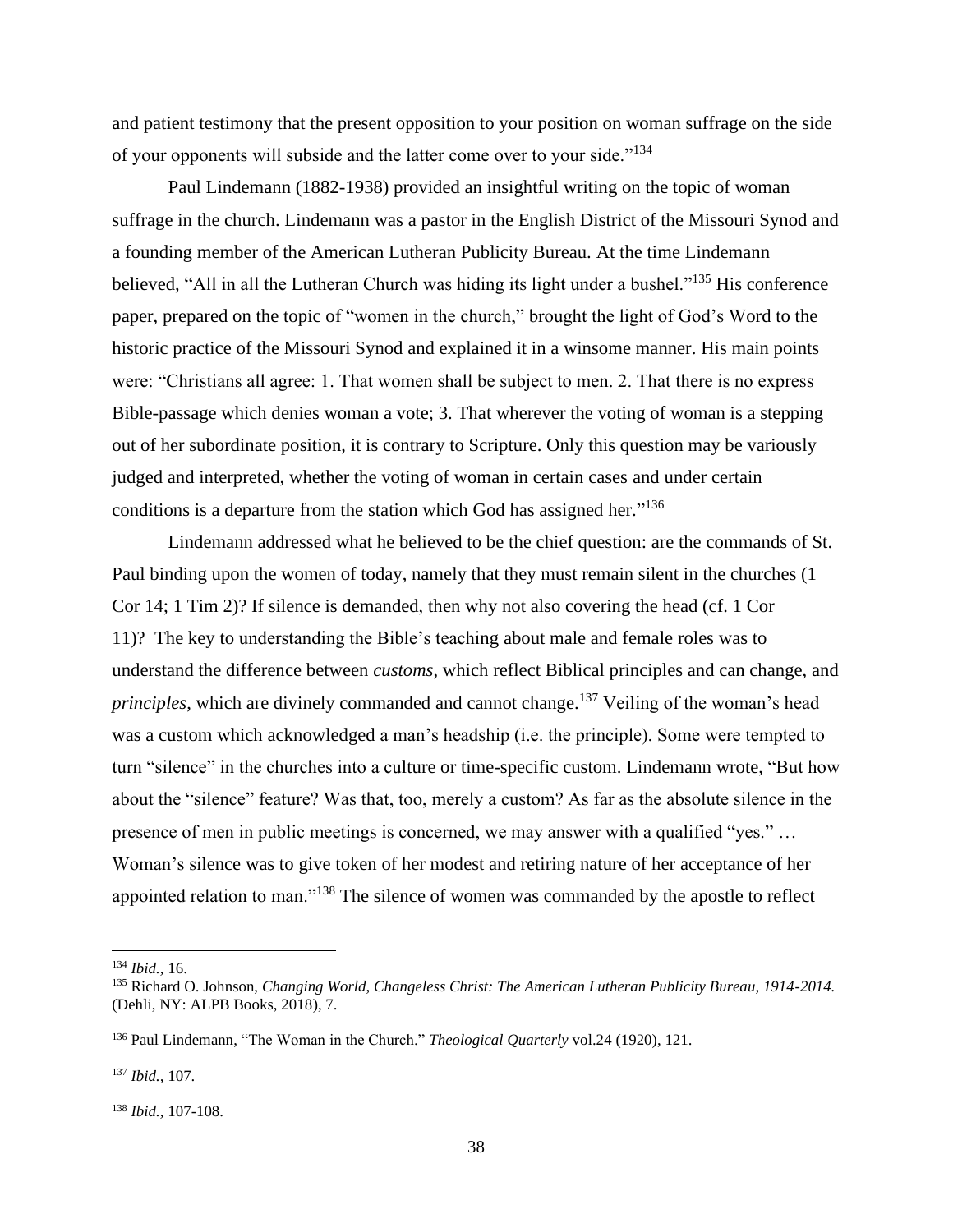the principle of a man's headship and woman's acceptance of that principle. Lindemann stressed the need to distinguish between custom (good and virtuous practices) and principle (binding on all people for all times). "The subjection of woman is a Biblical principle."<sup>139</sup> In fact, he stated:

The subordinate position has a wider scope than the mere marital relationship... The subordinate position which woman is to take is a general command, binding upon all women in the world. In meetings of Christians, in political meetings, in general social intercourse with men, the woman must never forget that she is a woman and must not usurp the position of man. We might here bring forward the well-worn statement of the proper sphere of woman as a home-maker and home-builder, the great influence she wields quietly and silently in Church and State, or the fact that she is really the chief pillar of society, etc.; but the arguments are too well known to need further expatiation.<sup>140</sup>

Had things changed so much by 1920 that a woman no longer needed to remain "silent in the churches"? Lindemann conceded: "All around, times and conditions have changed regarding woman. Some States have granted her equal suffrage with men. She goes to the polls and casts her ballot." In light of this understanding, Lindemann imagined still more arguments: "Why not let down the bars in the administrative affairs of the church? Why not permit her to vote with the men on affairs of the church? Why not let her hold office or represent the church at synodical conventions? Some churches are ordaining women to the ministry and giving them pastorates. We do not want to go so far, but grant us at least a voice in the church-affairs in which we are so vitally interested,— perhaps more than most of the men…Why, then, this old-fashioned, Oriental discrimination against our sex? No taxation without representation! Give us the vote – *Stimmrecht!*<sup>"141</sup> This was his writing as devil's advocate in entertaining fashion.

Lindemann did confess that the arguments in favor of increasing a woman's role within the church sounded "just and plausible enough." He even stated, "There are congregations that have granted her equal rights with men in the administration of congregational affairs," although he did not indicate whether these were Synodical Conference congregations. The question Lutherans must ask themselves should be: is this right and permitted by God's Word? It isn't enough to say: "We've always done this way; we don't want to create any novelties!"<sup>142</sup>

<sup>139</sup> *Ibid.,* 115.

<sup>140</sup> *Ibid.,* 117-118.

<sup>141</sup> *Ibid.,* 111-112.

<sup>142</sup> Or as Lindemann had it in his paper: "*Es ist bei uns immer so gewesen; wir wollen keine Neuerung schaffen*."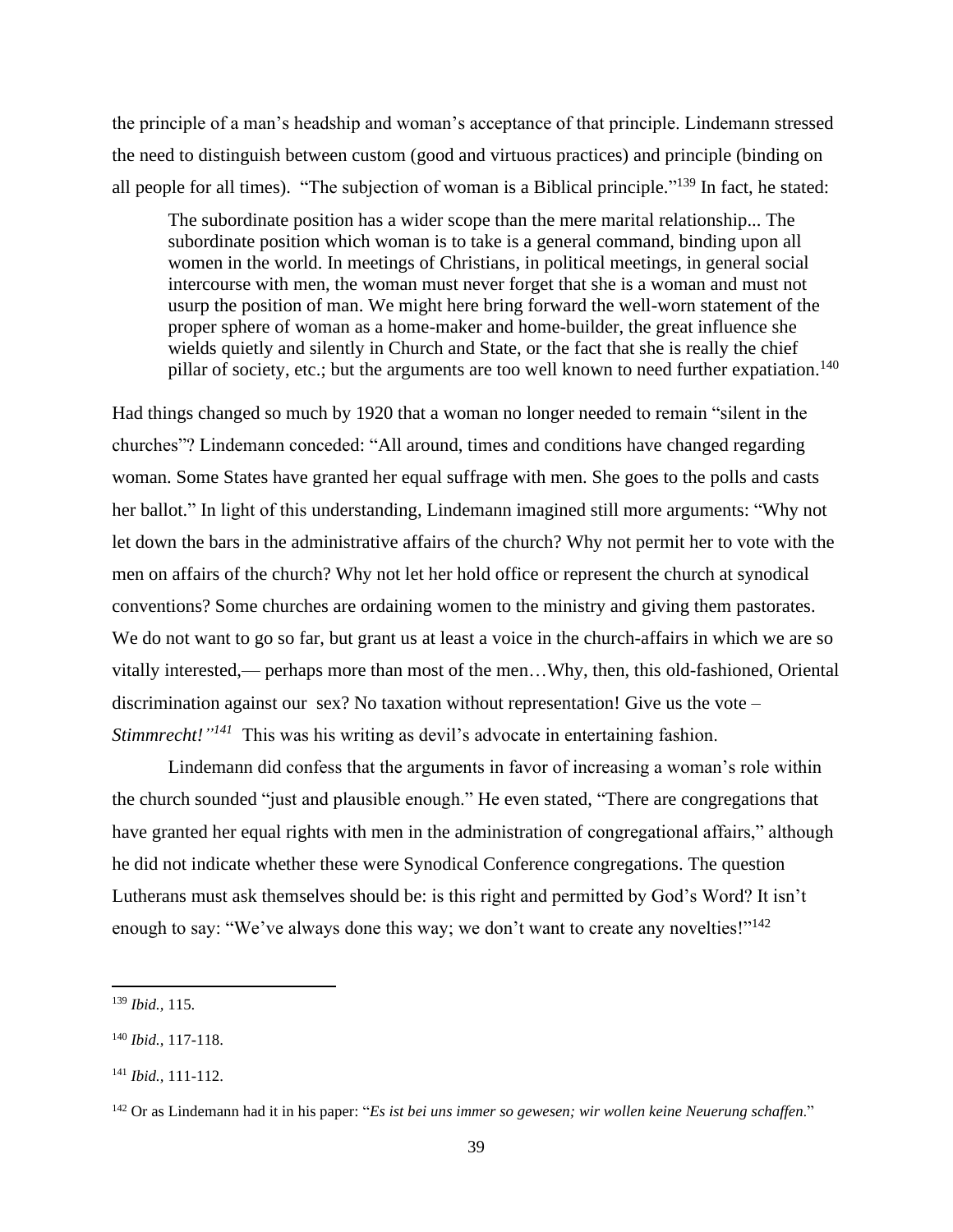The question of voting, especially in the church, was on everyone's minds: "We must admit that there is no Bible-passage that forbids women to vote. To vote to express one's opinion in oral or written form, to lay a ballot into the box or hat, is not expressly denied women. Such an action does become sinful when thereby woman desires to emerge out of her subordinate position and with the men desires to participate in the actual church-government."<sup>143</sup> Lindemann did describe instances when women might be asked to give their opinion about something and everyone within the church might "vote" in a sort of straw poll. There might be rare instances "where it would not conflict with the divinely appointed relationship of woman to man."<sup>144</sup>

The Church could operate in ways that acknowledge the gifts and abilities of women, according to Lindemann. Moreover, we would want to find ways to include them in the building of the Lord's kingdom. "Our women are a force in the church over which we ought not to ride rough-shod. But this principle must be maintained, that also in congregational affairs man is the head, the ruler, and woman the helpmeet. We ask her opinion. We value it. It may determine our action."<sup>145</sup>

Yet, Lindemann ended with a little "levity": "We tremble to think of a voters' meeting in which both sexes are represented. It is sometimes enough to keep peace in the family of the church council composed only of men. Imagine a mixed council. You cannot. It staggers imagination. Imagine women deacons,  $146$  or rather deaconesses, take up the collection. What an opportunity to display the dressmaker's art or the latest concoction in the millinery line! But let's stop. The question is not one for levity."<sup>147</sup> Thankfully, the Lutheran Church of his day did not see such spectacle from the ladies. Lindeman concluded: "We are happy to see that the women in the Lutheran Church have not yet been permeated to any great extent with the general modern

<sup>145</sup> Lindemann, 120.

<sup>143</sup> *Ibid.,* 118.

<sup>144</sup> *Ibid.,* 119. See also John Brug, "*Your Question, Please: A woman's "right" to vote,"* in *Forward/Northwestern Lutheran,* (November 2000), 32. We like to clamor for our "rights" as Americans. But Brug clarifies, "There is no biblical basis for claiming that such actions and participation are a God-given right. We would approach the question not from the point of view of right, but of how to best fulfill our duty to uphold the biblical principles." Brug concluded, "The principle is not "don't vote." The principle is "don't exercise authority over men.""

<sup>&</sup>lt;sup>146</sup> Many old German congregations called the church council members "deacons" and these men had the responsibility of gathering the offering during each divine service.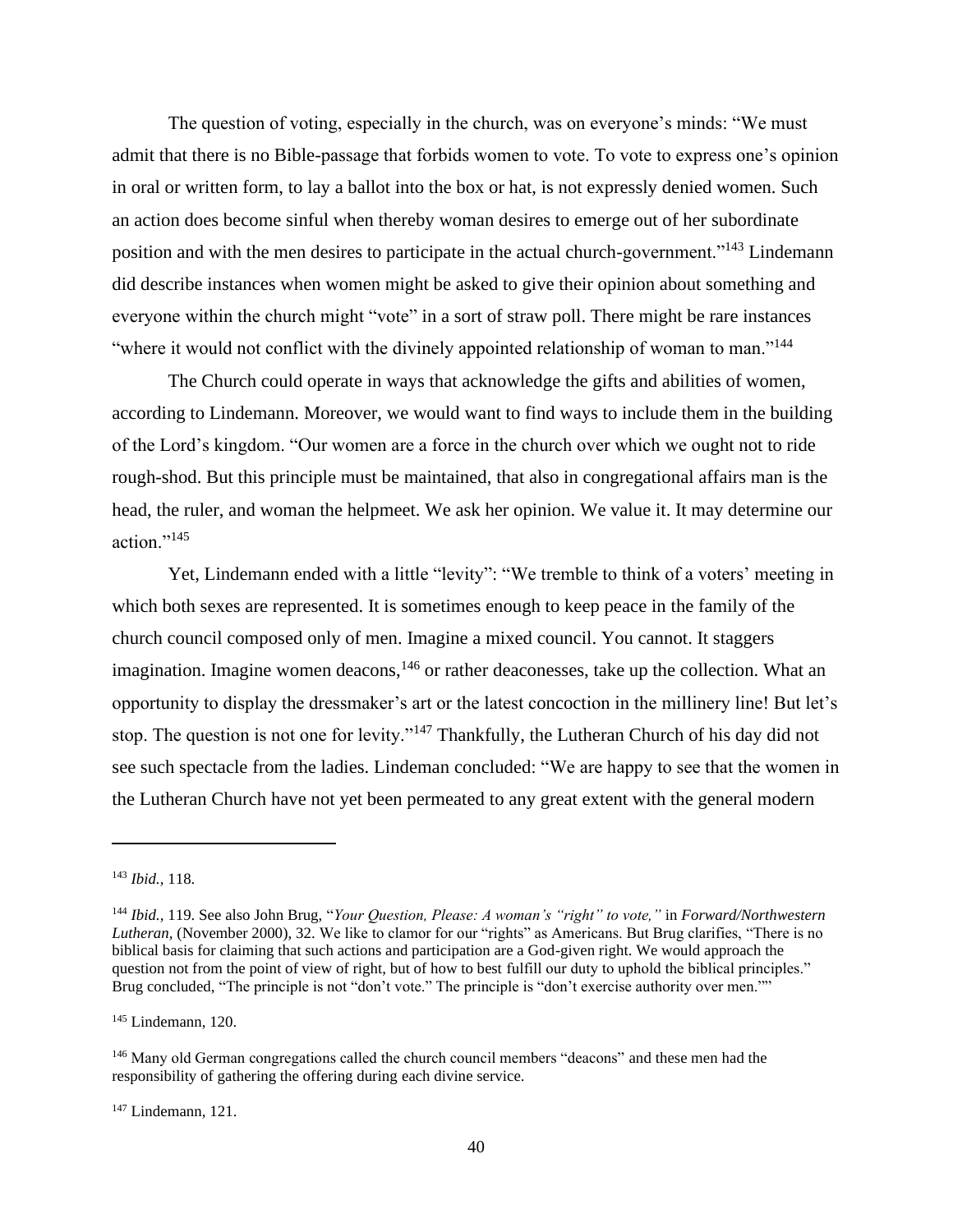spirit of female restlessness. They have, as true daughters of the Lord, always proved amenable to the instruction of the Word, and will in the future, no doubt, abide willingly by its precepts. We owe them much also in our church-work. Let us with them, in the light of the Word, with love and consideration, continue to do the Lord's work with singleness of heart."<sup>148</sup>

John T. Mueller, professor at Concordia St. Louis from 1920 to 1964, observed how many churches of his day were responding to the new rights woman enjoyed in the state. Questions naturally were being asked. Do women get the same rights as men, namely, to preach and vote within the church? "Most churches have answered this question in the affirmative. Such churches as have denied woman these rights are comparatively few. Even the Lutheran churches have not followed a uniform practise [sic] in this matter, although conservative Lutheranism, on the basis of Paul's injunctions in 1 Cor. 14 and 1 Tim. 2, has stoutly denied to woman in the Church equal rights with man. It has maintained that the injunctions of Paul in theses passages are final, pertaining to all Christian churches for all time. Woman is neither to teach nor to usurp authority over man."<sup>149</sup> Since he was part of the conservative Lutheran Church, Mueller did not see a need to deal exhaustively with the question of women's rights: "That question, according to the writer's view, has been definitely settled."<sup>150</sup> The question, rather, was how to reconcile the apostles' commands in 1 Corinthians 11 that women cover their heads and the commands in 1 Corinthians 14 and 1 Timothy 2 that women be silent, do not teach, and do not usurp authority over men. Mueller practiced good Lutheran hermeneutics, letting Scripture interpret Scripture. Some reasoned that because women don't have to cover their heads, they also don't have to be silent, and are able to teach and assume authority over men. Mueller clarified 1 Corinthians 11, "The apostle urges the custom [of a woman veiling her head] very strongly... and by no word does he indicate that the custom of veiling should be observed by all Christians for all time. Not so much the custom as rather what the custom indicates, namely, the subordination of woman, is the point which he wishes to stress."<sup>151</sup> The head covering was useful as a sign of the underlying

<sup>148</sup> *Ibid.*

<sup>149</sup> John T. Mueller, "Are 1 Cor. 11:3-16 and 1 Cor. 14:33-40 Parallel Ordinances?" *Theological Monthly* vol. 3, no. 8-9 (August-September 1923), 244.

<sup>150</sup> *Ibid.*

<sup>151</sup> *Ibid.,* 246.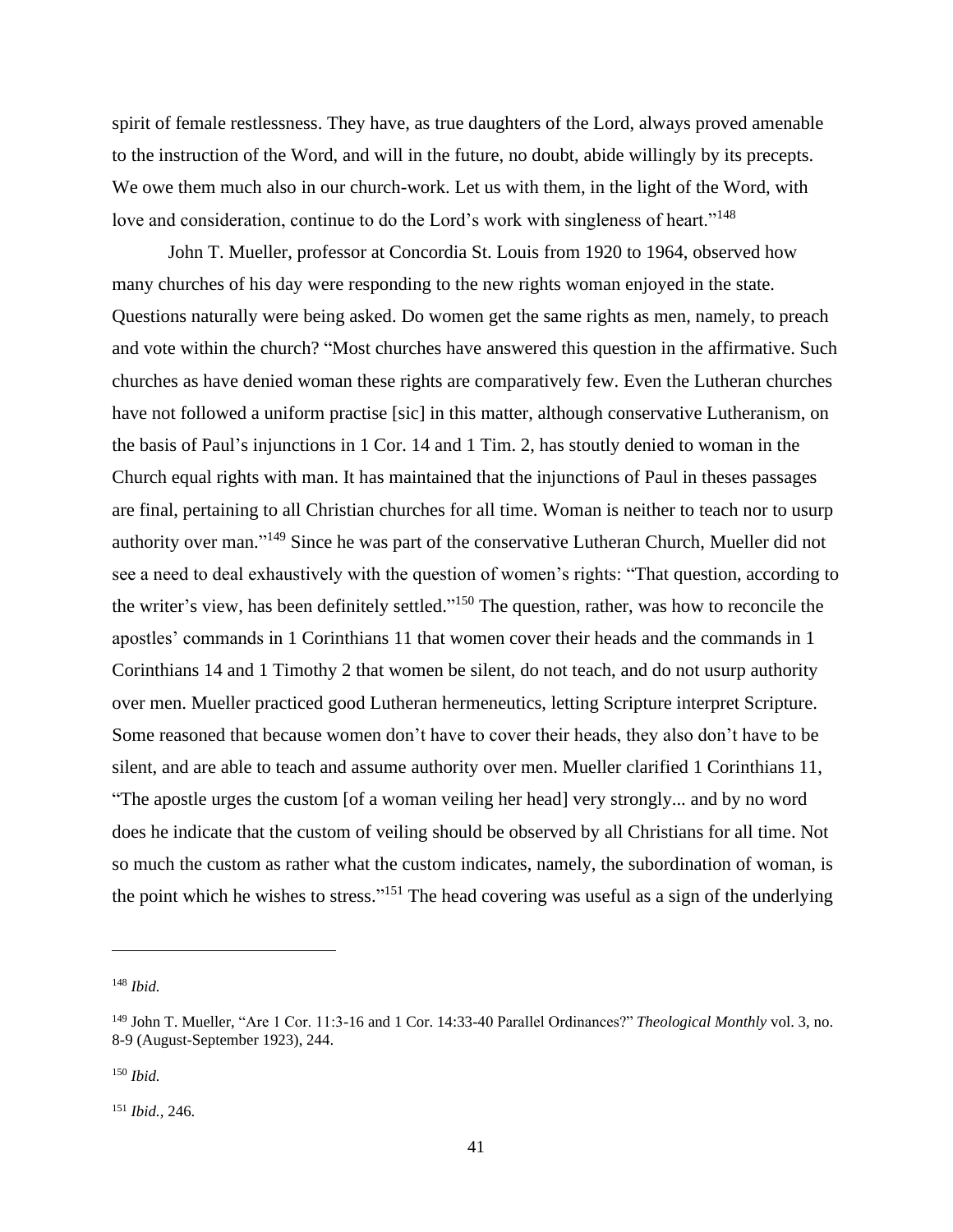principle. But Paul's commands in 1 Corinthians 14 and 1 Timothy 2 dealt more directly and permanently with the principle,

On the other hand, however, woman, when speaking in the congregation, not only revolts against the clear command of God, but also usurps authority over man, subverts the divine rule of order, and entails upon the Church the perils of false doctrine and general disorder and confusion, through her amenability to fraud and deception. It is for these reasons that Paul forbids women to speak in the churches -- an injunction to remain in force at all times.<sup>152</sup>

Part of Mueller's reasoning here was that "woman was deceived" (1 Tim 2:14) and therefore, she was more susceptible to false doctrine and confusion. That seemed to be part of the thinking of the day among some. Mueller did include many situations in which a woman may speak, teach, and voice her opinion in the Church. She was to do these things, "...only in such a way that the injunction of Paul be not violated: 'I suffer not a woman to *teach* nor to *usurp authority over the man.'*<sup>1153</sup> A woman was not absolutely prohibited from teaching or speaking, since there are clear passages of Scripture which encourage women to teach other women and children. The issue has always been the honoring of the subordination principle: "In no case has conservative Lutheranism permitted her to teach and speak in the assembly when this would militate against the rightful authority which man holds over woman… So much must be clear to every one [sic] who approaches the subject without bias. What Paul is intent on maintaining in the churches is the authority of man established by God, and the preservation of God's pure Word."<sup>154</sup> Other Lutheran groups may have given ground to the liberalism spreading through American churches in the 1920s,<sup>155</sup> but the Synodical Conference stood clearly on God's Word.

By 1930 the question of the Christian woman and her place in the church continued to be a burning question. Paul Kretzmann (1883-1965), author of a popular commentary on Scripture, reaffirmed "God's definite and unmistakeable order" that woman "was not to be subordinate in an absolute sense. She was to be at [man's] side, in a subsidiary position, yet more in the nature

<sup>152</sup> *Ibid.,* 248.

<sup>153</sup> *Ibid.,* 248-249. Emphasis original.

<sup>154</sup> *Ibid.,* 248-249.

<sup>&</sup>lt;sup>155</sup> For example, the Fundamentalist-Modernist controversy had begun in the Presbyterian Church in 1922 and soon touched every denomination in the country.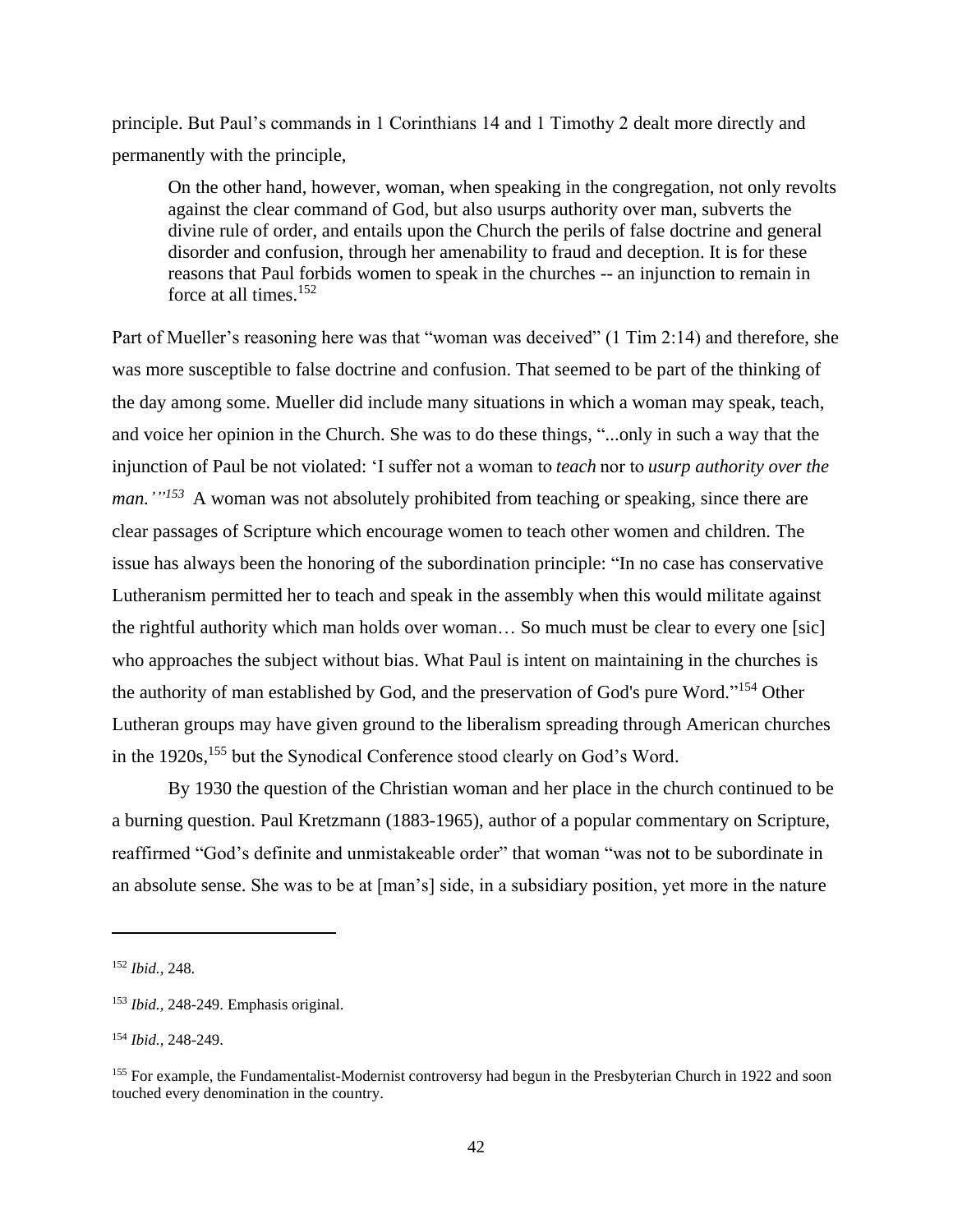of an auxiliary."<sup>156</sup> Based on 1 Timothy 2:12, it was clear to Kretzmann that God has assigned woman the position of "subjection" in which she yields headship to the man. Therefore, "God has placed the business of the Church in the hands of men, and therefore any and every attempt of a woman publicly to influence these affairs is a usurpation of rights which cannot be squared with God's plain command and prohibition."<sup>157</sup> Woman enjoyed a variety of opportunities to serve and use the gifts God had given her in her chief function and glory as wife and mother.<sup>158</sup>

#### *Dissenting Opinions*

My research revealed only three instances within the Synodical Conference where the traditional judgment prohibiting women voting in the Church was challenged or seemed to be at variance. In 1920 one congregation in the Wisconsin Synod from the Pacific Northwest district reported to the Synod Convention: "We have Woman Suffrage. Our committee list is our membership list." The entire district at the time consisted of 12 stations, 7 pastors, and 503 communicants. No further information is given about the specific congregation or about whether the matter was ever addressed.<sup>159</sup>

The second dissenting opinion came in written form. There was a 1921 English District essay that was not accepted. The essay and its surrounding circumstances seem to indicate alternate beliefs about woman suffrage in society and its implications in the church. Alan Graebner mentioned in an endnote: "The only clear sign of impending dissent I have located through the early thirties came, predictably, in the English District. In 1921, an essay by Pastor C.C. Morhart of Cleveland, "Woman Suffrage and Its Implied Privilege of Preaching, Teaching, and Holding Office in the Church," was not accepted by the convention, but "because of its particular difficulties was referred back to the essayist."" The official proceedings did not even mention the subject of the essay, nor did they reprint it as was the custom.<sup>160</sup>

<sup>156</sup> Paul E. Kretzmann, "The Position of the Christian Woman, Especially as Worker in the Church," *Concordia Theological Monthly* vol.1, no. 5 (May 1930), 352.

<sup>157</sup> *Ibid.,* 356.

<sup>158</sup> *Ibid.,* 359.

<sup>159</sup> Edward C. Fredrich, *Wisconsin Synod Lutherans. A History of the Single Synod, Federation, and Merger*  (Milwaukee: NPH, 2000), 133.

<sup>160</sup> Alan Graebner, *Uncertain Saints,* endnote 55, p. 239-240.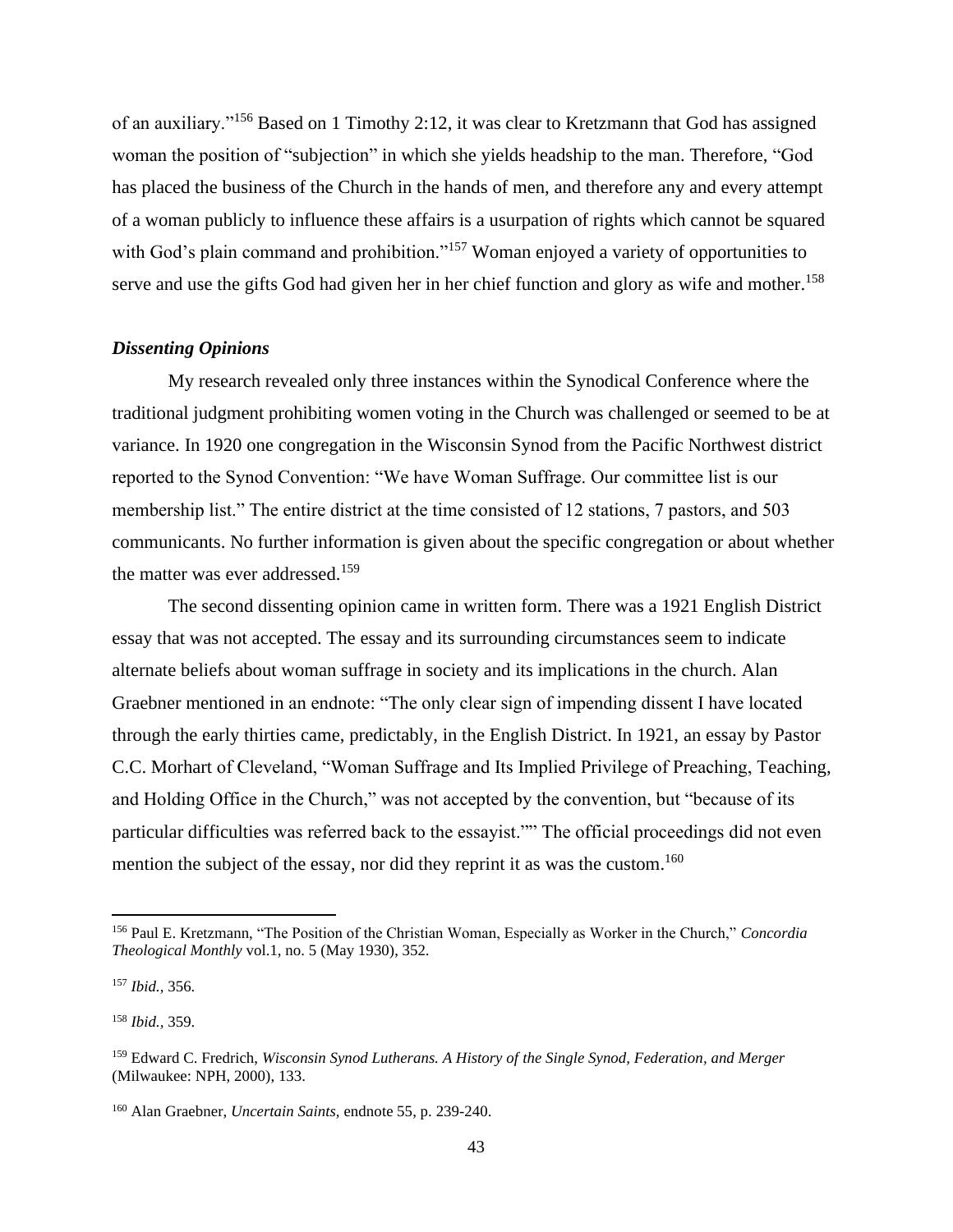Lastly, *The Northwestern Lutheran* in 1921 printed a report which highlighted the activities of a Wisconsin Synod delegate conference (pastors and laymen) held in Potsdam, Minnesota. According the report, a certain Rev. Baumann gave a "discourse" on the topic of "Woman's Suffrage in our Congregations." He discussed the various passages often quoted against woman's suffrage and indicated that these were "written by the holy writer on account of prevailing customs... and that today we are not in conscience bound to those rules, as in our time customs have changed." The speaker defended his case "against all protests of fear" regarding the damage Woman Suffrage might do in congregations. He stated, "If the weaker sex should come to man in the congregation in the Christian spirit and ask to be permitted to vote as a coworker in the Kingdom of God, then we are by no means acting against God's will, if we grant her this permission. However, should our Christian sister demand the right to vote in a domineering spirit, then we are to work against that spirit."<sup>161</sup> This opinion from Rev. Baumann, while addressing the spirit of submissiveness laid out in Scripture, does seem to be an aberration.

### **Conclusion: Quo Vadis?**

The Merriam Wester Dictionary defines "sexism" as "1. prejudice or discrimination based on sex, *especially***:** discrimination against women or 2. behavior, conditions, or attitudes that foster stereotypes of social roles based on sex." Many people would probably accuse these Synodical Conference Lutherans of sexism. They were seeking, however, to outline what God's Word says about the roles of men and women, a distinction based on sex. For them, and for us, the Word of God is the source and norm of all faith and life. The hornet's nest is real, and this is a tough topic. We may yet get stung when dealing with such an important issue.

As we have seen, the Lutherans were somewhat shocked that they had to address the question of woman suffrage in society and then in the church. The traditional roles for men and women in a Lutheran home and congregation were generally understood and accepted. Around the 1890s when societal movements brought women's issues to the forefront, Lutherans were slow to address the topic. They were flippant in some ways, condescending in others. However, a clear adherence to the biblical principles of headship for man and subordination for woman resounded from the Synodical Conference.

<sup>161</sup> E.S.H. "Red Wing Delegate Conference," *The Northwestern Lutheran* vol.8, no.23 (Nov 8, 1921), 365-366.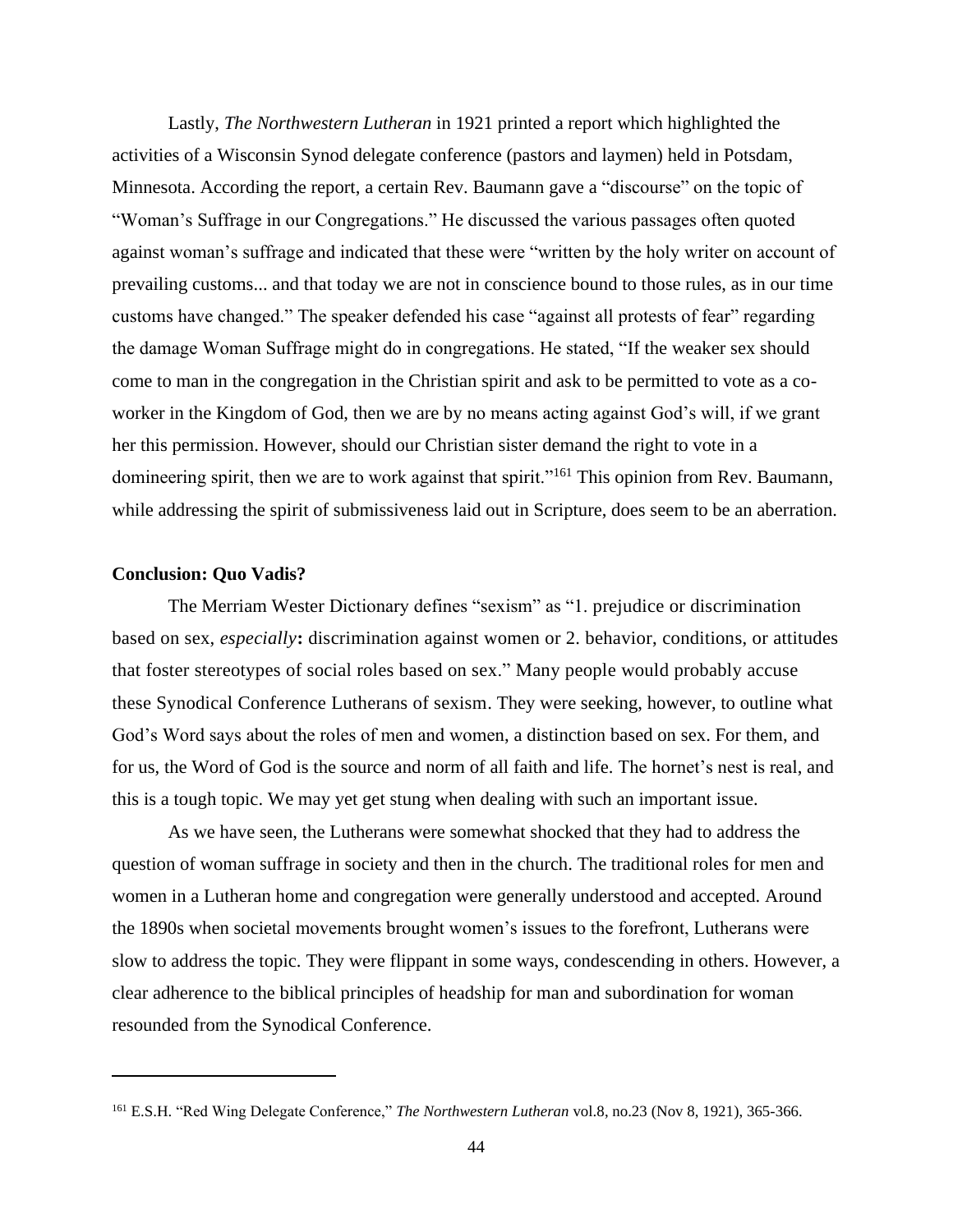As the world continued to change drastically into the early  $20<sup>th</sup>$  century, the churches filled with German immigrants were changing too. Traditional ways of viewing life, such as the division of life into three estates (Church, State, Society), were not always clearly articulated or understood. Within such a framework Lutherans sometimes struggled to make sense of the urban, industrial atmosphere in which they found themselves. New situations and questions led Lutherans to modify their view on a woman's vote in society. Writers initially spoke out against woman suffrage on the basis of Scripture, natural law, and cultural customs. They warned against the dangers when God's Word was ignored, but they never claimed woman suffrage was sinful per se. As society became more accepting of woman suffrage, Lutherans acknowledged it as *adiaphora* to which principles of headship and subordination still applied. Each woman was called to live according to God's Word and her own conscience, especially in voting. When culture and customs changed, some applications did change among Lutherans. Terminology and understanding became sharper as the debate went on and as society shifted. But this came with a greater clarity on that central question: what does the Bible say?

Applications within a Christian congregation changed somewhat too. Whereas writers in the 1890s discouraged women from attending a voters' meeting or voicing their opinions to the men, writers in the 1920s saw a changing landscape and opportunities for women to use their God-given gifts. The writers under consideration held to the headship and submission principles in society, church, and home, but were forced to examine applications in the light of God's Word. Lutherans viewed the vote in a congregation to be more than a statement of opinion. The vote was viewed as an expression of the will, in which one person sought to have his or her will impressed upon another. Voting was viewed as an act of power—which is why suffragists sought the power in the first place—and thus, a woman's vote in the church was seen as a violation of the principles of God's Word. Society may have shifted, but this application in the church remained consistent from 1890 to 1930.

Throughout the discussion Lutheran leaders also displayed a love for women as God's creation and as souls bought by the blood of Christ. They praised their gifts, as they saw them, and sought to find ways for women to serve within society and the church. They saw different "spheres" that God had established for women and for men, as Scripture describes them. They invited women and men to vigorously carry out their callings within those spheres. The call to live boldly as God's people within our vocations remains a heritage for us to embrace today.

45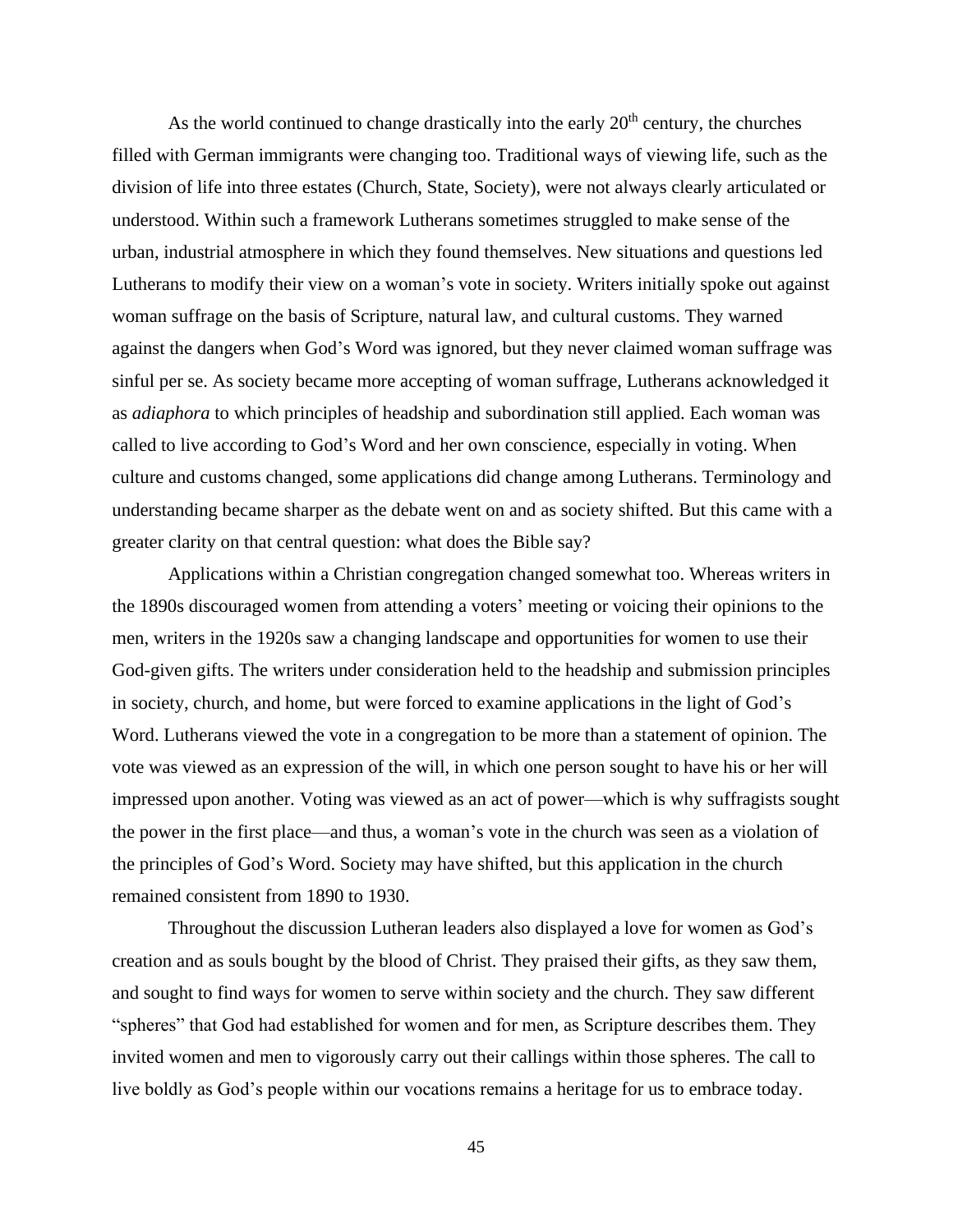Lutherans in 2020 America face additional questions regarding human sexuality and gender identity. The very fundamental issue of what makes a person "male" or "female" is under attack. Societal shifts have led to changes in laws and still more battles being fought in statehouses and courtrooms. How do cultural norms impact the public teaching of the confessional, evangelical Lutheran Church today? Where society will go next? Only the Lord himself knows.

And so, *quo vadis –* "where are you going?" The question of woman's role within the church continues to be a burning issue for men and women who care about the Word and about living holy lives according to it. Each generation must reclaim and treasure the truths of God's Word. What does Scripture say? What are appropriate applications of it? Are our attitudes and practices shaped by Scripture or by society? What does subordination and headship look like today? There's no shortage of new questions, and even old ones have a way of reappearing. Yet, God has given testimony in his Word for us to believe and follow. May we, like Lutherans before us, strive to meet these questions with biblical certainty and with the uncompromising love of Christ.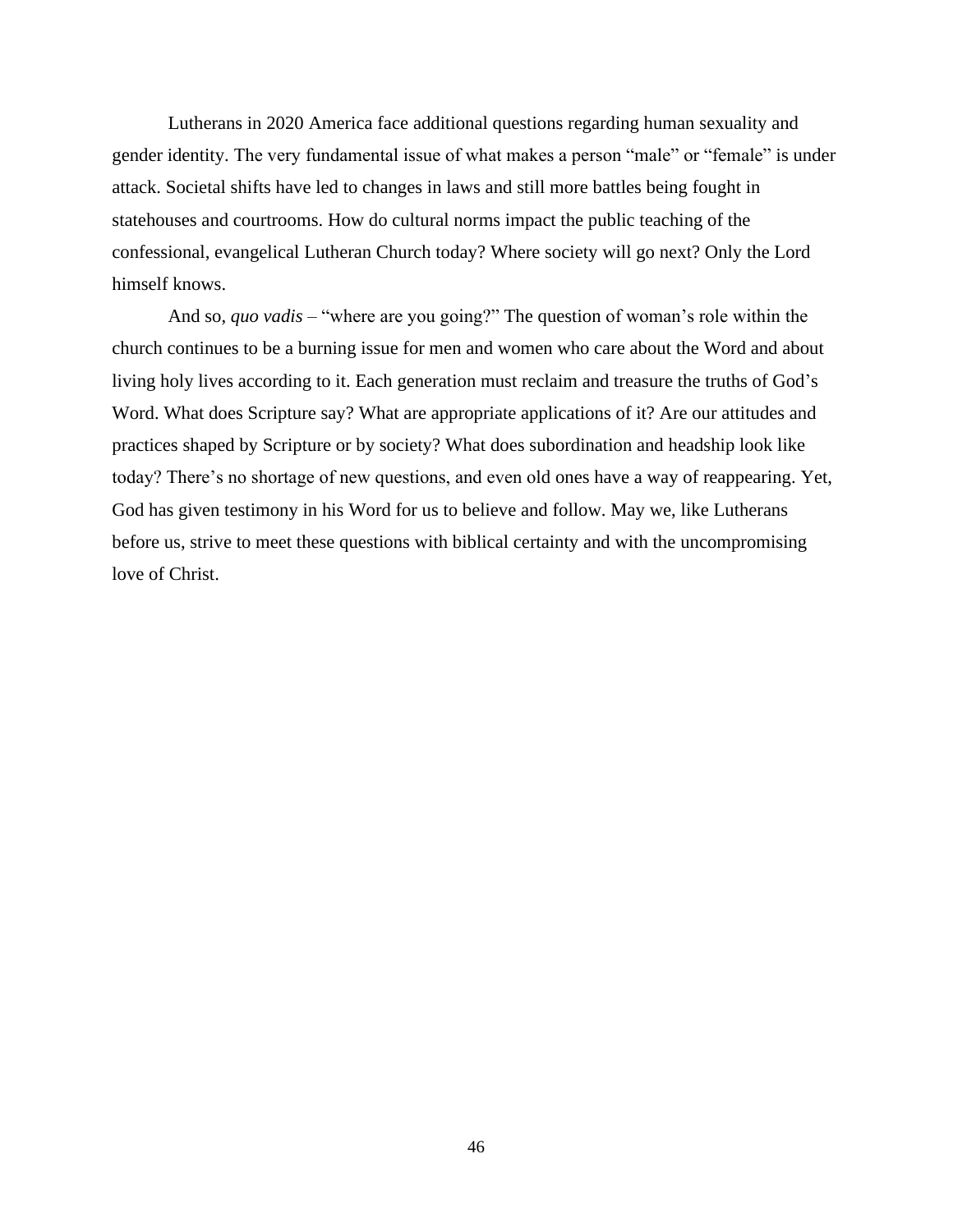### **— APPENDIX 1 —**

August Graebner. "*Frauenrechte*," in *Der Lutheraner,* vol. 50, no.9 , p .71-72, April 24, 1894. Translation by Benjamin Schaefer.

"What a person is authorized to do, or what he can claim as a power toward others, that is his right. What he is commanded and he is obligated to perform, that is his duty.

The right of the woman is what she is authorized to do. These powers now differ according to various legal acts or legal relationships. In her relationship to God, in the realm of religion, the woman, if she is a child of God, has the powers which God has granted to all his children on earth, the right to pray, to use the means of grace, to be well pleased in God her Savior, to console herself with his grace and protection, as the Canaanite woman exercised such rights in the Gospel. In the sphere of family life, the wife in her relationship with her husband has the right to require love, fidelity, protection, and care for herself; as a mother, she has the right to command her children, as God has established such rights in the fourth and the sixth commandments, and that the civil law also guarantees this and other rights in this area. / But the woman is also a member of the human and civil society, and the rights which she has or ought to have in this field are what one usually thinks when one speaks of women's rights in our day, and which we want to briefly explain in this essay.

Human society is the community of human beings for mutual service, and insofar as this community is governed by laws, it is called the civil society or the state. But the powers granted or guaranteed to a member of such a society by existing orders or laws are his rights in this realm. Now, human and civil society does not exist without danger. When God created the first humans, he said, "Be fruitful and multiply and fill the earth and subdue it" (Genesis 1:28). Then, after the Fall into sin when the waters of the flood were gone, God blessed Noah and his sons, saying, "Be fruitful and multiply and fill the earth ... All that moves and lives, that is your food; like the green herb, I give it all to you ... Whoever sheds a man's blood, by men shall his blood be shed ... Be fruitful and multiply, and move about on the earth, that you will increase on it" (Gen 9:1-7). And even in the New Testament, the purpose of the civil order and its maintenance protected by God is stated as "that we may lead a peaceful and quiet life in all godliness and holiness" (1 Tim 2:2). The next purpose of all human orders should be that they should live together and increase more and enjoy the goods of the earth, enjoy the temporal well-being of their body, goods and honor. For this purpose, every member of the human and civil society should serve in his part, and for this purpose the duties and rights of the individual members of society should be directed to mutual service. The existing orders and laws, by which the rights of the individual are determined, will then most correspond to the purpose of the commonwealth. This happens when they open and assign to each member of the commonwealth the mode of action, which most closely corresponds to his capacity for service.

If we ask further, where the sphere of activity will lie, in which the woman can prove to be chiefly a useful member of society, then the answer must be: in the house, in the family, with the children, where the man should rest and gather strength for work, which is appropriate to his physical and mental nature. This is evidenced by the body of the woman, who is smaller, more delicate, and weaker than the man; that is, more suited to the works of the family in the nursery, and, more particularly, to the fulfillment of the word: "Be fruitful and multiply," which God alone assigned to her at all times at Creation. This [stature and assignment] makes the protection of the home's solitude necessary for her and is incompatible with the exercise of most male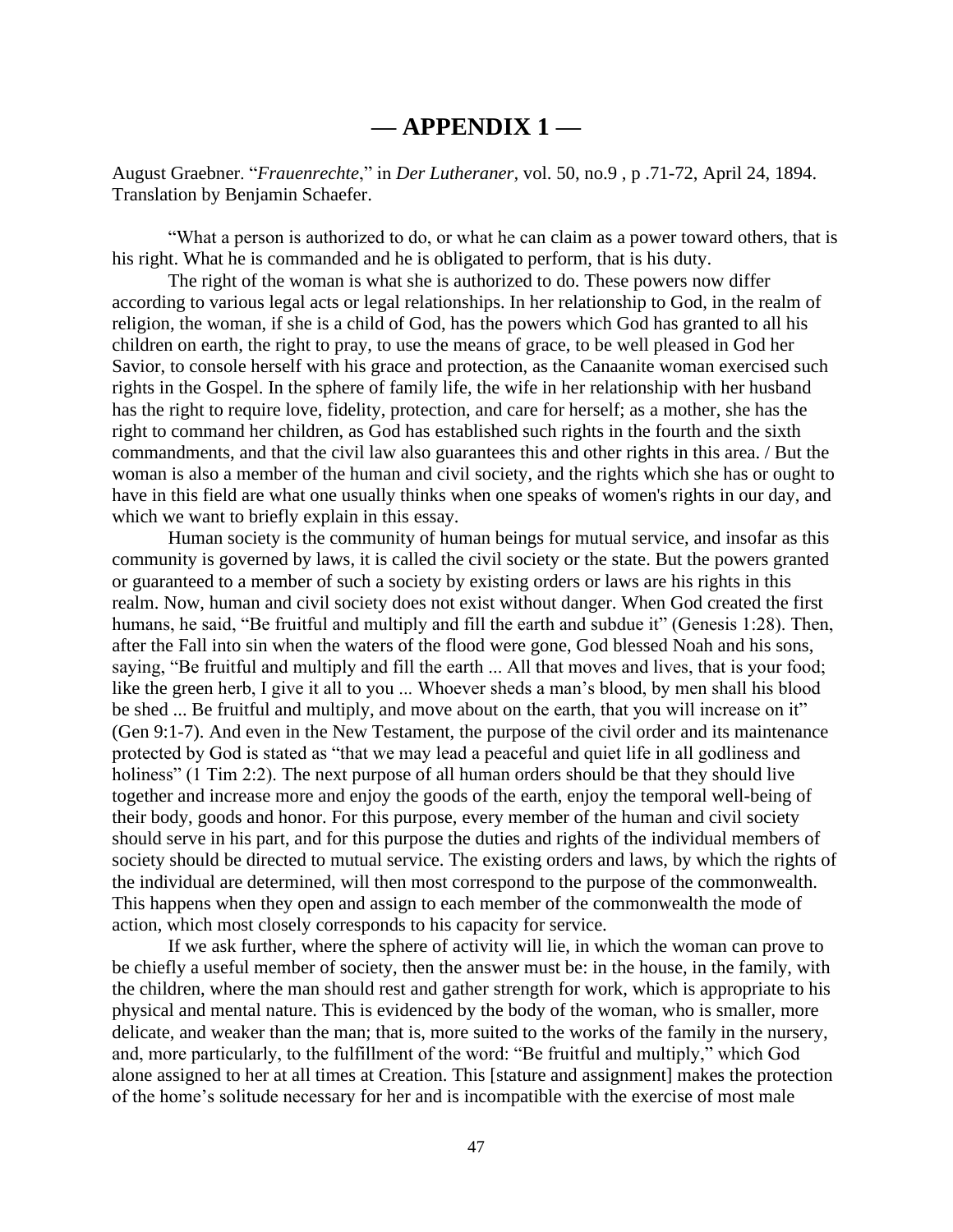occupations. But the faculties of the mind and heart that are peculiar to the female sex, namely that the woman is kinder, gentler, more considerate, more compassionate, more sensitive, more fearful than a man, make her more adept for effectiveness in the domestic circle and less suitable for the activity in the harsher environment of commercial life with its miserable struggles and duties, which demand strength and decisiveness and strong courage and firm appearance, in short a male person. And if we consider now, how important for the well-being of the individual, the family, the whole people, is the work that is done in the home in the education of the children, their physical and mental sustenance in healthy and sick days, how great the influence of the modest, careful, sympathetic housewife who exercises a positive influence on the man, if she remains and works in her feminine vocation, then we must admire and praise the wisdom and goodness of God, who has given such a helper to man in Creation. According to body and soul she is so rightly invested in this important activity, without which no people can flourish, namely the activity of the woman in the quiet solemnity of the family circle. Thus, even the distribution of rights and duties in human society will be the wisest, the most salutary, and the most appropriate to the purpose of God, according to which the woman would direct her energy to being the wife, the mother, the governess, and the caregiver of the children, one who is regarded and remains loved by the man, provided for, and protected as an honored helper. Such an order of things is then at the same time the one in which the woman herself finds herself best situated and enjoys the richest, most noble happiness that this earthly life can offer her.

It is therefore a dubious sign of the times, when in our day, especially in the women's world, it becomes noticeable that there is a distancing from the woman's sphere of activity, which is assigned by God and which is admitted by an intelligible order to social life. This happens when women force themselves into the machinery of public life, in the courtrooms and department stores, on the speaker's platforms and the battlefields of political parties or in some workshops of male business, when the girls go to work in droves in factories and trade-shops where they often spoil body and soul, rather than working as servants in the kitchen or as chambermaids and nannies to give housewives a helping hand and at the same time receive practical schooling and experience for their own later housewife profession. This distancing is also happening, when women resort to advocacy or to political or social agitation, making speeches across the country. The extent of this tendency may be illustrated by an example... [*Graebner presents statistics from Michigan in 1892 and discusses the number of professions women were engaged in*.] Thus, women in commercial life compete with men, while they are increasingly deprived of their feminine influence and alienated. With the growing number of women in industry, they are quite self-sufficient in that they feel that they are an element of industrial life that needs to be mindful of their rights. So they say, for example: "Equal work, equal pay!" And since commercial life is in many ways mixed up with political life in this country in particular, the next step is to demand political rights for women, the political right to vote, the right to hold political office, including to step on ranks of men in political life. It is perfectly consistent when not a few of the spokeswomen of this movement for the assertion of the so-called women's rights in all seriousness advocate the introduction of a women's clothing, which comes closer to men's clothing. Everything is designed to make a repulsive caricature out of woman, as holy Scripture describes her (cf. Col 3:18; Eph 5:22-33; 1 Tim 2:9-15, 5:10-14; Tit 2:4-5; 1 Pet 3:1-6; Prov 31:10-31), a woman without femininity, a creature who does not want to be what it is supposed to be, and cannot be what it wants to be, who has thrown away its crown to reach for another, but caught a fool's cap and did not even notice it.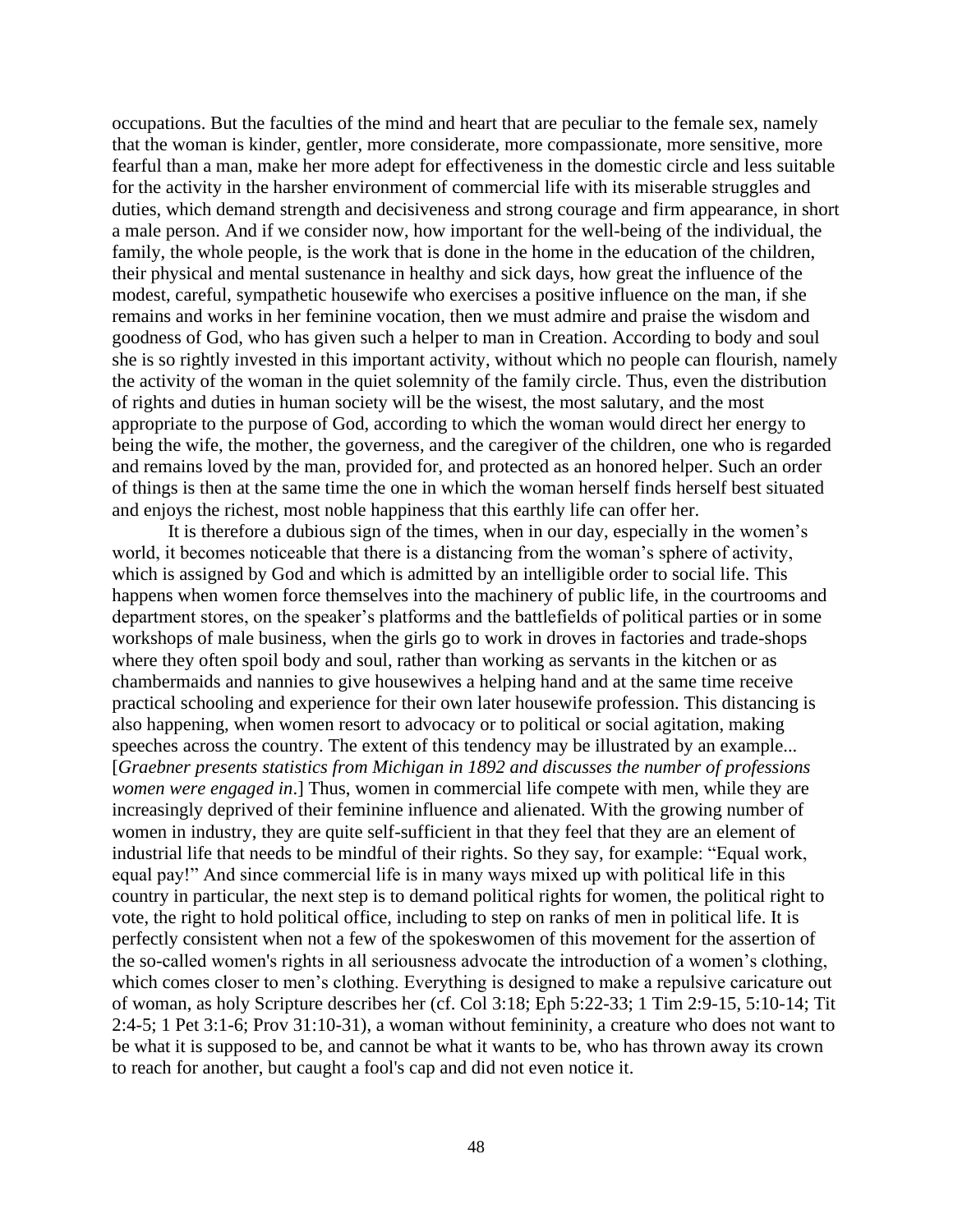How should we Christians behave in these times? Answer: We are supposed to be a salt of the earth and seek the best of the state (Matt 5:13; Jer 29:7). But as the Savior continues, "If salt loses its saltiness, with what shall it be made salty?" Here he wants us to bear in mind that we ourselves should first be wary of the perversities of the world, which we should then counteract in the world. First of all, our Christian women and girls should recognize their calling themselves, let them be loved and honored, and let them be content and faithful in it, as in the circle in which they primarily serve their neighbor and can be pleasing to God and esteemed by mankind. In addition, Christian fathers and mothers should stop and educate their daughters, not preferring to send them to factories or department stores, instead they should engage them with domestic work at home or as servants in decent, and where possible, Christian families and allow them to learn and obtain a love for housework. This is not to say that a Christian girl may not be for a time engaged in employment, in which for example she learns to be an expert seamstress or to treat the sick, or that there are circumstances in a family that make it necessary or desirable, that the daughters look for work other than domestic work. In such cases, it will be preferable to choose those employments with which women and girls, and in turn, other women and girls, can best serve, and therefore concerning these things it is desirable that they remain in women's hands, such as the shops of dressmakers and other seamstresses, the shops of women's hat makers, stores belonging to female store owners where mainly women shop, and so on. In general, however, the rule will be that our growing or grown-up daughters should not be deprived of domestic employment in the long run, if we set a good example on our part and, in particular, train our daughters as such women willing to do domestic work, to be skillful and efficient, and to appreciate the housewife's rights as the highest, most noble, earthly women's rights, rather than, as is unfortunately the case with so many American women, who contemptuously overlook these and suppose they aspire higher when they seek other professions. Therefore, it would certainly be good if, especially in larger cities, suitable people were willing to arrange suitable places for such girls who would like to work as servants in families. In cities where we have several communities, there could be a sort of Intelligence Bureau led by Christian widows, where gentlemen and those seeking employment could turn, even girls from neighboring rural communities who wanted to serve in the city. Such an arrangement would be a great blessing in this regard.

But then, in the case that it should come to a vote open to men and women [i.e. plebiscite] on the admission of women to political suffrage, as this year in Kansas, let us be Christian citizens who seek the best for city and state, casting our votes **against** such ruinous disorder. Thus, we do our part, what we can do, to set a dam against the unhealthy so-called women's rights movement, which is operated by fanatical women and politicians preying on women's voices. A.G.

## —**APPENDIX 2 —**

Theodore Graebner. "Zur kirchlichen Chronik: Allerdings nicht erst durch uebernahme des allgemeinen politischen Stimmrects", June 8, 1915, vol. 50, no.9 p.226-227. Translation by Benjamin Schaefer.

"Of course, woman has not just stepped out of the position, which was intended for her by God, by taking over general political voting rights. It is only a further step to blur the line between man and woman, which God established with the creation of the first humans. According to the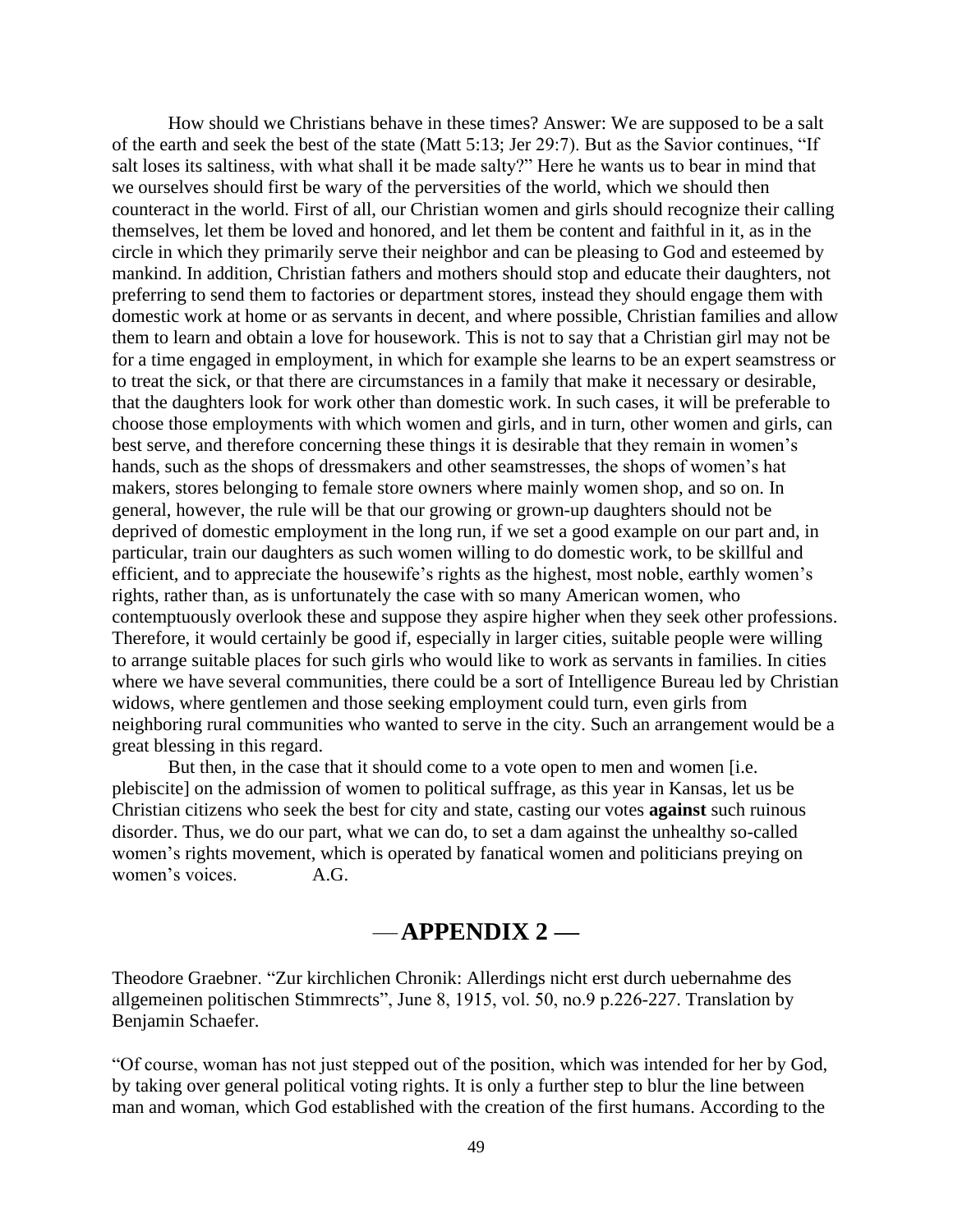physique as well as according to the vigor of the soul, man and woman are different. The man is physically stronger and has other gifts, which identify him as a natural breadwinner and protector of woman, as the protector of the home and fatherland. The woman, however, has the characteristics of the soul and body, which are less for the rough struggle of life, especially of public life, politics, government, warfare, and more for work in the family circle. Even before the women's movement got underway, the unbelieving world was no different. The woman is not adapted for the vast majority of work in industry, in public life generally, especially in government. And the fact that she is not so skilled, one must not call a result of faulty development and it is not a disgrace for the woman, but this is a difference made by the Creator himself between the sexes. Above all, however, the wife has the duties which she has to provide as a spouse, as a mother, as an educator for the children, and as the manager of the household. Where she does not undertake any of these duties, there is evil in the house, in the state, and also in the church. The conscience of the unconverted man, where it has not been confused and perverted by the fantasies of women's rights activists, realizes that this is the real position of women, both as regards their physical as well as their mental nature: to serve the husband as a helper and to assume the duties of motherhood and the manager of the household. The Holy Scriptures teach that this is the God-desired position of the woman (Gen 2:18-24; 3:16; Eph 5:22-33; Col 3:19; 1 Tim 2:12 and other passages). However, the woman has often stepped out of this position before she aspired to the right to vote in political elections, as is proved sufficiently by women pushing (even without any external necessity) into all sorts of occupations, which to this point had been the responsibility of men. Hence, both among married and unmarried persons there is an aversion to the assumption of maternal duties, which is the result of abhorrent sins against the fifth and sixth commandments. On this path the demand for political equality with the man is now a further step, and not only in itself the **entry** into a godless relation to the man, which is contrary to the order of nature *(Naturordnung*). In this unnatural relationship, the woman, as soon as she surrenders the duty of female obedience to the husband, forgets or wickedly pushes aside the duty of child-raising and the other duties which belong to her as wife, wife, and mother. This is what she does now, above all, in order to be able to enter public life. The modern women's movement consciously and deliberately aimed at liberating the woman from the relationship of submissiveness to the man, to "set her free," to "emancipate" her. Therefore, where women seek the right to vote and are granted the right to vote on such grounds, so as to satisfy the demands of women for absolute political equality, setting aside the demands which the family places on women, setting aside the natural differences between them the sexes and the vocation of woman as wife and mother, setting aside also the doctrine of Scripture on the relationship of woman to man, in a wicked, proud sense and open rebellion against God's Word, in short, where political suffrage is demanded and conceded for the purpose of the **emancipation** of women, to remove them from the authority of the man and submissiveness under God's Word, in that case such demand of the right to vote and granting of the same to women is to be thoroughly rejected. In fact, it is clear to anyone who has somewhat familiarized himself with the writings of women's rights activists where they set forth their demands, that this is what they are after, namely the emancipation of women, their total detachment from the relationship which is founded in nature and God's Word. From the fact that the advocates of this movement are, almost without exception, unbelievers, even deniers of God, a person can also recognize which spirit the modern women's movement is a child of." (**emphasis** original)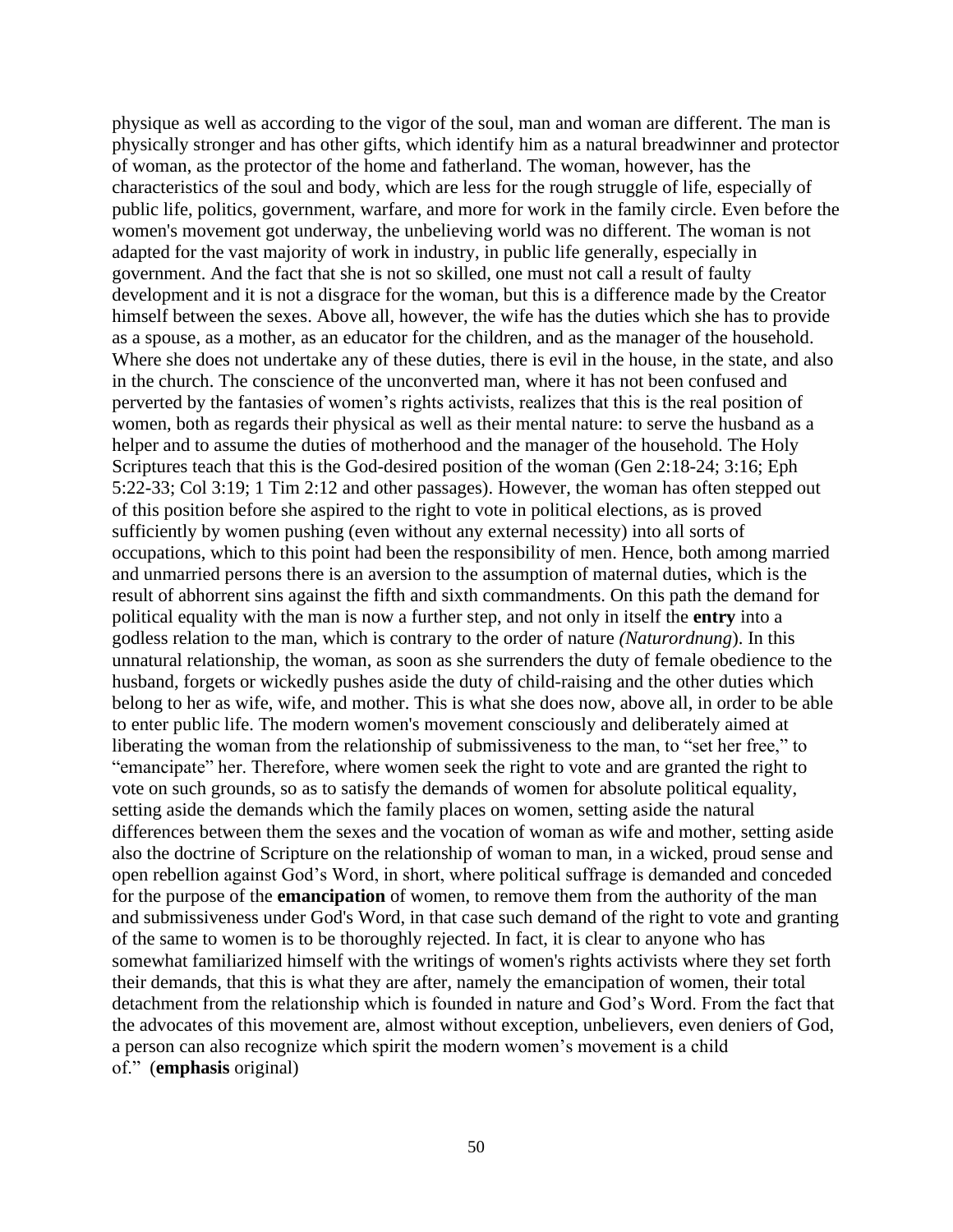#### **Bibliography**

- Abbott, Lyman. "Why Women Do Not Wish the Suffrage," in *The Atlantic,* September 1903. (found at: [https://www.theatlantic.com/magazine/archive/1903/09/why-women-do-not](https://www.theatlantic.com/magazine/archive/1903/09/why-women-do-not-wish-the-suffrage/306616/)[wish-the-suffrage/306616/](https://www.theatlantic.com/magazine/archive/1903/09/why-women-do-not-wish-the-suffrage/306616/) accessed on June 26, 2019)
- Bacon, Josephine Daskam. "Woman Question Not Suffrage Question" *The New York Times,*  May 19, 1912, p.75.
- Beebe, C. William. "The Jelly-Fish and Equal Suffrage," in *The Atlantic,* July 1914 (accessed on August 2, 2019 at https://www.theatlantic.com/magazine/archive/1914/07/the-jelly-fishand-equal-suffrage/529059/)
- Becker, Siegbert. "The Historical-Critical Method of Bible Interpretation." *Wisconsin Lutheran Quarterly* 74 (January 1977): 13-35 and 74 (April 1977): 132-156.
- Bente, Friedrich. "*Aus Welt und Zeit: Frauenemancipation*," in *Der Lutheraner,* vol. 50, no.9, p.76, April 24, 1894.
- Bjoerkman, Frances M. and Annie Porritt, editors. *Woman Suffrage: History, Arguments, and Results.* New York: National Woman Suffrage Publishing Co, Inc, 1915.
- Braun, Mark. *A Tale of Two Synods: Events that led to the split between Wisconsin and Missouri.* Milwaukee: Northwestern Publishing House, 2003.
- Brug, John. "*Your Question, Please: A woman's "right" to vote,"* in *Forward/Northwestern Lutheran,* November 2000, page 32.
- Björkman, Frances M. and Annie G. Porritt, ed. *Woman Suffrage: History, Arguments and Results.* New York: National Woman Suffrage Publishing Co., 1915.
- Brauer, Ruth. "Tracing Women's Services in the Missouri Synod." *Concordia Historical Institute Quarterly* 36 (April 1963): 5-13.
- Cooney, Robert P. J. Jr. *Winning the Vote: The Triumph of the American Woman Suffrage Movement.* Santa Cruz, CA: American Graphic Press, 2005.
- Dau, W.H.T. *Woman Suffrage in the Church.* St. Louis: Concordia Publishing House, 1923.

 . "Scripture on the Woman Question," *The Lutheran Witness,* February 7, 1898, vol.16, no.17, p.132-133.

Dodge, Josephine. "Keynote of Opposition to Woman's Suffrage," *The Boston Sunday Globe,*  October 16, 1916, page 54.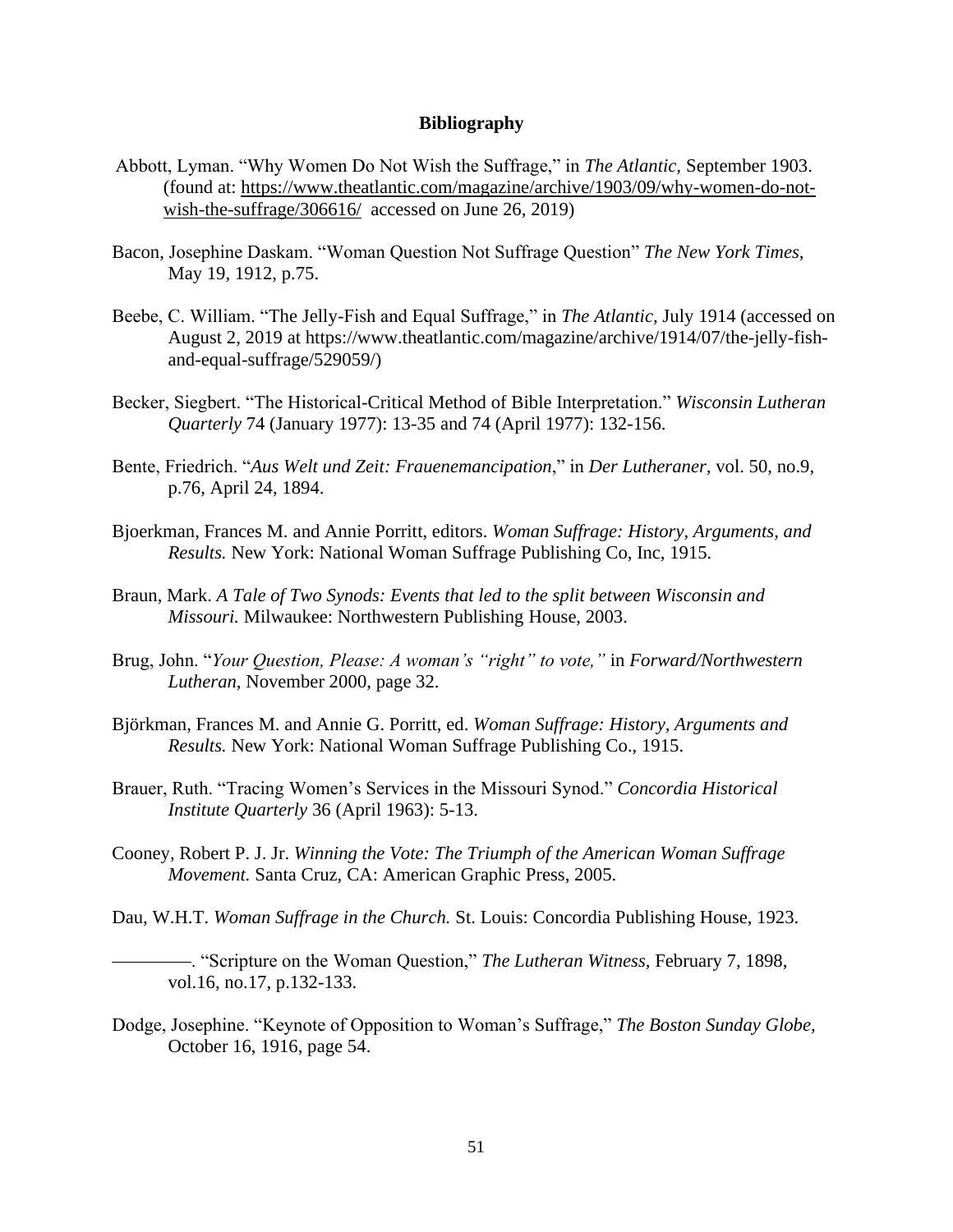- Ellis, Meredith. "What It Means to Be an Enfranchised Woman," in *The Atlantic,* August 1908. (Found at [https://www.theatlantic.com/magazine/archive/1908/08/what-it-means-to-be](https://www.theatlantic.com/magazine/archive/1908/08/what-it-means-to-be-an-enfranchised-woman/530220/)[an-enfranchised-woman/530220/.](https://www.theatlantic.com/magazine/archive/1908/08/what-it-means-to-be-an-enfranchised-woman/530220/) Accessed August 1, 2019)
- E.S.H. "*Red Wing Delegate Conference,"* found in *The Northwestern Lutheran,* vol.8, no.23, Nov 8, 1921, p. 365-366.
- *Ev.Luth. Gemeide-Blatt,* "Frauenrechte," vol.55, no.16, p.248 (Milwaukee, WI. August 1, 1920).
- Fetters, Ashley. "Turn-of-the-Century Thinkers Weren't Sure If Women Could Vote and Be Mothers at the Same Time," in *The Atlantic,* June 12, 2019. (found at: [https://www.theatlantic.com/family/archive/2019/06/atlantic-suffrage-family](https://www.theatlantic.com/family/archive/2019/06/atlantic-suffrage-family-home/591445/)[home/591445/](https://www.theatlantic.com/family/archive/2019/06/atlantic-suffrage-family-home/591445/) accessed June 26, 2019)
- Fredrich, Edward C. *Wisconsin Synod Lutherans. A History of the Single Synod, Federation, and Merger.* Milwaukee: NPH, 2000.
- Fritz, J.C.H. "Shall Women Vote in the Churches?" in *The Lutheran Witness* vol. 51 (April 26, 1932), p.161.
- Frost, Elizabeth and Kathryn Cullen-DuPont. *Woman's Suffrage in America: An Eyewitness History.* New York: Facts on File, 1992.
- Fuerbringer, Ludwig. "*Zur kirchlichen Chronik* Eine unlutherische und unbiblische Neuerung," *Der Lutheraner* Sept 8, 1908 page 287.
- Graebner, Alan. *Uncertain Saints: The Laity in the Lutheran Church—Missouri Synod 1900- 1970.* Westport: Greenwood Press, 1975.

 . *The acculturation of an immigrant Lutheran Church [microform]: the Lutheran Church--Missouri Synod, 1917-1929,* Ph.D. thesis, Columbia University, 1965.

Graebner, August. "*Frauenrechte*," in *Der Lutheraner,* vol. 50, no.9, p.71-72, April 24, 1894.

Graebner, Theodore. **"***Zur kirchlichen Chronik: Als ein Argument fuer das Frauenstimmrecht,*" in *Der Lutheraner,* June 8, 1915, vol. 50, no.9, p.226.

 . **"***Zur kirchlichen Chronik: Allerdings nicht erst durch uebernahme des allgemeinen politischen Stimmrects",* June 8, 1915, vol. 50, no.9 p.226-227.

 . *Pastor and People: Letters to a Young Preacher.* St. Louis: Concordia Publishing House, 1932.

Gawrisch, Wilbert. "The Place of Women in the Life and Work of the Church." *Wisconsin Lutheran Quarterly* 66 (January 1969): 12-49; (July 1969): 206-209.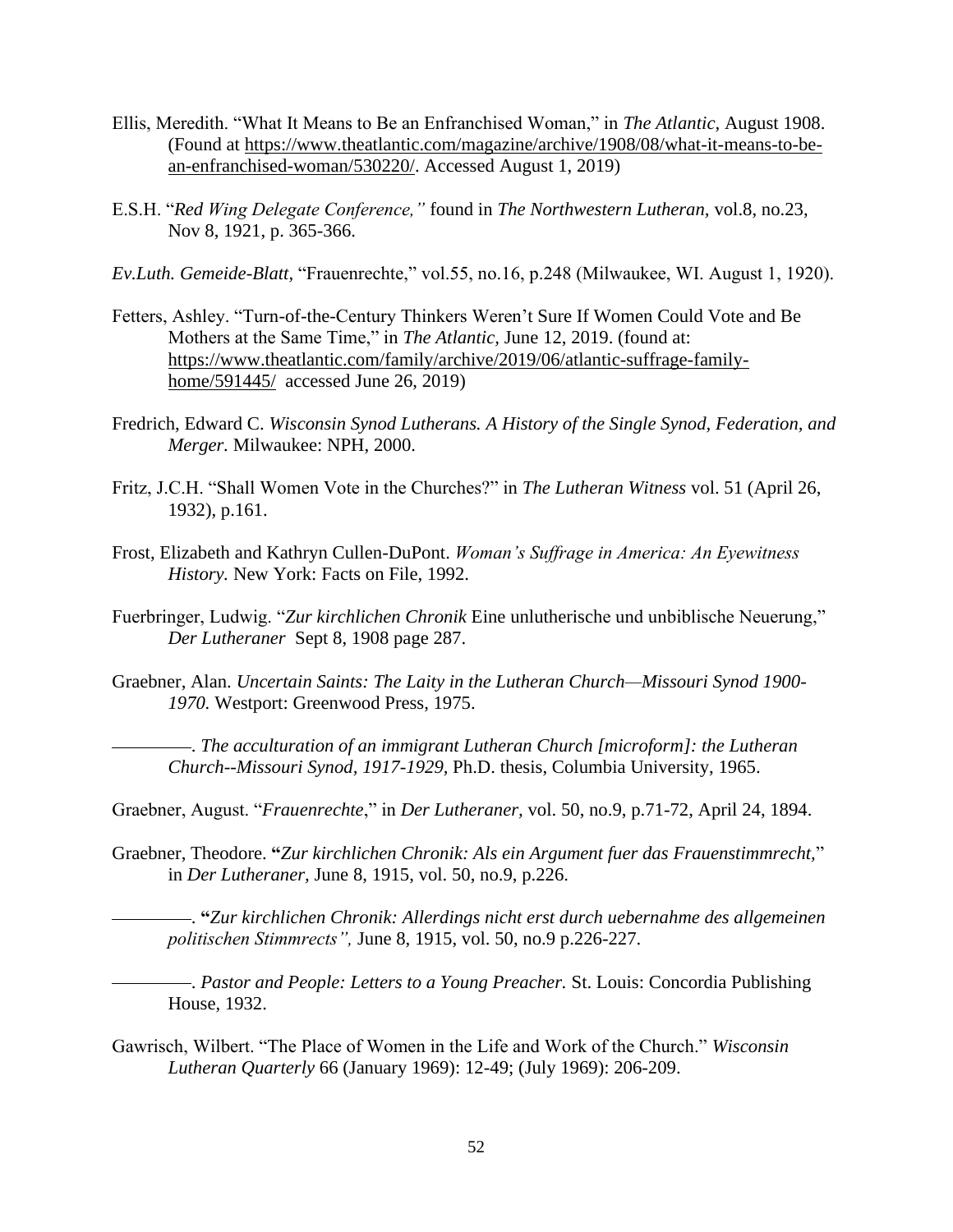Granquist, Mark. *Lutherans in America: A New History.* Minneapolis: Fortress Press, 2015.

- Gude, George J. Jr. "Women Teachers in the Missouri Synod." *Concordia Historical Institute Quarterly* 44 (November 1971): 163-170.
- Gurgel, Stephen. "The War to End All Germans: Wisconsin Synod Lutherans and the First World War," master's thesis at University of Wisconsin-Milwaukee, December 2012. (Accessed online at [https://dc.uwm.edu/cgi/viewcontent.cgi?article=1055&](https://dc.uwm.edu/cgi/viewcontent.cgi?article=1055&%20context=etd)  [context=etd](https://dc.uwm.edu/cgi/viewcontent.cgi?article=1055&%20context=etd) Also available in *The WELS Historical Institute Journal,* 2015 vol. 33, no. 1, p.1-36 and vol. 33, no. 2, p.1-63.)
- Hartner, Henry George. "Woman Suffrage in the Church" *Lutheran Witness,* vol. 72, p.5, 10 (Nov 10, 1953).
- Heinecken, Martin J. "Luther and the "Orders of Creation" in Relation to a Doctrine of Work and Vocation." *The Lutheran Quarterly,* 4 (1952): 393-415.
- Jaster, Edwin A. "The Suffrage Amendment" in *The Black and Red,* September 1920, vol. 24, no. 4, p.130-131. Northwestern College: Watertown, WI.
- Johnson, Richard O. *Changing World, Changeless Christ: The American Lutheran Publicity Bureau, 1914-2014.* (Dehli, NY: ALPB Books, 2018).
- Johnson, Yvonne, ed. *Feminist Frontiers: Women who shaped the Midwest.* Kirksville, MO: Truman State University Press, 2010.
- Koehler, John Philipp. *The History of the Wisconsin Synod,* edited by Leigh D. Jordahl. St. Cloud, MN: Sentinel Publishing Company, 1970.
- Krentz, Edgar. "A Survey of Trends and Problems in Biblical Interpretation." *Concordia Theological Monthly* 40 (May 1969): 276-293.
- Kretzmann, Paul E. "The Position of the Christian Woman, Especially as Worker in the Church," *Concordia Theological Monthly,* May 1930, vol.1, no. 5, p.346-360.

 . *Popular Commentary of the Bible: The New Testament, Volume II.* St. Louis: Concordia Publishing House, 1922.

- Lafrance, Adrienne. *"The 'Undesirable Militants' Behind the Nineteenth Amendment"* in *The Atlantic,* June 4, 2019 [\(https://www.theatlantic.com/politics/archive/2019/06/most](https://www.theatlantic.com/politics/archive/2019/06/most-dangerous-women-american-politics/590959/)[dangerous-women-american-politics/590959/](https://www.theatlantic.com/politics/archive/2019/06/most-dangerous-women-american-politics/590959/) accessed June 26, 2019.
- Lehninger, Max. *Continuing in His Word. The History of the Evangelical Lutheran Joint Synod of Wisconsin and Other States.* Milwaukee: NPH, 1951.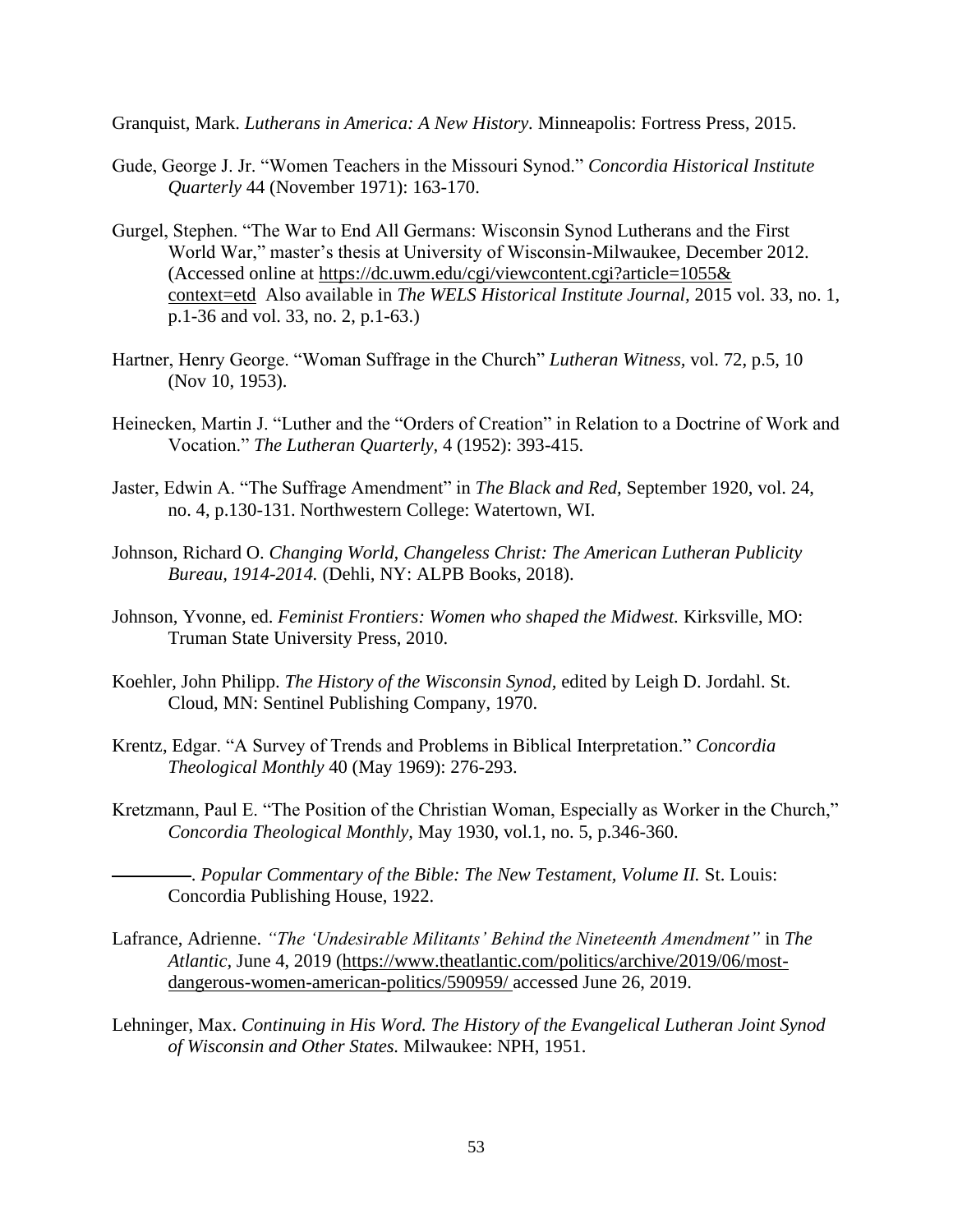- Lindemann, Paul. "The Woman in the Church." *Theological Quarterly* 24 (1920): 30-48, 103- 121.
- Luecke, George. "Church News & Comment: Somebody recently objected," *The Lutheran Witness,* March 7, 1898 (vol. 16, no. 19, p.150).
- Maxfield, John A., ed. *Feminism and the Church, Papers presented at the Congress on the Lutheran Confessions.* St. Louis: The Luther Academy, 2003.
- Meacham, Jon. *The Soul of America: The Battle for Our Better Angels.* New York: Random House, 2018.
- Meredith, Ellis. "What It Means to Be an Enfranchised Woman," in *The Atlantic,* August 1908. (Found at [https://www.theatlantic.com/magazine/archive/1908/08/what-it-means-to-be](https://www.theatlantic.com/magazine/archive/1908/08/what-it-means-to-be-an-enfranchised-woman/530220/)[an-enfranchised-woman/530220/.](https://www.theatlantic.com/magazine/archive/1908/08/what-it-means-to-be-an-enfranchised-woman/530220/) Accessed August 1, 2019)
- Moellering, Ralph. "Lutherans on Social Problems, 1917 to 1940." *Concordia Historical Institute Quarterly* 42 (February 1969): 27-40.
- Mueller, John T. "Are 1 Cor. 11:3-16 and 1 Cor. 14:33-40 Parallel Ordinances?" *Theological Monthly,* vol. 3, no. 8-9 (August-September 1923), 244-249.
- Nelson, E. Clifford. *The Lutherans in North America.* Philadelphia: Fortress Press, 1980.
- Pieper, August. "Are There Legal Regulations in the New Testament?" *The Wauwatosa Theology,* edited by Curtis Jahn, Volume 2: 115-147; originally published in 1916 under the title, *Gibt es im neuen Testement gesetzliche Verordnungen*. (Milwaukee: Northwestern Publishing House, 1997).
- Pieper, Franz. *Christian Dogmatics Volume I.* St. Louis: Concordia Publishing House, 1950.
	- . "*Kirchliche-Zeitgeschichtliches: Frauenstimmrecht vor dem Senat der Vereinigten Staaten*," in *Lehre und Wehre* vol.33, no.2 February 1887.
	- . "*Kirchliche-Zeitgeschichtliches: Texas hat einen weiblichen Gouverneur," Lehre und Wehre,* vol.71, no.2 (February 1925), 61.
	- . *What is Christianity? And Other Essays,* translated by J.T. Mueller. St. Louis: Concordia Publishing House, 1933. "The Layman's Movement in the Light of God's Word" (paper read at convention of the Southern Illinois District, 1913). P.100-214.
	- . "*Sind politische Pastoren ein Unding?*" *Lehre und Wehre,* July-August 1896, Vol.42, No.7-8, p.193-201, and September 1896, Vol.42, no.9, p.257-261.
- Pope, Nathan. *Feminism: Understanding and Balancing Its Impact on Marriage, Family, and Church.* Milwaukee: Northwestern Publishing House, 2003.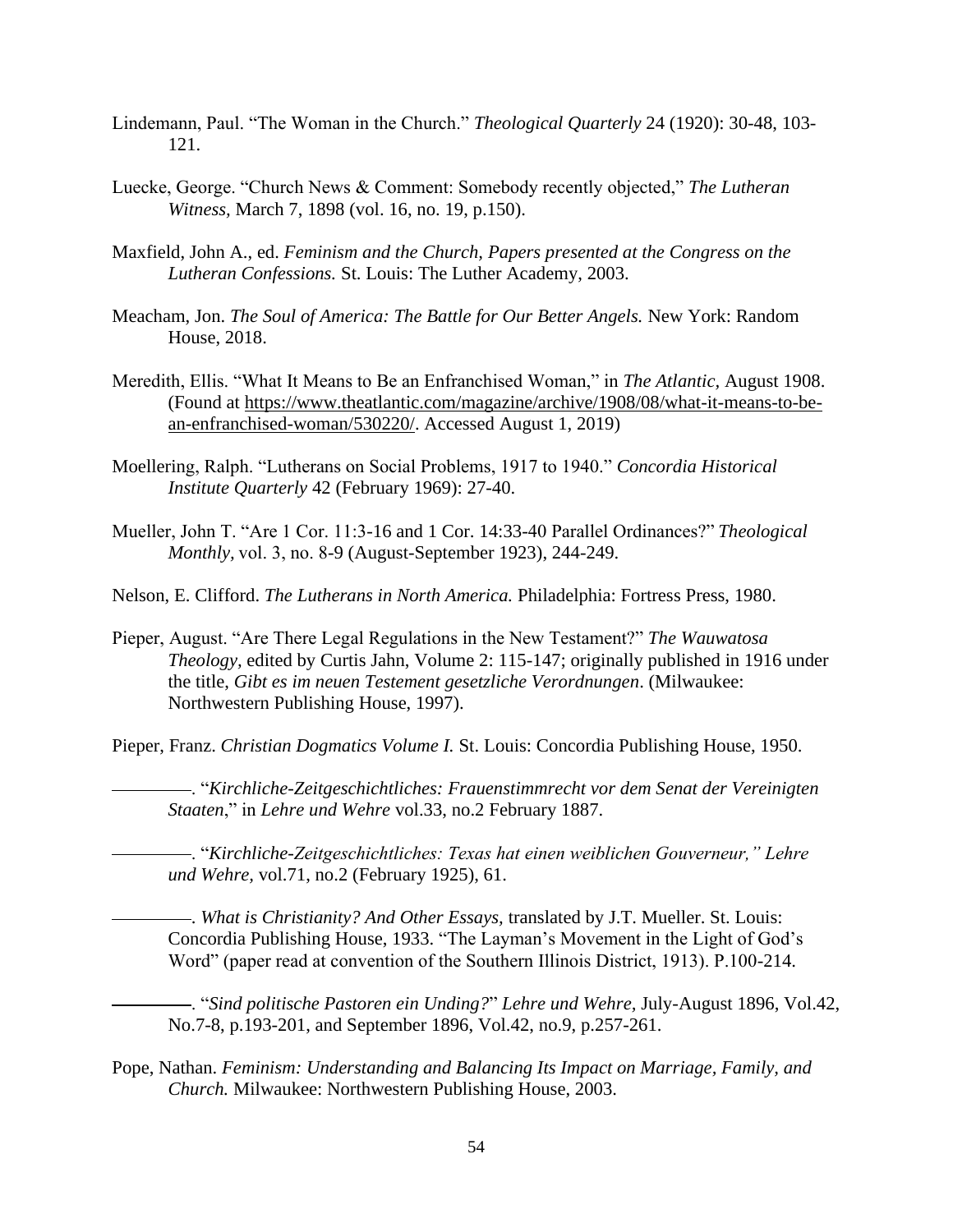- Rogers, Anna. "Why American Mothers Fail," in *The Atlantic,* March 1908 issue. (found at: [https://www.theatlantic.com/magazine/archive/1908/03/why-american-mothers](https://www.theatlantic.com/magazine/archive/1908/03/why-american-mothers-fail/362035/)[fail/362035/](https://www.theatlantic.com/magazine/archive/1908/03/why-american-mothers-fail/362035/) accessed June 26, 2019)
- Russell, L. Case. "You Mustn't Ask To Vote," *The New York Times,* May 8, 1912, page 10.
- Schroeder, Edward H. "The Orders of Creation –Some Reflections on the History and Place of the Term in Systematic Theology," *Concordia Theological Monthly,* March 1972, vol.XLIII, no.3, p.165-178.
- Schultz, Jamie. "*Chapter 2: The Physical is Political: Women's Suffrage, Pilgrim Hikes and the Public Sphere,"* found in *Women, Sport, Society. Further Reflections, Reaffirming Mary Wollstonecraft,* edited by Roberta J. Park and Patricia Vertinsky, (New York: Routledge, 2011).
- Sieck, Louis J. "Attitude Lutherans Should Take Towards Woman Suffrage" (Three part series in *The Lutheran Witness* May 13, 1919 149; May 27, 1919, p.162; June 19, 1919, 179- 180.
- Sigerman, Harriet. *Elizabeth Cady Stanton: The Right is Ours,* (New York: Oxford University Press, 2001).
- Stanton, Elizabeth Cady, Susan B. Anthony, and Matilda Joslyn Gage, editors. *A History of Woman Suffrage* in six volumes. (Volume 1-3 ed. By Stanton, Anthony, and Gage; Volume 4 ed. By Susan B. Anthony and Ida Husted Harper; volume 5-6, ed. By Ida Husted Harper). New York: Arno & The New York Times, 1969.

Stanton, Elizabeth Cady. *The Women's Bible,* (Boston: Northeastern University Press, 1993).

Stoeckhardt, George. "Von dem Beruf der Lehrerinnen an christlichen Gemeindeschulen." *Lehre und Wehre* 43 (1897): 65-74. Reprinted in *Concordia Theological Monthly,* October 1934, Vol.5, no.10, p.764-773.

 . "Von Gemeindeversammlungen." *Der Lutheraner,* vol. 51 (June 18, 1895): 103- 105.

*The Lutheran Witness,* "News: Congregational Theological Seminary Admits Women," July 21, 1899. Vol.18, no.4, p.31.

*The Lutheran Witness,* "Women's Rights," June 1, 1915. vol.34, No.11, page 174.

*The Lutheran Witness,* "Church News and Comment: Emperor William of Germany*,"* vol.17, no.7, p.55. September 7, 1898.